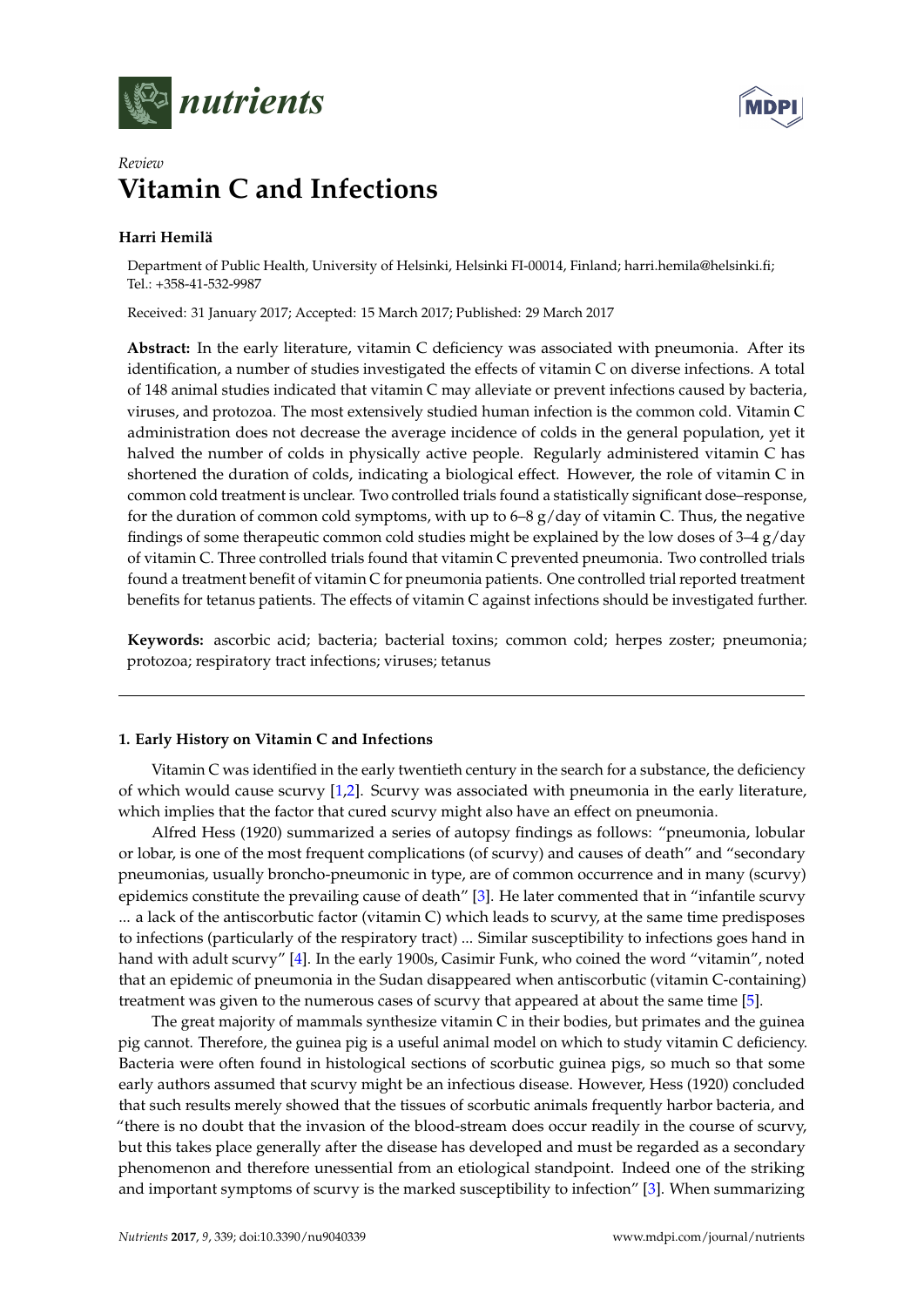autopsy findings of experimental scurvy in the guinea pig, Hess also noted that "Pneumonia is met with very frequently and constitutes a common terminal infection".

Vitamin C was considered as an explanation for scurvy, which was regarded as a disease of the connective tissues, since many of the symptoms such as poor wound healing implied crucial effects on the connective tissues. Therefore, the mainstream view in medicine regarded vitamin C as a vitamin that safeguards the integrity of connective tissues  $[6]$ . The implications of the earlier research by Hess and others were superseded. This historical background might explain the current lack of interest in the effects of vitamin C on infections, even though firm evidence that vitamin C influences infections has been available for decades.

Early literature on vitamin C and infections was reviewed by Clausen (1934), Robertson (1934), and Perla and Marmorston (1937) [\[5](#page-21-4)[,7,](#page-21-6)[8\]](#page-21-7). Those reviews are thorough descriptions of the large number of early studies on the topic of this review. Scanned versions of those reviews and English translations of many non-English papers cited in this review are available at the home page of this author [\[9\]](#page-21-8). The book on scurvy by Hess (1920) is available in a digitized format [\[3\]](#page-21-2).

### **2. Biology Relevant to the Effects of Vitamin C on Infections**

Evidence-based medicine (EBM) emphasizes that in the evaluation of treatments researchers should focus primarily on clinically relevant outcomes, and little weight should be put on biological explanations. Therefore, this review focuses on infections and not on the immune system. Immune system effects are surrogates for clinical effects and there are numerous cases when surrogates had poor correlations with clinically relevant outcomes [\[10\]](#page-21-9). Nevertheless, biology provides a useful background when we consider the plausibility of vitamin C to influence infections.

### *2.1. Dose–Concentration Relationship*

The vitamin C level in plasma of people in good health becomes saturated at about 70  $\mu$ mol/L when the intake is about 0.2  $g$ /day [\[11\]](#page-21-10). On the other hand, when vitamin C intake is below 0.1  $g$ /day, there is a steep relationship between plasma vitamin C level and the dose of the vitamin. Clinical scurvy may appear when the plasma concentration falls below 11  $\mu$ mol/L, which corresponds to an intake of less than 0.01 g/day [\[12–](#page-21-11)[14\]](#page-21-12). Thus, when healthy people have a dietary intake of about 0.2  $g$ /day of vitamin C, there is usually no reason to expect a response to vitamin C supplementation. This does not apply universally because certain studies have shown the benefits of supplementation, even though the baseline intake was as high as 0.5 g/day (see below). If the initial vitamin C intake is lower than about 0.1 g/day, effects of vitamin C supplementation may be expected on the basis of the dose–concentration curve. Nevertheless, this argument does not apply to patients with infections since their vitamin C metabolism is altered and they have decreased vitamin C levels (see below).

### *2.2. Infections Increase Oxidative Stress*

Vitamin C is an antioxidant. Therefore, any effects of vitamin C may be most prominent under conditions when oxidative stress is elevated. Many infections lead to the activation of phagocytes, which release oxidizing agents referred to as reactive oxygen species (ROS). These play a role in the processes that lead to the deactivation of viruses and the killing of bacteria [\[15\]](#page-21-13). However, many of the ROS appear to be harmful to the host cells, and in some cases they seem to play a role in the pathogenesis of infections [\[16](#page-21-14)[,17\]](#page-21-15). Vitamin C is an efficient water-soluble antioxidant and may protect host cells against the actions of ROS released by phagocytes. Phagocytes have a specific transport system by which the oxidized form of vitamin C (dehydroascorbic acid) is imported into the cell where it is converted into the reduced form of vitamin C [\[18](#page-21-16)[,19\]](#page-21-17).

Influenza A infection in mice resulted in a decrease in vitamin C concentration in bronchoalveolar lavage fluid, which was concomitant with an increase in dehydroascorbic acid, the oxidized form of vitamin C [\[20\]](#page-21-18), and in vitamin C deficiency influenza led to greater lung pathology [\[21\]](#page-21-19). Respiratory syncytial virus decreased the expression of antioxidant enzymes thereby increasing oxidative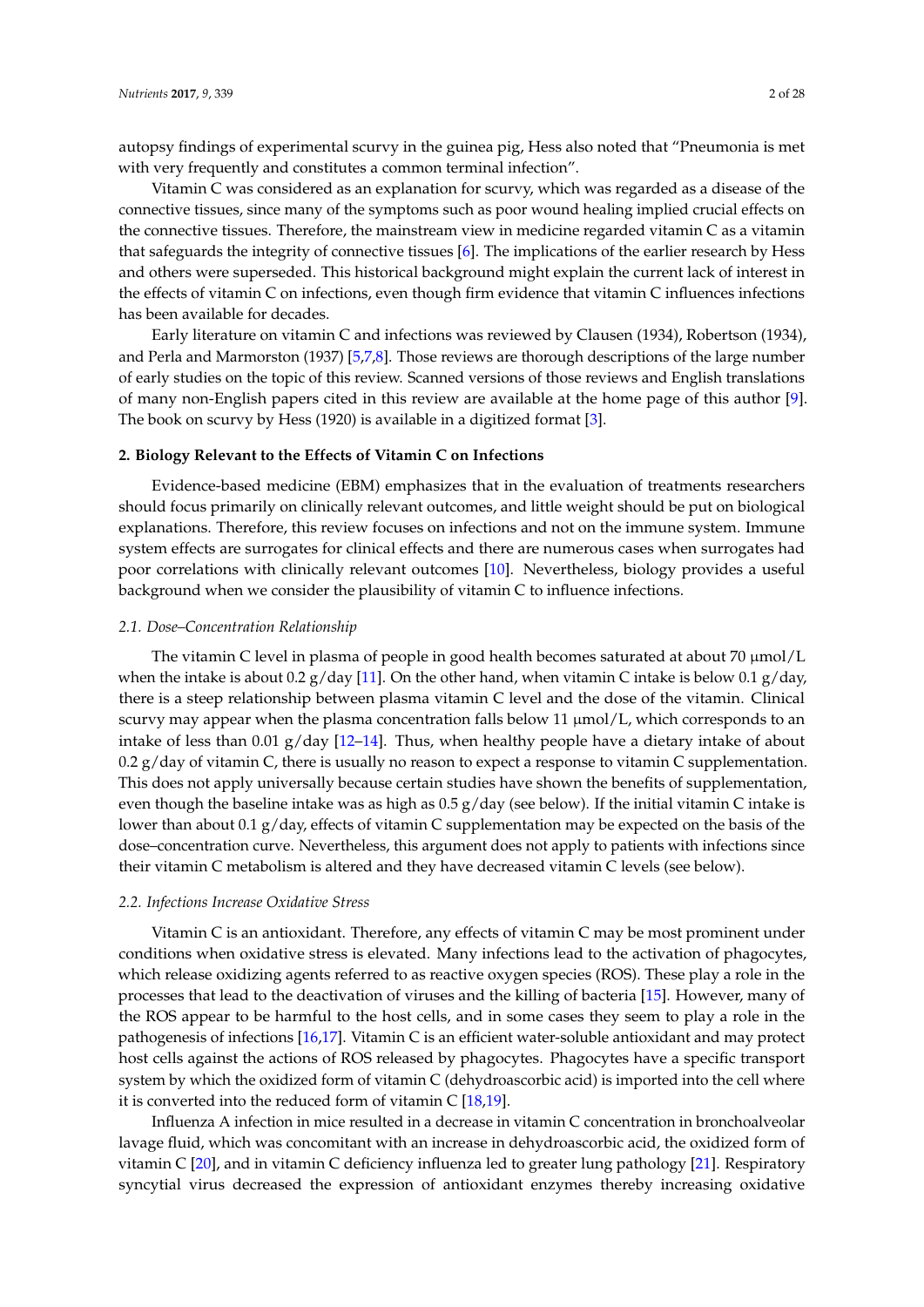damage [\[22\]](#page-21-20). Bacterial toxins have also led to the loss of vitamin C from many tissues in animal studies [\[1\]](#page-21-0) (p. 6).

Increased ROS production during the immune response to pathogens can explain the decrease in vitamin C levels seen in several infections. There is evidence that plasma, leukocyte and urinary vitamin C levels decrease in the common cold and in other infections [\[1,](#page-21-0)[23\]](#page-21-21). Hume and Weyers (1973) reported that vitamin C levels in leukocytes halved when subjects contracted a cold and returned to the original level one week after recovery [\[24\]](#page-21-22). Vitamin C levels are also decreased by pneumonia [\[25–](#page-21-23)[28\]](#page-22-0).

Decreases in vitamin C levels during various infections imply that vitamin C administration might have a treatment effect on many patients with infections. There is no reason to assume that the saturation of plasma or leukocyte vitamin C levels during infections is reached by the 0.2 g/day intake of vitamin C that applies to healthy people (see above). In particular, Hume and Weyers (1973) showed that supplementation at the level of 0.2 g/day was insufficient to normalize leukocyte vitamin C levels in common cold patients, but when  $6 g/day$  of vitamin C was administered, the decline in leukocyte vitamin C induced by the common cold was essentially abolished [\[24\]](#page-21-22).

#### *2.3. Vigorous Physical Activity Increases Oxidative Stress*

Heavy physical stress leads to the elevation of oxidative stress [\[29\]](#page-22-1). Therefore, responses to vitamin C might be observed when people are particularly active physically. Electron spin resonance studies have shown that vitamin C administration decreased the levels of free radicals generated during exercise [\[30\]](#page-22-2) and vitamin C administration attenuated the increases in oxidative stress markers caused by exercise [\[31\]](#page-22-3). Therefore, vitamin C supplementation might have beneficial effects on people who are under physical stress. In such cases there is no reason to assume that 0.2  $g$ /day of vitamin C might lead to maximal effects of the vitamin. Direct evidence of benefits of vitamin C supplementation to physically active people was found in three randomized trials in which 0.5 to 2  $g$ /day of vitamin C prevented exercise-induced bronchoconstriction [\[32](#page-22-4)[,33\]](#page-22-5).

### <span id="page-2-0"></span>*2.4. Vitamin C May Protect against Stress Caused by Cold and Hot Environments*

Studies in animals and humans have indicated that vitamin C may protect against stress caused by cold and hot environments [\[34–](#page-22-6)[37\]](#page-22-7). Some common cold studies with positive results investigated physically active participants in cold environments and other studies investigated marathon runners in South Africa (see below). Therefore, the effects of vitamin C in the protection against cold or heat stress might also be relevant when explaining the benefits in those studies.

# *2.5. Marginally Low Vitamin C Status Might Lead to Benefits of Supplementation*

It seems evident that any effects of vitamin C supplementation may be more prominent when the baseline vitamin C level is particularly low. As noted above, a profound vitamin C deficiency was associated with pneumonia in the early literature. It seems plausible that less severe vitamin C deficiency, which may be called "marginal vitamin C deficiency", can also be associated with increased risk and severity of infections, although the effects may be less pronounced than those caused by scurvy.

Low vitamin C levels are not just of historical relevance. Cases of scurvy in hospitals have been described in several recent case reports [\[38,](#page-22-8)[39\]](#page-22-9). One survey estimated that about 10% of hospitalized elderly patients had scurvy [\[40\]](#page-22-10). Surveys have also shown that plasma vitamin C levels below 11 µmol/L were found for 14% of males and 10% of females in the USA, 19% of males and 13% of females in India, 40% of elderly people living in institutions in the UK, 23% of children and 39% of women in Mexico, and 79%–93% of men in Western Russia. Moreover, 45% of a cohort of pregnant women in rural India had plasma vitamin C levels below 4 µmol/L and the mean plasma vitamin C level fell to 10  $\mu$ mol/L in a cohort of pregnant or lactating women in Gambian villages in the rainy season [\[41\]](#page-22-11).

The mean vitamin C intake in adults in the USA has been about 0.10  $g/day$ , but 10% of the population has had intake levels of less than 0.04 g/day [\[14\]](#page-21-12). Thus, if low intake levels of vitamin C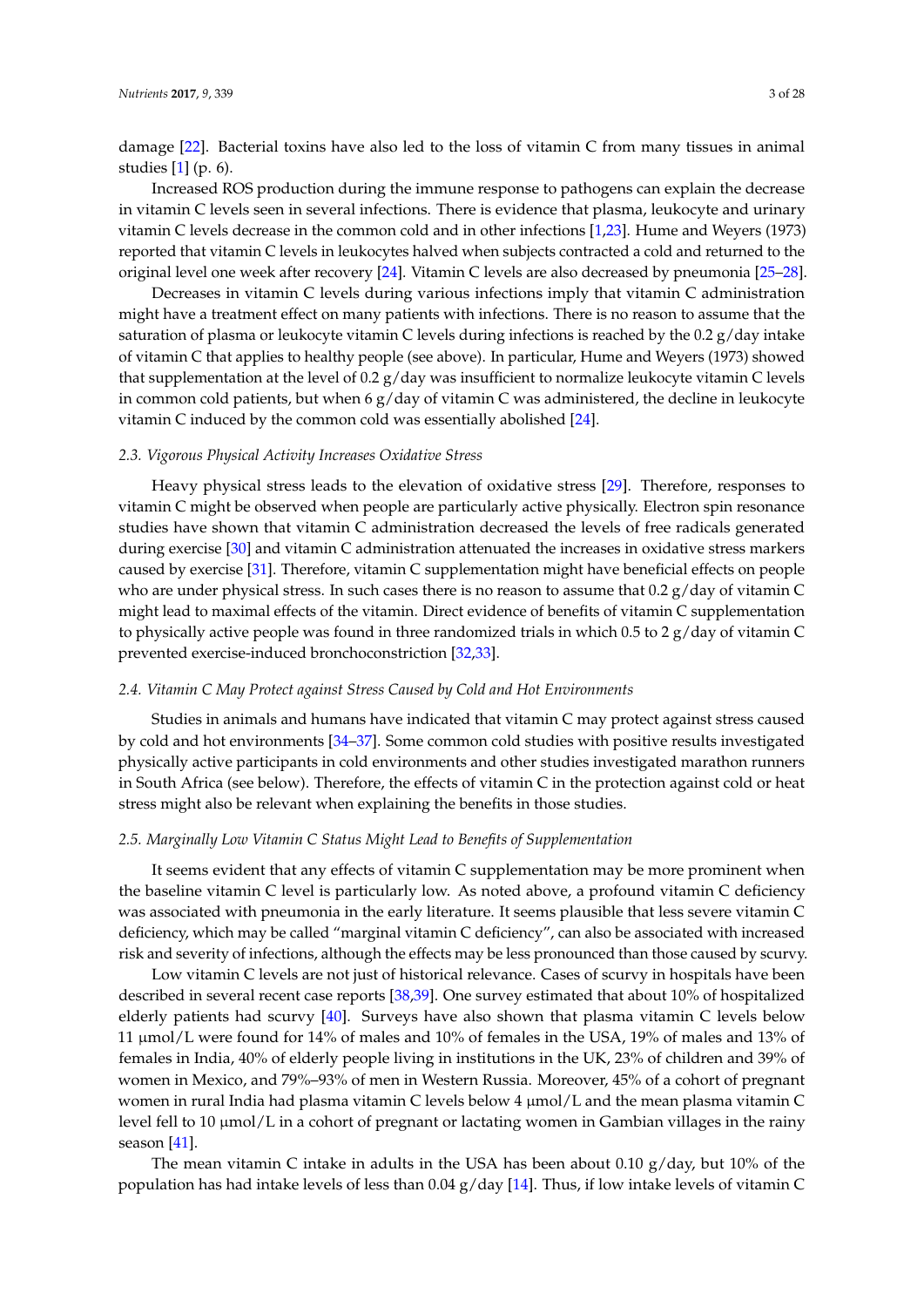have adverse effects on the incidence and severity of infections, this may be important also in population groups in western countries, and not just in developing countries.

# *2.6. Vitamin C Has Effects on the Immune System*

Vitamin C levels in white blood cells are tens of times higher than in plasma, which may indicate functional roles of the vitamin in these immune system cells. Vitamin C has been shown to affect the functions of phagocytes, production of interferon, replication of viruses, and maturation of T-lymphocytes, etc. in laboratory studies [\[1](#page-21-0)[,23](#page-21-21)[,42–](#page-22-12)[44\]](#page-22-13). Some of the effects of vitamin C on the immune system may be non-specific and in some cases other antioxidants had similar effects.

## <span id="page-3-1"></span>*2.7. The Diverse Biochemical, Physiological, and Psychological Effects of Vitamin C*

Biochemistry textbooks usually mention the role of vitamin C in collagen hydroxylation. However, the survival time of vitamin C deficient guinea pigs was extended by carnitine [\[45\]](#page-22-14) and by glutathione [\[46\]](#page-22-15), which indicates that scurvy is not solely explained by defects in collagen hydroxylation, and it is not clear whether hydroxylation is important at all in explaining scurvy [\[6\]](#page-21-5). Vitamin C participates in the enzymatic synthesis of dopamine, carnitine, a number of neuroendocrine peptides, etc. [\[6](#page-21-5)[,47](#page-22-16)[–50\]](#page-22-17). Vitamin C is also a powerful antioxidant, as mentioned above.

Experimentally induced vitamin C deficiency leads to depression and fatigue [\[11](#page-21-10)[,51\]](#page-22-18). Recently, vitamin C was reported to improve the mood of acutely hospitalized patients [\[52](#page-22-19)[,53\]](#page-23-0). Such effects cannot be explained by collagen metabolism, and vitamin C effects on the immune system are not plausible explanations either. Instead, the effects of vitamin C on the neuroendocrine system or carnitine metabolism might explain such effects. Thus, if vitamin C has beneficial effects on patients with infections, that does not unambiguously indicate that these effects are mediated by the immune system per se.

### <span id="page-3-0"></span>*2.8. The Effects of Antioxidants against Infections May Be Heterogeneous*

It is quite a common assumption that the effects of vitamins are uniform. Thus, if there is benefit, it is often assumed that the same benefit applies to all people. However, it seems much more likely that the effects of vitamins, including vitamin C, vary between people depending on biology and their lifestyle. Thus, it is possible that there are benefits (or harms) restricted to special conditions or to particular people. In the case of vitamin E, there is very strong evidence for the heterogeneity in its effects on pneumonia [\[54,](#page-23-1)[55\]](#page-23-2) and on the common cold [\[56\]](#page-23-3). Although the factors modifying the effects of vitamin E cannot be extrapolated to vitamin C, it seems probable that there is comparable heterogeneity in the effects of vitamin C.

# **3. Infections in Animals**

Early research showed that severe deficiency of vitamin C increased the incidence and severity of infections in guinea pigs. Hemilä (2006) carried out a systematic search of animal studies on vitamin C and infections and analyzed their findings [\[1\]](#page-21-0), which are summarized in Tables [1–](#page-4-0)[3](#page-5-0) and discussed below.

## *3.1. Studies with Diets Containing Vitamin C*

Many early studies with guinea pigs did not examine the effect of pure vitamin C. Instead, "vitamin-C-deficient groups" were fed diets that contained only small amounts of vitamin C, whereas the "vitamin C group" was administered oranges or other foods that contained high levels of vitamin C. The findings of studies on guinea pigs with tuberculosis and other bacterial infections are shown in Table [1.](#page-4-0)

Assuming that vitamin C containing foods do not influence infections, by pure chance only, one positive result at the level of  $p < 0.01$  would be expected for a group of 100 studies. However,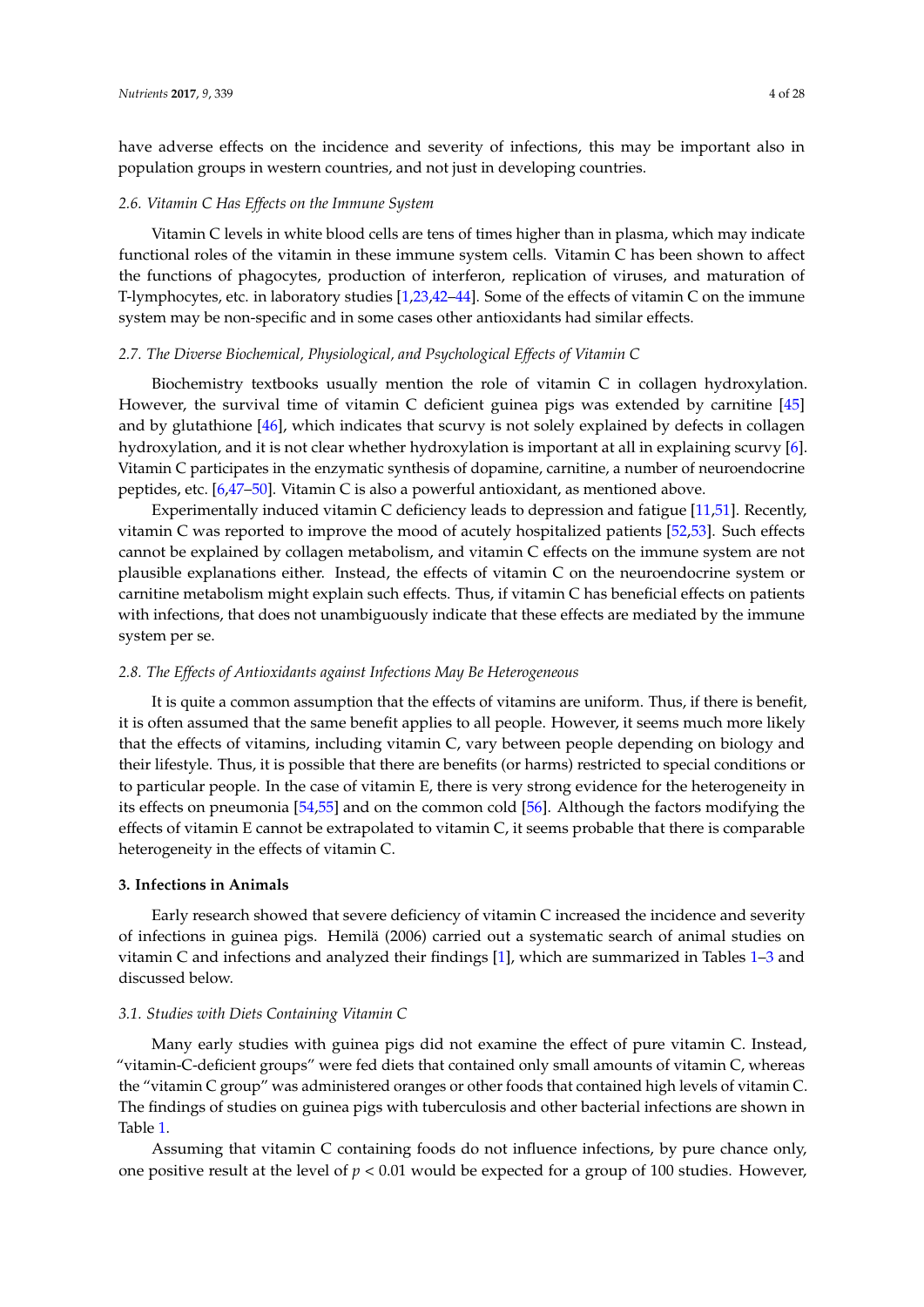20 of the reported 28 studies found significant benefits from feeding diets rich in vitamin C (Table [1\)](#page-4-0). Although these findings are consistent with the notion that low vitamin C intake may increase the susceptibility to and the severity of infections, other substances in fruit and vegetables might also contribute to this effect, thus confounding the differences between the study groups.

As one example of Table [1](#page-4-0) studies, McConkey (1936) reported that the administration of tuberculous sputum to 16 guinea pigs that were vitamin C deficient led to intestinal tuberculosis to 15 of them, but none of the five guinea pigs that were administered tomato juice as a source of vitamin C suffered from intestinal tuberculosis [\[57\]](#page-23-4) (pp. 507–508).

<span id="page-4-0"></span>

| Infection                      | No. of Studies | No. of Studies with Benefit in Any<br>Infectious Disease Outcome with $p \leq 0.01$ |
|--------------------------------|----------------|-------------------------------------------------------------------------------------|
| All                            | 28             | 20.                                                                                 |
| Tuberculosis (TB)              |                |                                                                                     |
| Bacterial infection (non-TB) a | 15             |                                                                                     |
| Diphtheria toxin               |                |                                                                                     |

**Table 1.** Effect of vitamin-C-rich foods on infections in guinea pigs.

One group of guinea pigs was administered a vitamin-C-poor diet, and the other group was administered oranges, cabbage, etc. as supplements to the vitamin-C-poor diet. Based on Appendix 3 in Hemilä (2006) [\[1\]](#page-21-0) (pp. 119–121). See Supplementary file 1 of this review for the list of the studies.  $p(1-tail)$  is used in this table. <sup>a</sup> Bacterial infections included pneumococcus, group C streptococcus, *Staphylococcus*, and *Salmonella typhimurium.*

# *3.2. Studies with Pure Vitamin C*

Table [2](#page-5-1) summarizes the animal studies in which pure vitamin C was administered to the "vitamin C" group. Overall, 148 animal studies had been published by 2005.

Out of the 148 studies, over half found a significant benefit, *p* < 0.01, for at least one infectious disease outcome. Furthermore, over a third of the studies found a benefit at the level of *p* < 0.001 [\[1\]](#page-21-0). Of the 100 studies with mammals, 58 found a significant benefit, *p* < 0.01, from vitamin C on some infectious disease outcome.

A benefit of vitamin C against infections was found in all animal groups. Although rats and mice synthesize vitamin C in their bodies, half or more of the studies with these species found significant benefits of additional vitamin C. This implies that rats and mice do not necessarily synthesize sufficient amounts of vitamin C to reach optimal levels that prevent or curtail infections. In addition to mammals, vitamin C protected against infections in several studies with birds and fishes.

Vitamin C was found to be beneficial against various groups of infectious agents including bacteria, viruses, *Candida albicans*, and protozoa (Table [2\)](#page-5-1). Over half (*n* = 97) of all the studies evaluated the effect of vitamin C on bacterial infections or bacterial toxins, and 55 out of those studies found significant benefits of vitamin C  $(p < 0.01)$ . Studies in which animals were administered diphtheria toxin, tetanus toxin, or endotoxin are also relevant, because these toxins are essential components in the pathogenesis of the bacterial infections. Over half of the studies on viruses, *Candida albicans* and protozoa also reported significant benefits (*p* < 0.01).

Table [3](#page-5-0) shows the distribution of infections in studies that reported decreases in mortality caused by infections (*p* < 0.001). It is apparent that vitamin C reduced mortality in all etiological groups.

As one example of the studies in Tables [2](#page-5-1) and [3,](#page-5-0) Dey (1966) reported that five rats administered twice the minimal lethal dose of tetanus toxin all died, whereas 25 rats administered vitamin C either before or after the same dose of toxin all lived [\[58\]](#page-23-5).

In addition to the animal studies yielding quantitative data on the effect of vitamin C on infections in Tables [1–](#page-4-0)[3,](#page-5-0) a few studies reported interesting findings of vitamin C effects against infections in studies without control groups [\[1\]](#page-21-0) (p. 9). For example, two case-series suggested therapeutic benefit of vitamin C on dogs afflicted by the canine distemper virus. Belfield (1967) described a series of 10 dogs that appeared to benefit from  $1-2$  g/day of intravenous vitamin C over three days [\[59\]](#page-23-6). Leveque (1969) noted that usually only 5%–10% of dogs recovered from canine distemper with signs of central nervous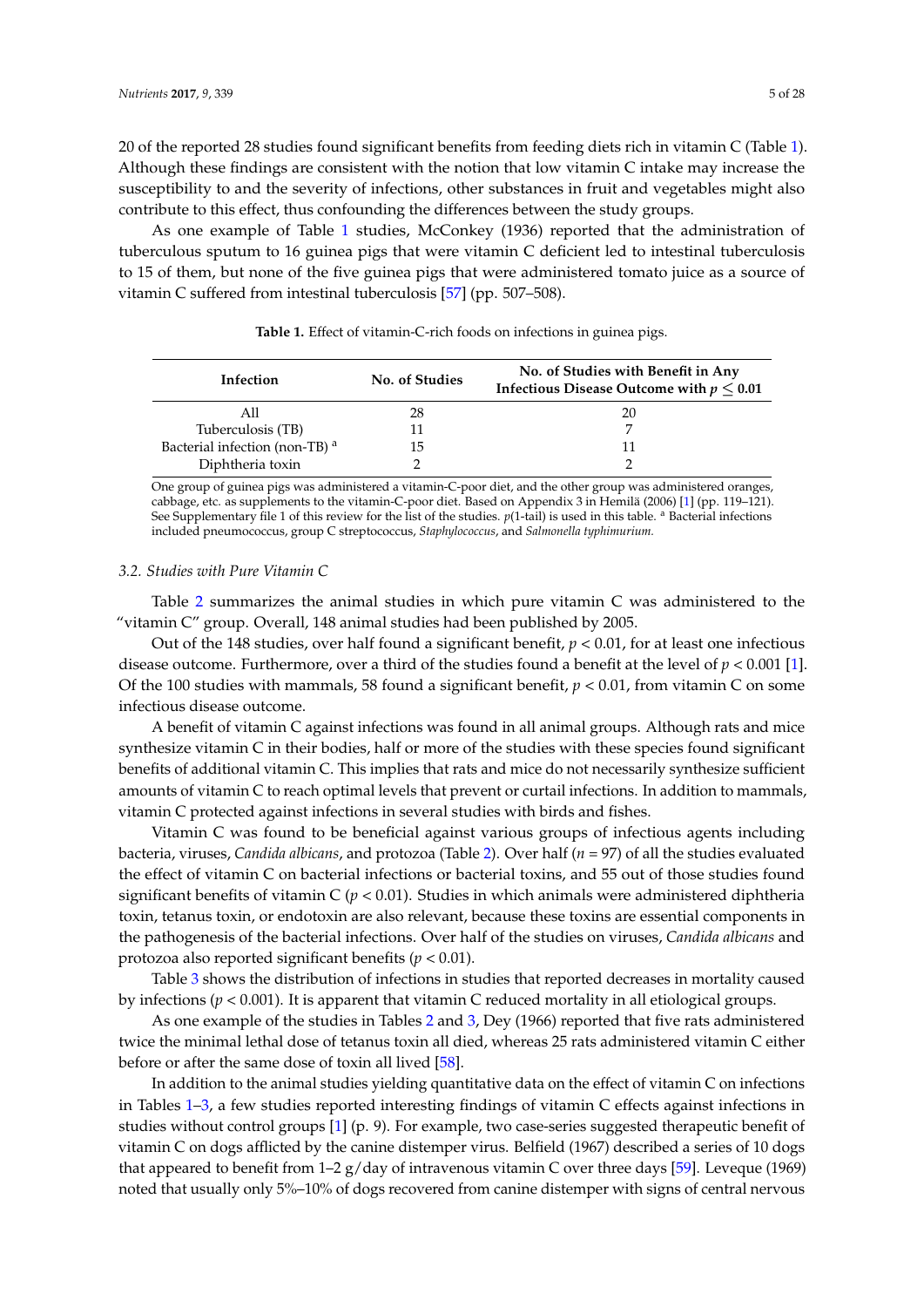system (CNS) disturbance. He became interested in Belfield's report and in a series of 16 dogs showing CNS disturbance that were treated with vitamin C, the proportion of dogs that recovered was 44% (95% CI: 20%–70%; based on 7/16) [\[60\]](#page-23-7).

<span id="page-5-1"></span>

| Category                | No. of Studies in<br>the Category | No. of Studies with Benefit in Any<br>Infectious Disease Outcome with $p \leq 0.01$ |
|-------------------------|-----------------------------------|-------------------------------------------------------------------------------------|
| All studies             | 148                               | 86                                                                                  |
| Time of publication     |                                   |                                                                                     |
| Published in 1935-1949  | 40                                | 20                                                                                  |
| Published in 1950-1989  | 48                                | 32                                                                                  |
| Published in 1990-2005  | 60                                | 34                                                                                  |
| Animal species          |                                   |                                                                                     |
| Monkey                  | 13                                | 4                                                                                   |
| Guinea pig              | 36                                | 21                                                                                  |
| Cow, sheep, rabbit      | 10                                | 8                                                                                   |
| Cat                     | 1                                 | 1                                                                                   |
| Rat                     | 15                                | 10                                                                                  |
| Gerbil, hamster         | 7                                 | 5                                                                                   |
| Mouse                   | 18                                | 9                                                                                   |
| Mammals <sup>a</sup>    | 100                               | 58                                                                                  |
| <b>Birds</b>            | 13                                | 8                                                                                   |
| Fish                    | 35                                | 20                                                                                  |
| Etiological agent       |                                   |                                                                                     |
| Tuberculosis (TB)       | 8                                 | 3                                                                                   |
| Bacteria (non-TB)       | 70                                | 36                                                                                  |
| <b>Bacterial</b> toxins | 19                                | 16                                                                                  |
| Virus                   | 22                                | 12                                                                                  |
| Candida albicans        | 6                                 | $\overline{4}$                                                                      |
| Protozoa                | 23                                | 15                                                                                  |

**Table 2.** Effect of pure vitamin C on infectious disease outcomes in animal studies.

A shorter version of this table was published in Hemilä (2006) [\[1\]](#page-21-0) (p. 8). This table is based on data collected and analyzed in Appendix 2 of [\[1\]](#page-21-0) (pp. 105–118). See Supplementary file 1 of this review for the list of the studies and their characteristics. *p*(1-tail) is used in this table. <sup>a</sup> The mammals category combines all the mammal species from the rows above.

<span id="page-5-0"></span>**Table 3.** Infectious agents in studies in which vitamin C decreased the mortality of mammals by  $p \leq 0.025$ .

| All Studies                    | 79 |
|--------------------------------|----|
| Tuberculosis (TB)              | 6  |
| Bacteria (non-TB) <sup>a</sup> | 7  |
| Bacterial toxin b              | 6  |
| Virus (rabies)                 | 1  |
| Candida albicans               | 2  |
| Protozoa <sup>c</sup>          |    |
|                                |    |

Table [3](#page-5-0) is restricted to mortality as the outcome, and to studies in which the effect of vitamin C on mortality was statistically significant. See Supplementary file 1 of this review for a list of the studies in which vitamin C decreased mortality by  $p < 0.025$  $p < 0.025$  $p < 0.025$  (1-tail). In comparison, Table 2 includes studies with all infectious disease outcomes, such as incidence without the animals dying, and various forms of severity of infectious diseases. <sup>a</sup> Bacterial infections included pneumococcus and β-hemolytic streptococci;  $\frac{b}{b}$  Bacterial toxins included diphtheria toxin, tetanus toxin, endotoxin, and a set of clostridial toxins; <sup>c</sup> Protozoa infections include *Entamoeba histolytica*, *Leishmania donovani*, *Toxoplasma gondii*, and *Trypanosoma brucei.*

# *3.3. Implications of the Animal Studies*

Many of the studies on vitamin C and infections summarized in Table [2](#page-5-1) are old. However, it is unlikely that administering a specified dose of pure vitamin C and evaluating clinical outcomes of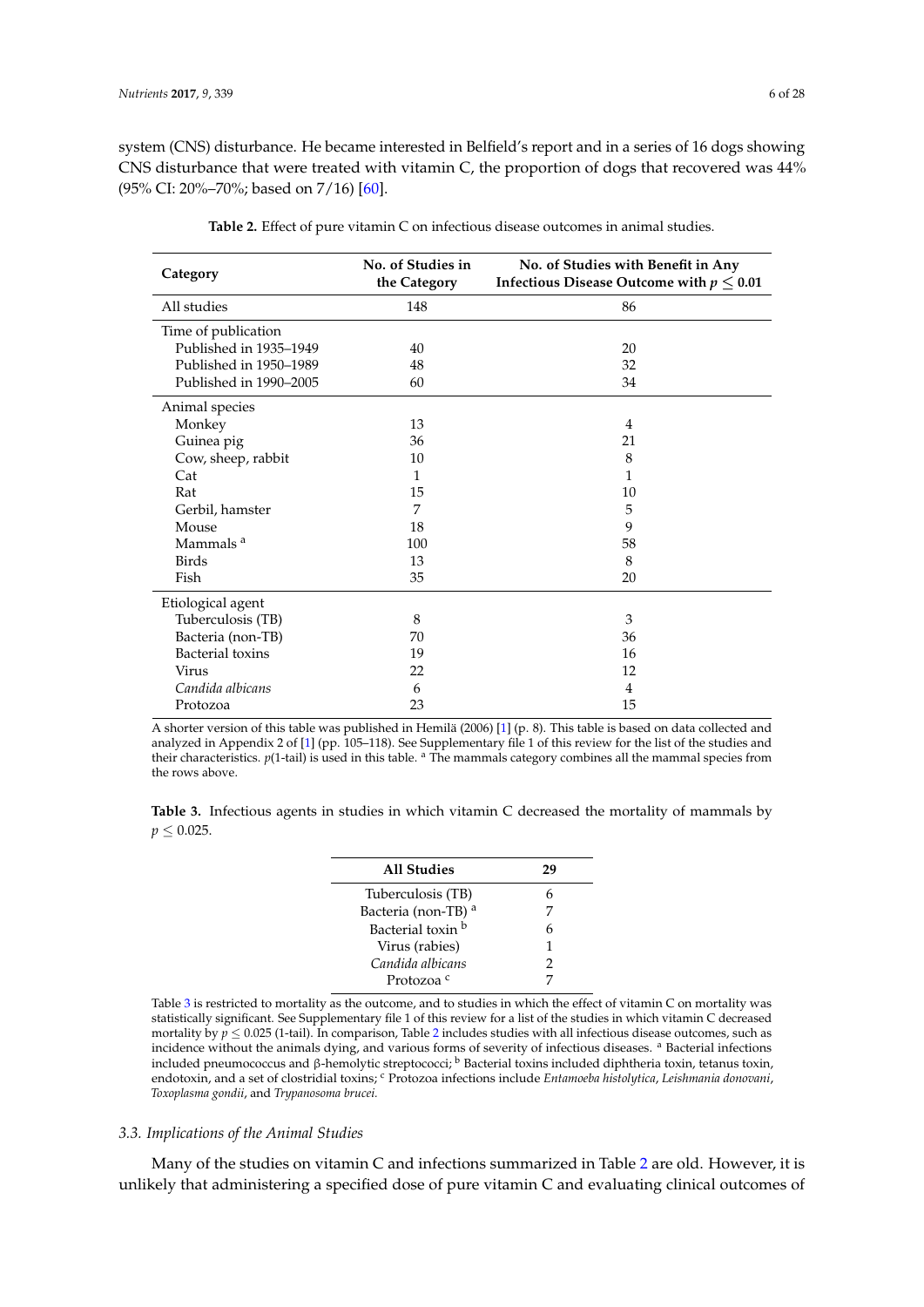infections, such as mortality, will have changed meaningfully since those early days. Furthermore, 60 studies were published in the 1990s or later, and half of these later reports also found significant benefits of vitamin C on at least one infectious disease outcome.

The studies on guinea pigs are most interesting since that species is dependent on dietary vitamin C as are humans. Infections in guinea pigs against which vitamin C was significantly beneficial included *Mycobacterium tuberculosis*, *β-*hemolytic streptococci, *Fusobacterium necrophorum*, diphtheria toxin, *Entamoeba histolytica*, *Trypanosoma brucei*, and *Candica albicans* [\[1\]](#page-21-0).

Some of the 148 studies in Table [2](#page-5-1) were small and did not have sufficient statistical power to test whether vitamin C and control groups might differ. However, this problem cannot explain the large number of reported significant benefits. In contrast, inclusion of studies with a low statistical power biases the findings towards the opposite direction, leading to false negative findings.

Mortality and severity of infections in animals are definitive outcomes. In this respect, the animal studies with actual infections are much more relevant to humans than studies on laboratory determinations of the human immune system.

Given the universal nature of the effect of vitamin C against infections in diverse animal species as seen in Table [2,](#page-5-1) it seems obvious that vitamin C also has influences on infections in humans. It seems unlikely that human beings qualitatively differ from all of the animal species that have been used in the experiments listed in Table [2.](#page-5-1) Nevertheless, it is not clear to what degree the animal studies can be extrapolated to human subjects.

The fundamental question in human beings is not whether vitamin C affects the susceptibility to and severity of infections. Instead, the relevant questions are the following: What are the population groups who might benefit from higher vitamin C intakes? What is the dose-dependency relation between intake and the effects on infections? How does the optimal level of intake differ between healthy people and patients with infections?

# **4. The Common Cold**

The term "the common cold" does not refer to any precisely defined disease, yet the set of symptoms that is called "the common cold" is personally familiar to practically everybody [\[61\]](#page-23-8). Typically the symptoms consist of nasal discharge, sore throat, cough, with or without fever. Young children typically have half a dozen colds per year, and the incidence decreases with age so that elderly people have colds about once per year [\[62\]](#page-23-9). The common cold is the leading cause of acute morbidity and of visits to a physician in high-income countries, and a major cause of absenteeism from work and school. The economic burden of the common cold is comparable to that of hypertension or stroke [\[63\]](#page-23-10).

The most relevant definition of the common cold is based on the symptoms; thus the "common cold" does not always entail a viral etiology. Although the majority of common cold episodes are caused by respiratory viruses, similar symptoms are also caused by certain bacterial infections and by some non-infectious causes such as allergic and mechanical irritation. The cough and sore throat after running a marathon does not necessarily imply a viral etiology, although some researchers have assumed so. It is still reasonable to use the term the "common cold" in such a context on the grounds of the symptom-based definition.

# *4.1. Vitamin C and the Common Cold*

Interest in the effects of vitamin C on the common cold originated soon after purified vitamin C became available. The first controlled trials on vitamin C were carried out as early as the 1940s. For example, in the 1950s, a British study examined the clinical effects of vitamin C deprivation, and reported that "the geometric mean duration of colds was 6.4 days in vitamin C-deprived subjects and 3.3 days in non-deprived subjects", and the authors concluded that the absence of vitamin C tended to cause colds to last longer [\[12\]](#page-21-11).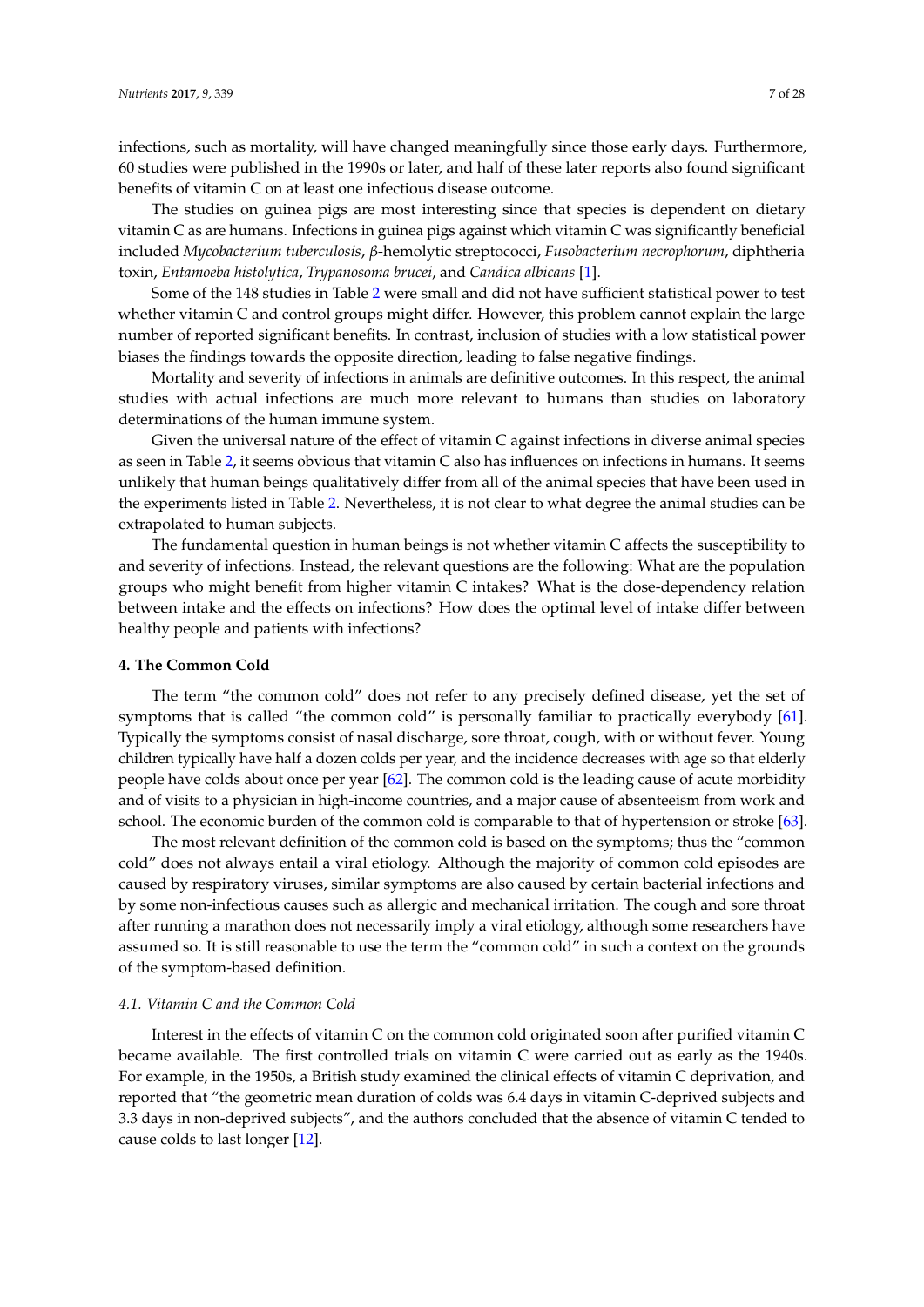Fig[ure](#page-7-0) 1 shows the number of participants in placebo-controlled studies in which  $\geq$ 1 g/day of vitamin C was administered. It also illustrates the main time points of the history of vitamin C and the common cold.

In 1970, Linus Pauling, a Nobel laureate in chemistry and also a Nobel Peace Prize winner, wrote a In 1970, Linus Pauling, a Nobel laureate in chemistry and also a Nobel Peace Prize winner, wrote book on vitamin C and the common cold [\[64\]](#page-23-11). He also published two meta-analyses, which were among the earliest meta-analyses in medicine [\[65,](#page-23-12)[66\]](#page-23-13). Pauling identified four placebo-controlled studies from which he calculated that there was strong evidence that vitamin C decreased the "integrated morbidity"<br>"integrated morbidity" of colds ( $p = 0.00002$  [\[65\]](#page-23-12)). By integrated morbidity, Pauling meant the total burden of the common cold: the combination of the incidence and duration of colds. In his analysis, Pauling put the greatest weight on the study by Ritzel (1961), which was a randomized controlled trial (RCT) with double-blinded placebo control and the subjects were schoolchildren in a skiing camp in the Swiss Alps [\[67\]](#page-23-14). Ritzel's study was methodologically the best of the four and used the highest dose of vitamin C, 1 g/day, and therefore Pauling concluded that gram doses of vitamin C would be beneficial against colds  $[64–66]$  $[64–66]$ . studies from what you in including the calculated that the calculated that the vitamin C decreased that vitamin C decreased the calculated the calculated that vitamin C decreased the calculated the calculated the calculate

<span id="page-7-0"></span>

**Figure 1.** The numbers of participants in the placebo‐controlled trials for which ≥1 g/day of vitamin **Figure 1.** The numbers of participants in the placebo-controlled trials for which ≥1 g/day of vitamin C was administered. The numbers of participants in studies published over two consecutive years are combined and plotted for the first of the two years. This figure is based on data collected by Hemilä combined and plotted for the first of the two years. This figure is based on data collected by Hemilä and Chalker (2013) [\[68,](#page-23-15)[69\]](#page-23-16). See Supplementary file 1 of this review for the list of the studies. RCT, randomized controlled trial. randomized controlled trial.

 $T$  activity of Pauling, in turn, led to a great upsure in interest in interest in  $\alpha$ The activity of Pauling, in turn, led to a great upsurge in interest in vitamin C among lay people and also in academic circles in the early 1970s. From 1972 to 1979, in that eight-year period, 29 placebo-controlled studies were published, which amounted to a total of 8409 participants (Figure [1\)](#page-7-0) [\[68,](#page-23-15)[69\]](#page-23-16). Thus, the mean number of participants per study was 290.

In the interval from 1972 to 1975, five placebo-controlled trials were published that used  $\geq$  2 g/day of vitamin C. Those five studies were published after Pauling's book and therefore they formally tested Pauling's hypothesis. A meta-analysis by Hemilä (1996) showed that there was very strong evidence from the five studies that colds were shorter or less severe in the vitamin C groups ( $p = 10^{-5}$ ), and therefore those studies corroborated Pauling's hypothesis that vitamin C was indeed effective against  $A_{197}$  so the mid-1970s, however, interest in the topical so that during the  $30^{\circ}$ colds [\[70\]](#page-23-17).

After the mid-1970s, however, interest in the topic plummeted so much so that during the 30-year period from 1985 to 2014, only 11 placebo-controlled trials comprising just 538 participants in total were published, with a mean of 49 participants per study (Figure [1\)](#page-7-0). Thus, the number of studies published after 1985 is much lower than during the 1970s. In addition, the few recent studies are much smaller than the trials published in the 1970s. Therefore, the great majority of the data on vitamin C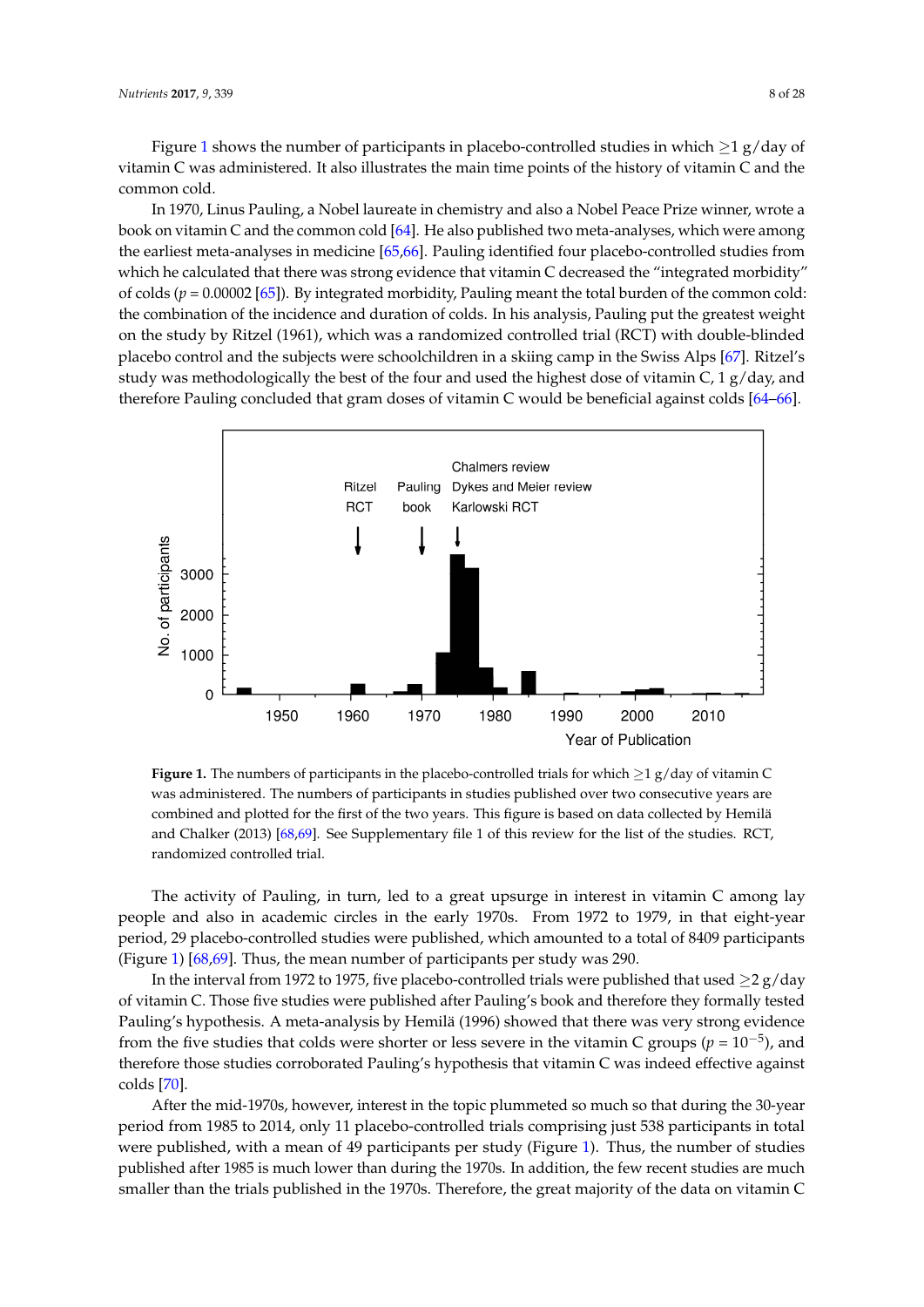and the common cold that are currently available originated within the decade after the publication of Pauling's book.

This sudden lack of interest after the middle of the 1970s can be explained by three papers published in the same year by Chalmers (1975), Karlowski et al. (1975), and Dykes and Meier (1975) [\[71–](#page-23-18)[73\]](#page-23-19) (Figure [1\)](#page-7-0). Few trials were started after 1975, which indicates the great impact of these three papers. First, the findings of the placebo controlled studies will be summarized, and then difficulties in the interpretation of common cold studies will be considered, and finally problems in the three papers that were published in 1975 will be discussed.

## *4.2. Vitamin C Does Not Decrease the Average Incidence of Colds in the General Community*

Table [4](#page-8-0) summarizes the findings of the studies on vitamin C and the common cold in the Cochrane review by Hemilä and Chalker (2013) [\[68,](#page-23-15)[69\]](#page-23-16). Regularly administered vitamin C has not decreased the average number of colds among the general population (Table [4\)](#page-8-0). Another meta-analysis combined the findings of the six largest trials that had used  $\geq$ 1 g/day of vitamin C and calculated that there was no difference in the vitamin and placebo groups with RR = 0.99 (95% CI 0.93, 1.04) [\[74,](#page-23-20)[75\]](#page-23-21).

<span id="page-8-0"></span>

| <b>Outcome Participants</b>                   | No. of<br><b>Studies</b> | No. of<br>Participants | <b>Effect of Vitamin C</b><br>$(95\% \text{ CI})$ | p         |
|-----------------------------------------------|--------------------------|------------------------|---------------------------------------------------|-----------|
| Incidence of colds b                          |                          |                        |                                                   |           |
| General population                            | 24                       | 10.708                 | $-3\%$ ( $-6\%$ to 0%)                            |           |
| People under heavy short-term physical stress | 5                        | 598                    | $-52\%$ ( $-65\%$ to $-36\%$ )                    | $10^{-6}$ |
| Duration of colds                             |                          | No. of colds           |                                                   |           |
| All studies ( $\geq$ 0.2 g/day)               | 31                       | 9745                   | $-9.4\%$ ( $-13\%$ to $-6\%$ )                    | $10^{-7}$ |
| Adults $(>1 g/day)$                           | 13                       | 7095                   | $-8\%$ ( $-12\%$ to $-4\%$ )                      | $10^{-4}$ |
| Children ( $\geq$ 1 g/day)                    | 10                       | 1532                   | $-18\%$ ( $-27\%$ to $-9\%$ )                     | $10^{-5}$ |
| Severity of colds                             |                          | No. of colds           |                                                   |           |
| All studies                                   | 16                       | 7209                   | $-0.12$ (-0.17 to -0.07) <sup>c</sup>             | $10^{-6}$ |

Table 4. Effects of regular vitamin C on the incidence and duration of the common cold <sup>a</sup>.

This table summarizes the main findings of the Cochrane review by Hemilä and Chalker (2013) [\[68](#page-23-15)[,69\]](#page-23-16). <sup>a</sup> Regular supplementation of vitamin C means that vitamin C was administered each day over the whole study period. Duration and severity of colds indicates the effects on colds that occurred during the study;  $^{\rm b}$  Incidence indicates here the number of participants who had  $\geq 1$  cold during the study; <sup>c</sup> The unit in this comparison is the standard deviation. Thus −0.12 means that symptoms were decreased by 0.12 times the SD of the outcome.

Thus, there is no justification for "ordinary people" to take vitamin C regularly in order to prevent colds. However, this conclusion does not mean that regular vitamin C supplementation is ineffective for all people. There is strong evidence that vitamin C decreases the incidence of colds under special conditions and/or among certain population groups.

## *4.3. Vitamin C May Decrease Common Cold Incidence in Special Conditions*

Vitamin C halved the incidence of colds in five RCTs during which the participants were under heavy short-term physical activity (Table [4\)](#page-8-0) [\[68,](#page-23-15)[76\]](#page-23-22). Three of the studies used marathon runners in South Africa as subjects, whereas one study used Canadian military personnel on winter exercise, and the fifth study was on schoolchildren in a skiing camp in the Swiss Alps, i.e., the Ritzel (1961) trial [\[67\]](#page-23-14). Thus, three studies were conducted under conditions of a hot environment and profound physical stress and the other two were carried out under cold environments and physical stress (see Section [2.4\)](#page-2-0).

Another group in which vitamin C has prevented colds is British men [\[74,](#page-23-20)[75,](#page-23-21)[77\]](#page-23-23). Four trials found that vitamin C decreased the incidence of colds by 30%, and in another set of four trials, the proportion of men who had recurrent common cold infections during the study decreased by a mean of 46%. All these studies were carried out in the 1970s or earlier, and according to surveys, the intake of vitamin C in the United Kingdom was low when the studies were carried out, 0.03 to 0.06  $g/day$ , and three of the U.K. trials specifically estimated that the dietary vitamin C intake was between 0.015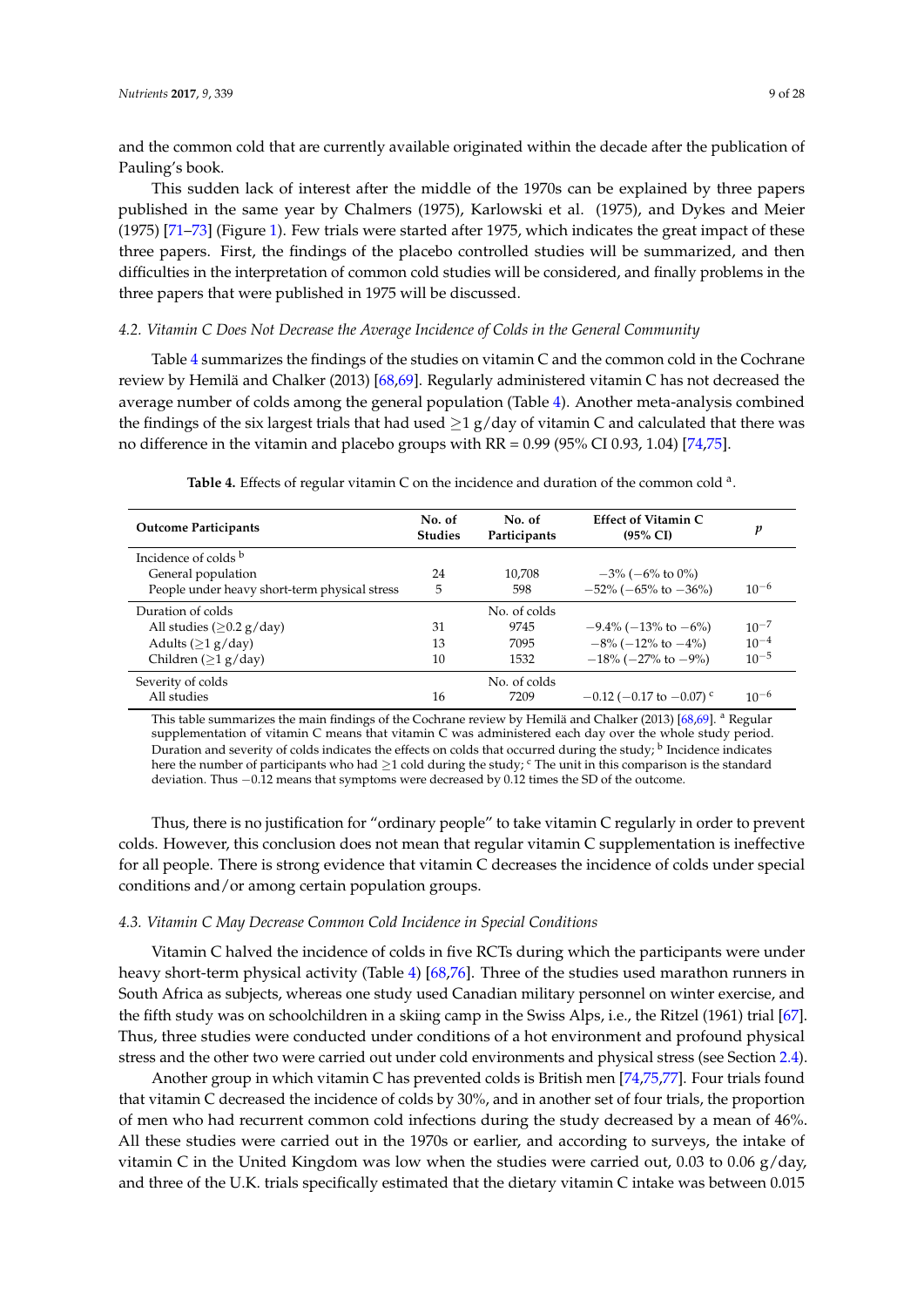to 0.05 g/day [\[74\]](#page-23-20). In particular, Baird (1979) administered only 0.08 g/day of vitamin C yet they observed 37% lower incidence of colds in the vitamin C group, indicating that it was the "marginal deficiency" and not a high dose that explained the benefit [\[77](#page-23-23)[,78\]](#page-23-24).

In addition, the levels of vitamin C are usually lower in men than in women, which may explain the benefit for British males, in comparison to no apparent effect in British females. Evidently, the dietary vitamin C intake in the United Kingdom has increased since the 1970s, and therefore these studies do not indicate that vitamin C supplementation would necessarily influence colds in ordinary British men nowadays. However, if low dietary vitamin C intake increases the risk of respiratory infections, then that may be currently relevant in other contexts, since there are still many population groups that have low intakes of vitamin C. A recent small study in the USA by Johnston (2014) was restricted to 28 males with marginally low vitamin C levels, mean 30  $\mu$ mol/L, and found a decrease in common cold incidence,  $RR = 0.55$  (95% CI: 0.33–0.94;  $p = 0.04$ ) [\[79\]](#page-24-0), which may also be explained by the low vitamin C levels.

### *4.4. Vitamin C Might Protect against the Common Cold in a Restricted Subgroup of the General Community*

Although vitamin C has not influenced the average common cold incidence in the general community trials (Table [4\)](#page-8-0), some of them found that there was a subgroup of people who had obtained benefits from vitamin C. In a Canadian trial, Anderson (1972) [\[80\]](#page-24-1) reported that in the vitamin C group there were 10 percentage points more participants with no "days confined to house" because of colds (57% vs.  $47\%$ ;  $p = 0.01$ , [\[1\]](#page-21-0) (p. 44)). Thus, one in 10 benefited from vitamin C in this outcome. In a trial with Navajo schoolchildren, Coulehan (1974) [\[81\]](#page-24-2) found that in the vitamin C group there were 16 percentage points more children who were "never ill on active surveillance by a medically trained clerk or the school nurse" (44% vs. 29%; *p* < 0.001; [\[1\]](#page-21-0) (p. 44)). A more recent study in the UK by van Straten (2002) reported that vitamin C decreased the number of participants who had recurrent colds by 17 percentage points [\[82\]](#page-24-3) (19% vs. 2%; *p* < 0.001, [\[1\]](#page-21-0) (p. 47)). Thus, the statistical evidence of benefit for a restricted subgroup in these three trials is strong.

# *4.5. Vitamin C Shortens and Alleviates the Common Cold*

The effect of vitamin C on the duration and severity of the common cold has been studied in regular supplementation trials and in therapeutic trials. Regular supplementation means that vitamin C was administered each day over the whole study period, and the outcome is the duration and severity of colds that occurred during the study. Therapeutic vitamin C trial means that vitamin C administration was started only after the first common cold symptoms had occurred and the duration of colds were then recorded.

In regular supplementation studies,  $\geq 0.2$  g/day of vitamin C decreased the duration of colds by 9% (Table [4\)](#page-8-0). When the dosage was  $\geq$ 1 g/day of vitamin C, the mean duration of colds was shortened by 8% in adults and by 18% in children. Vitamin C also significantly alleviated the severity of the colds.

Therapeutic studies have hitherto not shown consistent benefit from vitamin C. However, therapeutic trials are more complex to conduct and interpret than regular supplementation trials. If the timing of the initiation of supplementation or the duration of supplementation influences the extent of the benefit, false negative findings may result from inappropriate study protocols. For example, four therapeutic studies used only 2–3 days of 2–4  $g$ /day vitamin C supplementation, whereas the mean duration of colds in these studies was about a week. None of these studies detected any benefit from vitamin C [\[68,](#page-23-15)[83\]](#page-24-4). On the other hand, Anderson (1974) [\[84\]](#page-24-5) found that 8  $g/day$  on the first day only reduced the duration of colds significantly (Figure [2\)](#page-11-0). In addition, in a five-day therapeutic trial, Anderson (1975) [\[85\]](#page-24-6) reported a 25% reduction in "days spent indoors per subject" because of illness  $(p = 0.048)$  in the vitamin C group (1 to 1.5 g/day) [\[1\]](#page-21-0) (p. 48). Finally, none of the therapeutic studies investigated children, although the effect of regular vitamin C has been greater in children (Table [4\)](#page-8-0). Thus, although the regular supplementation trials unambiguously show that vitamin C shortens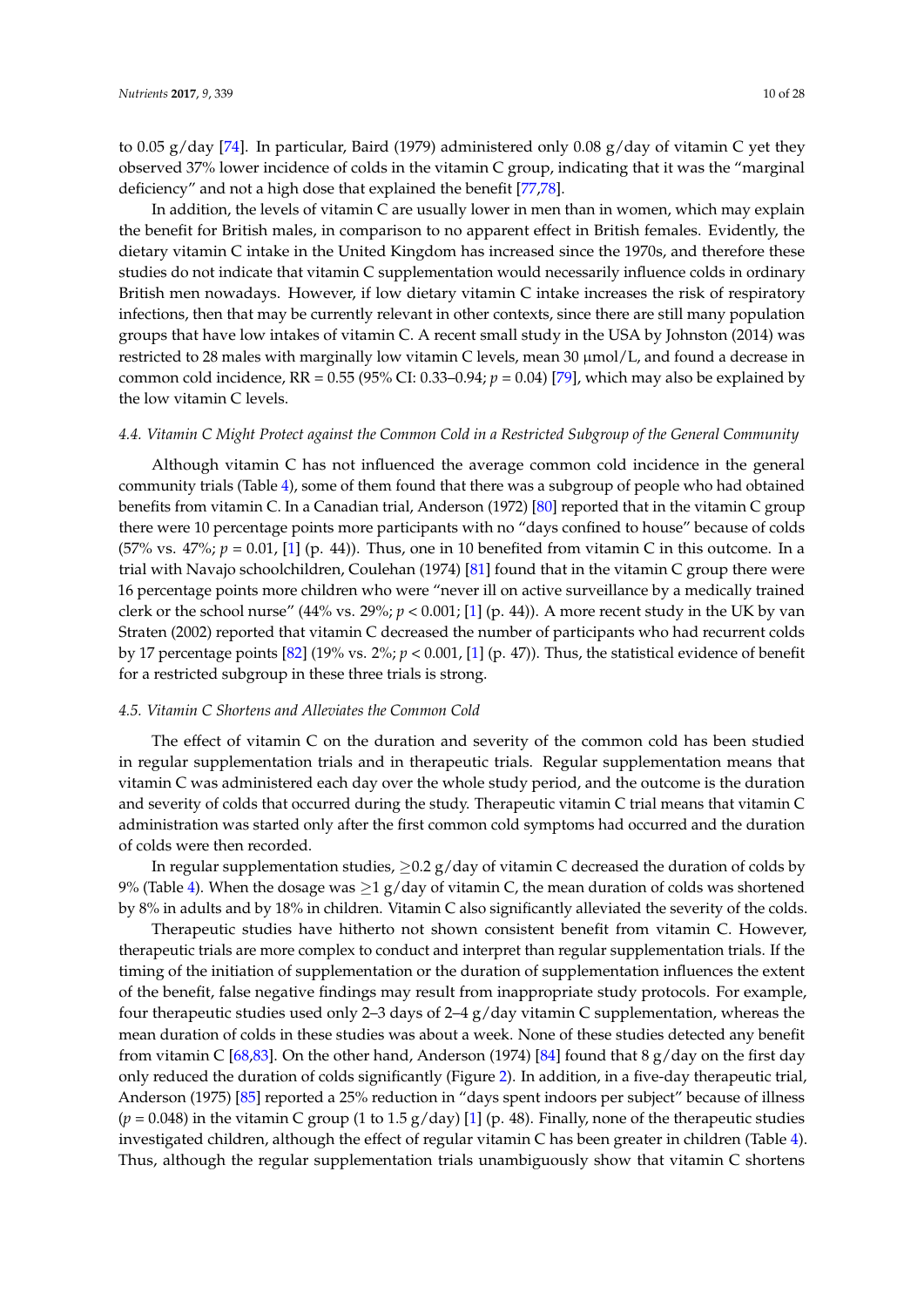and alleviates the common cold, there is no consistent evidence that therapeutic supplementation is effective.

### *4.6. Possible Differences in the Effects of Vitamin C between Subgroups*

The regular supplementation study by Anderson (1972) is one of the largest that has been carried out [\[80\]](#page-24-1). They found that the proportion of participants who were not confined to the house decreased by 10 percentage points in the vitamin C group. In addition, they found that per episode the days confined to the house was 21% shorter in the vitamin C group. Together these combine to a 30% reduction in the days confined to the house per person ( $p = 0.001$ ). Such a large effect gives statistical power for subgroup comparisons.

Anderson (1972) reported that vitamin C decreased total days confined to house by 46% in participants who had contact with young children, but just by 17% in participants who did not have contact with young children (Table [5\)](#page-10-0). Anderson (1972) also reported that vitamin C decreased total days confined to house by 43% in participants who usually had two or more colds per winter, but just by 13% in participants who usually had zero to one cold per winter (Table [5\)](#page-10-0).

In a study with adolescent competitive swimmers, Constantini (2011) found a significant difference between males and females in the effect of vitamin C, whereby the vitamin halved the duration and severity of colds in males but had no effect on females [\[86\]](#page-24-7). In a study with British students, Baird (1979) also found a significant difference between males and females, but the outcome was the incidence of colds (Table [5\)](#page-10-0).

Carr (1981) found that vitamin C had a beneficial effect on the duration of colds for twins living separately, but not for twins living together [\[87\]](#page-24-8). This subgroup difference might be explained by swapping of tablets by twins living together, which was not possible for twins living separately.

The significant within-trial differences in the effect of vitamin C on the common cold indicate that there is no universal effect of vitamin C valid over the whole population. Instead, the size of the vitamin C effect seems to depend on various characteristics of people (see Section [2.8\)](#page-3-0).

<span id="page-10-0"></span>

| Study                             | Subgroup                                                                       | Effect of<br>Vitamin C | Outcome                      | <b>Test of Subgroup</b><br>Differences $(p)$ |
|-----------------------------------|--------------------------------------------------------------------------------|------------------------|------------------------------|----------------------------------------------|
| Anderson<br>$(1972)$ [80]         | Contact with young children<br>No contact with young children                  | $-46%$<br>$-17%$       | total days confined to house | 0.036                                        |
| Anderson<br>$(1972)$ [80]         | Usually $>2$ colds per winter<br>Usually 0-1 colds per winter                  | $-43%$<br>$-13%$       | total days confined to house | 0.033                                        |
| Constantini<br>$(2011)$ [86]      | Male adolescent competitive swimmers<br>Female adolescent competitive swimmers | $-47%$<br>$+16%$       | duration of colds            | 0.003                                        |
| Baird<br>$(1979)$ [78]            | Male students in UK<br>Female students in UK                                   | $-37%$<br>$+24%$       | incidence of colds           | 0.0001                                       |
| Carr<br>(1981) [ <mark>87]</mark> | Twins living separately<br>Twins living together                               | $-35%$<br>$+1\%$       | duration of colds            | 0.035                                        |

**Table 5.** Possible differences in the effects of vitamin C on the common cold between subgroups.

Calculation of the subgroup differences for the Anderson (1972) and the Carr (1981) studies is described in Supplementary file 2. The interactions in the Constantini (2011) and Baird (1979) trials were calculated in [\[77](#page-23-23)[,86\]](#page-24-7). *p*(2-tail) is used in this table.

### *4.7. Dose Dependency of Vitamin C Supplementation Effect*

An earlier meta-analysis of dose-dependency calculated that on average 1 g/day of vitamin C shortened the duration of colds in adults on average by 6% and in children by 17%; and  $\geq 2$  g/day vitamin C shortened the duration of colds in adults by 21% and in children by 26% [\[83\]](#page-24-4). Thus, higher doses were associated with greater effects. In addition, children weigh less than adults and the greater effects in children may be explained by a greater dose per weight. Nevertheless, such a comparison suffers from numerous simultaneous differences between the trials. The most valid examination of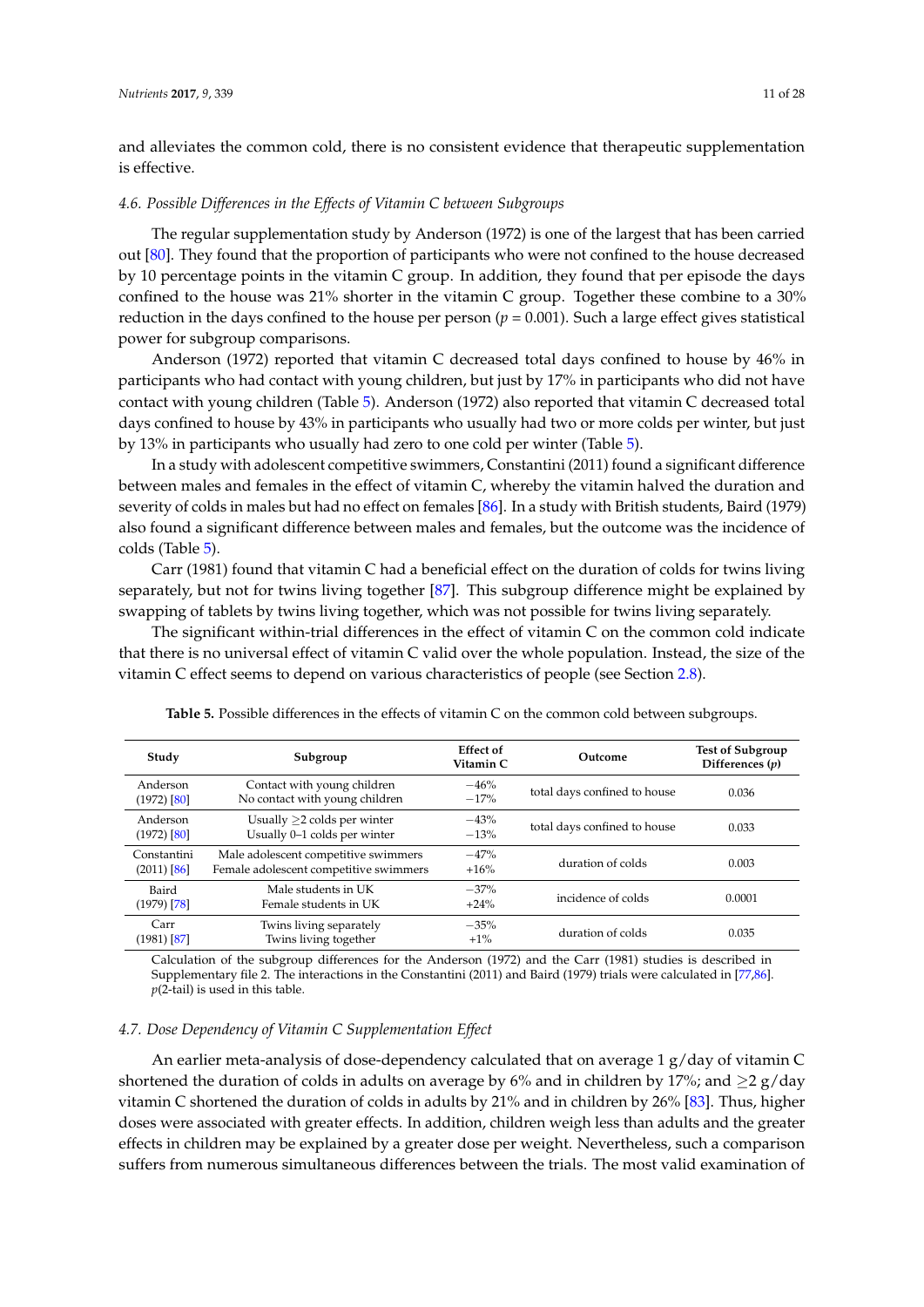dose–response is within a single study so that the virus distribution is similar in each trial arm and the outcome definition is identical.

Coulehan (1974) [\[81\]](#page-24-2) administered 1  $g$ /day to children and observed a 12% reduction in common cold duration, and in parallel they administered 2  $g/d$ ay to other children and observed a 29% reduction in cold duration. Although the point estimates suggest a dose–response, the study was small and the  $95\%$  CIs overlap widely  $[68,83]$ .

In a 2  $\times$  2 design, Karlowski (1975) [72] randomized participants to 3 g/day regular vitamin C and to 3 g/day vitamin C treatment for five days when the participant caught a cold. Thus, one study arm was administered placebo, the second was administered regular vitamin C, the third therapeutic, and the fourth arm was administered regular + therapeutic vitamin C (i.e., 6 g/day). The four arms of the Karlowski trial are shown in Figure [2A](#page-11-0). The 95% CIs show the comparisons with the placebo group. The test for trend for a linear regression model gives  $p = 0.018$ .

Anderson (1974) [\[84\]](#page-24-5) randomized participants to a placebo and two vitamin C treatment arms which were administered vitamin C only on the first day of the cold. One treatment arm (arm #7) was given 4 g/day of, and another (arm #8) was given 8 g/day. These arms are compared with the placebo given 4 g/day of, and another (arm #8) was given 8 g/day. These arms are compared with the placebo arm #4 in Figure [2B](#page-11-0). The 95% CIs show the comparisons with the placebo group. The test for trend in a arm #4 in Figure 2B. The 95% CIs show the comparisons with the placebo group. The test for trend in linear regression model gives  $p = 0.013$ . Anderson (1974) [84] randomized participants to a placebo and two vitamin C treatment arms

Finally, some case reports have proposed that vitamin C doses should be over 15 g/day for the best treatment of colds [\[88](#page-24-9)[,89\]](#page-24-10). Thus, it is possible that the doses used in most of the therapeutic best treatment of colds [88,89]. Thus, it is possible that the doses used in most of the therapeutic studies, up to just 6–8 g/day, have not been sufficiently high to properly test the effects of vitamin C that might be achievable. that might be achievable.

<span id="page-11-0"></span>

Figure 2. (A) Dose-response relationship in the Karlowski (1975) trial. The placebo arm is located at 0 g/day, the 3 g/day regular vitamin C and the 3 g/day treatment vitamin C arms are in the middle 0 g/day, the 3 g/day regular vitamin C and the 3 g/day treatment vitamin C arms are in the middle and the regular + treatment arm is at 6 g/day [\[72\]](#page-23-25). The 95% CIs are shown for the comparison against the placebo arm. With inverse‐variance weighing, test for trend in a linear model gives *p*(2‐tail) = the placebo arm. With inverse-variance weighing, test for trend in a linear model gives *p*(2-tail) = 0.018. The addition of the linear vitamin C effect to the statistical model containing a uniform vitamin C effect improved the regression model by  $p = 0.002$ . Previously, analysis of variance for trend calculated  $p = 0.040$  for the linear trend [\[83\]](#page-24-4); (B) Dose–response relationship in the Anderson (1974) trial. The placebo arm #4 is located at 0 g/day, vitamin C treatment arm #7 at 4 g/day and vitamin C treatment treatment arm #8 at 8 g/day [84]. In the Anderson (1974) trial, vitamin C was administered only on arm #8 at 8 g/day [\[84\]](#page-24-5). In the Anderson (1974) trial, vitamin C was administered only on the first<br> $\frac{1}{2}$ day of the common cold. The 95% CIs are shown for the comparison against the placebo arm. With inverse-variance weighing, test for trend in a linear model gives  $p(2\t-tail) = 0.013$ . See Supplementary file 2 for the calculation of the trend for both studies.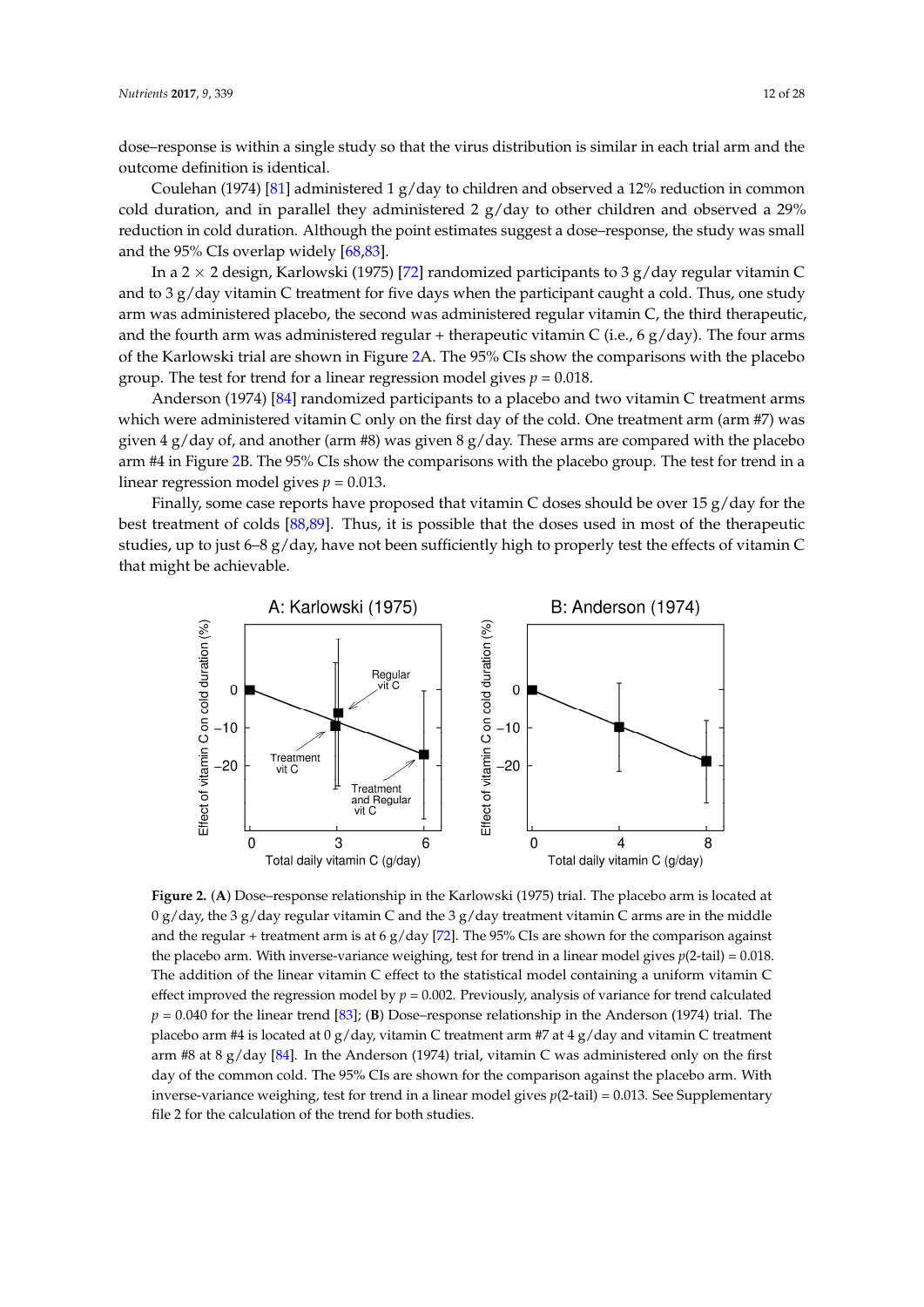### *4.8. Vitamin C and Complications of the Common Cold*

Given the strong evidence that regularly administered vitamin C shortens and alleviates common cold symptoms, it seems plausible that vitamin C might also alleviate complications of the common cold. One frequent complication is the exacerbation of asthma [\[90\]](#page-24-11).

A systematic review identified three studies that provided information on the potential pulmonary effects of vitamin C in sufferers of common cold–induced asthma [\[91\]](#page-24-12). A trial conducted in Nigeria studied asthmatic patients whose asthma exacerbations resulted from respiratory infections. A vitamin C dose of  $1 g/day$  decreased the occurrence of severe and moderate asthma attacks by 89% [\[92\]](#page-24-13). Another study on patients who had infection-related asthma reported that 5 g/day vitamin C decreased the prevalence of bronchial hypersensitivity to histamine by 52 percentage points [\[93\]](#page-24-14). A third study found that the administration of a single dose of 1 g vitamin C to non-asthmatic common cold patients decreased bronchial sensitivity in a histamine challenge test [\[94\]](#page-24-15).

It has also been proposed that vitamin C might prevent sinusitis and otitis media [\[95](#page-24-16)[,96\]](#page-24-17), but to our knowledge there are no data from controlled studies.

A further complication of viral respiratory infections is pneumonia; this is discussed in the section on pneumonia.

## **5. Problems in the Interpretation: Non-Comparability of the Vitamin C and Common Cold Trials**

#### *5.1. Vitamin C Doses in Vitamin C and Control Groups*

One great problem in the interpretation of vitamin C trials arises from the fundamental difference between vitamin C and ordinary drugs such as antibiotics. In a trial of an ordinary drug, the control group is not given the drug, which simplifies the interpretation of the findings. In contrast, it is impossible to select control subjects who have zero vitamin C intake and no vitamin C in their system. Thus, all vitamin C trials de facto compare two different vitamin C levels. The lower dose is obtained from the diet, and it has varied considerably among the controlled studies. In addition, the vitamin C supplement doses given to the vitamin C groups have also varied extensively. Finally, the placebo group in some trials was also given extra vitamin C, which further confuses the comparisons. Therefore, the comparison of different vitamin C studies and the generalization of their findings is complicated. As an illustration of these problems, Table [6](#page-13-0) shows examples of the variations in vitamin C doses that were used in the common cold trials.

There are 10- to 30-fold differences in the vitamin C intake in the diet of the control groups of the Baird (1979) [\[78\]](#page-23-24), the Glazebrook (1942) [\[97\]](#page-24-18), and the Sabiston (1974) [\[98\]](#page-24-19) trials compared with the Peters (1993) [\[99\]](#page-24-20) trial, yet all of them are labeled "control groups" of vitamin C trials (Table [6\)](#page-13-0). Evidently, we should not expect similar effects of supplemental vitamin C in such dissimilar studies. Usually the dietary intake of vitamin C is not estimated and therefore cannot be taken into account when comparing studies.

Vitamin C was administered to the placebo group in some studies. For example, Carr (1981) [\[87\]](#page-24-8) administered 0.07 g/day and some other studies administered 0.01 to 0.05 g/day to the control subjects. This was done to refute the notion that any possible effects of high doses were due to the treatment of marginal deficiencies. Such reasoning does not seem sound, since there are population groups for which ordinary dietary vitamin C intake is particularly low and it would be important to know whether vitamin C supplementation might be beneficial for them. Thus, marginal vitamin C deficiency is also an important issue. The administration of vitamin C to the control group biases the possible effects of vitamin C supplementation downwards.

Finally, there are up to a 240-fold difference between the lowest and highest vitamin C supplementary dose used in the common cold trials, yet the dosage is often ignored. For example, in his influential review (see Figure [1\)](#page-7-0), Chalmers (1975) [\[71\]](#page-23-18) presented data from the following studies in the same table: Karlowski (1975) study administered up to  $6 g/day$  of vitamin C to their subjects [\[72\]](#page-23-25), whereas the Cowan (1942) study administered only 0.025 g/day as the lowest dose [\[100\]](#page-24-21). Chalmers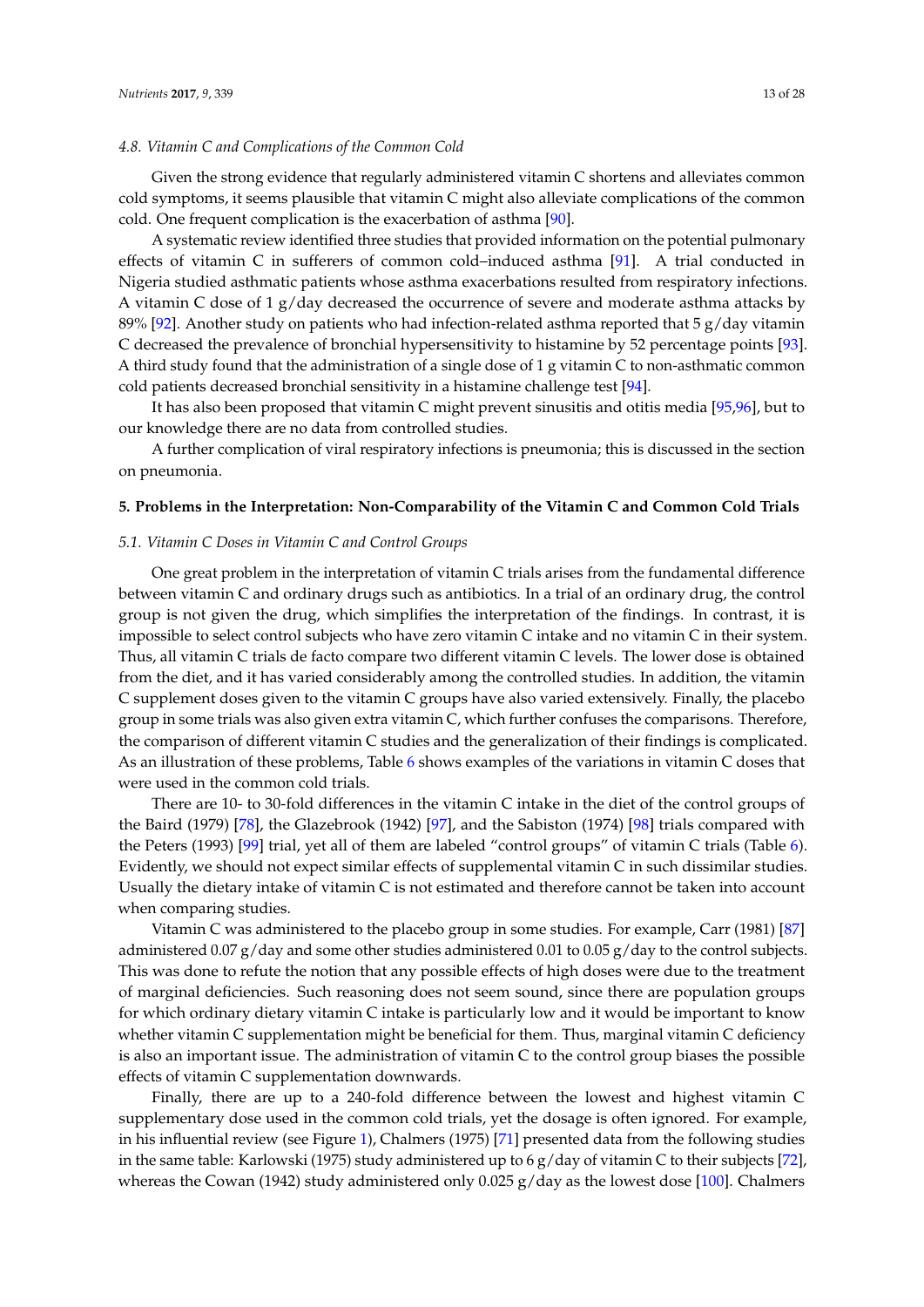(1975) did not list the vitamin C dosages in his table and therefore his readers were unable to consider whether the comparison of such different studies was reasonable or not. Still, Chalmers' review has been widely cited as evidence that vitamin C is not effective against colds [\[1\]](#page-21-0) (pp. 36–38).

Finally, combinations of the above variations lead to paradoxes. The "vitamin C group" of the Baird (1979) study received about  $0.05$  g/day of vitamin C from food and  $0.08$  g/day from supplements, which amounted to 0.13 g/day of total vitamin C [\[78\]](#page-23-24). In contrast, the "placebo group" in the study by Peters (1994) received about four times as much, 0.5 g/day, of vitamin C from their usual diet [\[99\]](#page-24-20). Furthermore, Baird (1979) administered 0.08 g/day of vitamin C to their vitamin C group [\[78\]](#page-23-24), whereas Carr (1981) administered 0.07  $g$ /day vitamin C to their placebo group [\[87\]](#page-24-8). Thus, the dosages of vitamin C were essentially the same, but the groups were on the opposite sides in the evaluation of vitamin C effects.

High dietary vitamin C intake, and vitamin C supplementation of the placebo group, cannot lead to false positive findings about the efficacy of vitamin C against colds. In contrast, they can lead to false negative findings or estimates biased towards the null effect.

<span id="page-13-0"></span>

|                                                      | Vitamin C Level (g/Day)                      |                                                 |                                      |  |
|------------------------------------------------------|----------------------------------------------|-------------------------------------------------|--------------------------------------|--|
| <b>Trial Country, Participants</b>                   | Dietary Intake Level<br>in the Control Group | Supplement to the<br>Control Group <sup>a</sup> | Supplement to the<br>Vitamin C Group |  |
| Cowan (1942) [100]<br>USA, schoolchildren            | ?                                            |                                                 | $0.025 - 0.05$                       |  |
| Baird (1979) [78] UK, students                       | 0.05                                         |                                                 | 0.08                                 |  |
| Glazebrook (1942) [97]<br>UK, boarding school boys   | 0.015                                        |                                                 | $0.05 - 0.3$                         |  |
| Peters (1993) [99]<br>South Africa, marathon runners | 0.5                                          |                                                 | 0.6                                  |  |
| Sabiston (1974) [98]<br>Canada, military recruits    | 0.04                                         |                                                 | 1                                    |  |
| Carr (1981) [87]<br>Australia, twins                 | $\overline{\cdot}$                           | 0.07                                            | $\mathbf{1}$                         |  |
| Karlowski (1975) [72]<br>USA, NIH employees          | $\mathbf b$                                  |                                                 | $3-6$                                |  |

**Table 6.** Variations in vitamin C dose in the control and vitamin C groups.

Modified from Table 12 from Hemilä (2006) [\[1\]](#page-21-0) (p. 34). <sup>a</sup> In addition to Carr (1981), a few studies administered 0.01 to 0.05 g/day of vitamin C to the placebo group, but they are not listed here; <sup>b</sup> In the 1970s, the average vitamin C intake in the USA was approximately 0.1 g/day. The participants of the Karlowski (1975) study were employees of the National Institutes of Health and therefore their mean dietary intake of vitamin C probably was higher than the national average, but intake of vitamin C was not estimated.

# *5.2. Non-Compliance of Participants*

Carr (1981) studied twins, some of whom lived together, whereas others lived apart [\[87\]](#page-24-8). Vitamin C had a significant effect on the duration and severity of colds in twins living apart, but no effect in twins living together (Table [5\)](#page-10-0). Furthermore, the duration of colds among twins living together (5.4 days in vitamin C and placebo groups) was in the middle of the duration of colds among the vitamin C group (4.9 days) and placebo group (7.5 days) of twins living apart. An evident explanation for such a difference between twins living together and twins living apart, is that twins who lived together exchanged their tablets to some extent, whereas the twins who lived apart could not do so. Two studies on children found an increase in vitamin C levels in the plasma of boys and in the urine of boys of the placebo (sic) groups [\[81](#page-24-2)[,101\]](#page-24-22), which indicates tablet swapping among the children on vitamin C and placebo. Thus, non-compliance may have confounded the results and the true effects of vitamin C might be greater than those reported.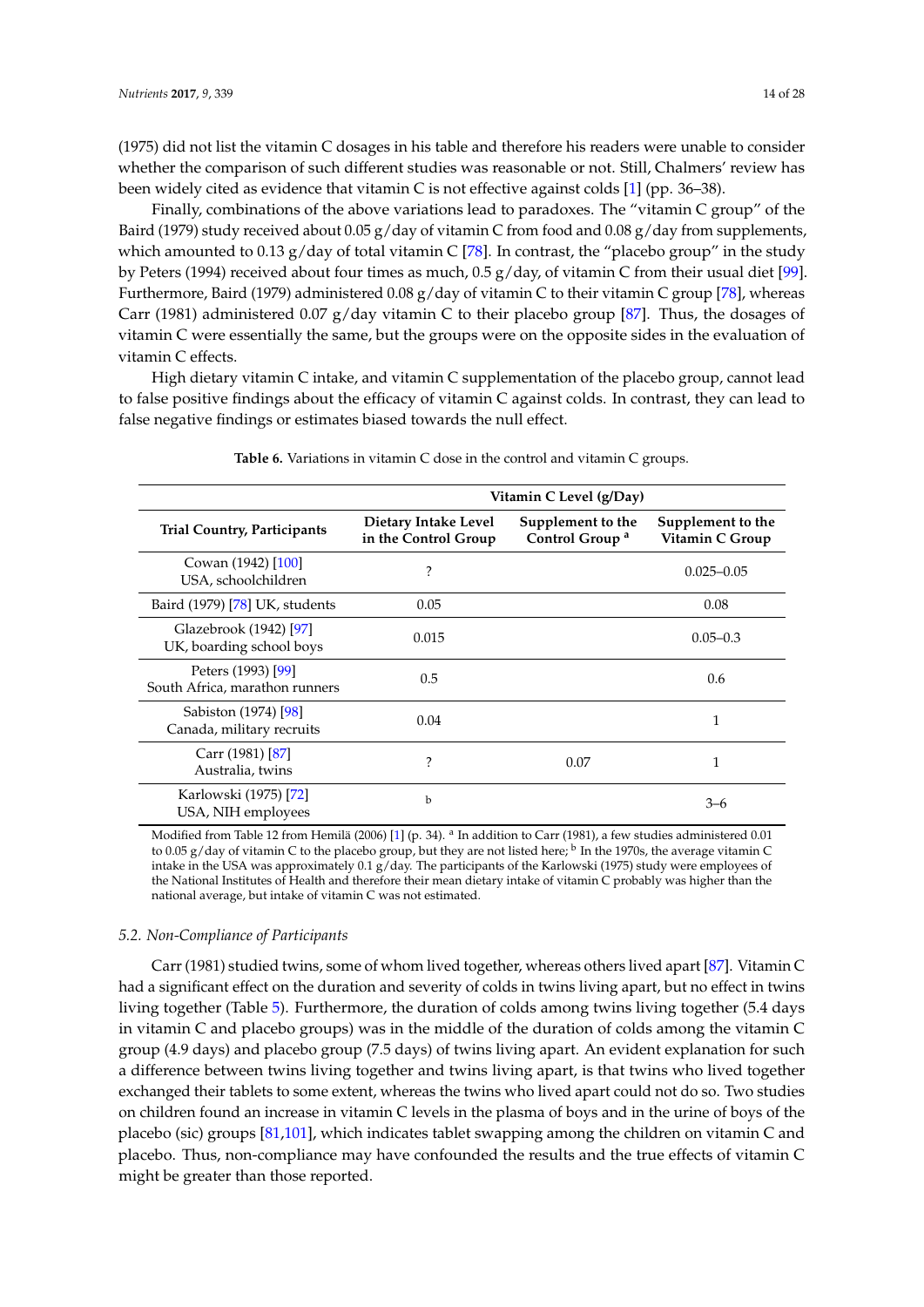# *5.3. Implications of the Common Cold Studies*

Given the great variations in the vitamin C dosage levels in the vitamin C and control groups, and the apparent problem of non-compliance in some studies, it is obvious that the comparison of different "vitamin C trials" can be complicated. The generalization of the findings of any particular trial is limited irrespective of its methodological quality and statistical power. However, the large variations in vitamin C levels in the vitamin C and control groups, and the non-compliance in some studies, both predispose against a false positive differences between the study groups. In contrast, they make it more difficult to detect true differences, and therefore the findings on common cold duration and severity shown in Table [4](#page-8-0) may be biased downwards and might camouflage even stronger true effects.

### **6. Evaporation of Interest in Vitamin C and the Common Cold after 1975**

Given the strong evidence from studies published before 1970 that vitamin C has beneficial effects against the common cold [\[65\]](#page-23-12), and from the  $\geq 2$  g/day vitamin C studies published between 1972 and 1975 [\[70\]](#page-23-17), it is puzzling that the interest in vitamin C and the common cold collapsed after 1975 so that few small trials on vitamin C and the common cold have been conducted thereafter (Figure [1\)](#page-7-0).

This sudden loss of interest can be explained by the publication of the three highly important papers in 1975 (Figure [1\)](#page-7-0). These papers are particularly influential because of their authors and the publication forums. Two of the papers were published in *JAMA* [\[72](#page-23-25)[,73\]](#page-23-19), and the third paper was published in the *American Journal of Medicine* [\[71\]](#page-23-18). Both of these journals are highly influential medical journals with extensive circulations. Two of the papers were authored by Thomas Chalmers [\[71,](#page-23-18)[72\]](#page-23-25), who was a highly respected and influential pioneer of RCTs [\[1](#page-21-0)[,102,](#page-24-23)[103\]](#page-24-24), and the third paper was authored by Paul Meier [\[73\]](#page-23-19), who was a highly influential statistician, e.g., one of the authors of the widely used Kaplan–Meier method [\[1](#page-21-0)[,104,](#page-24-25)[105\]](#page-25-0).

Karlowski, Chalmers, et al. (1975) [\[72\]](#page-23-25) published the results of a RCT in *JAMA*, in which 6 g/day of vitamin C significantly shortened the duration of colds (Figure [2A](#page-11-0)). However, these authors claimed that the observed benefit was not caused by the physiological effects of vitamin C, but by the placebo effect. However, the "placebo-effect explanation" was shown afterwards to be erroneous. For example, Karlowski et al. had excluded 42% of common cold episodes from the subgroup analysis that was the basis for their conclusion, without giving any explanation of why so many participants were excluded. The numerous problems of the placebo explanation are detailed in a critique by Hemilä [\[1,](#page-21-0)[106,](#page-25-1)[107\]](#page-25-2). Chalmers wrote a response [\[108\]](#page-25-3), but did not answer the specific issues raised [\[109\]](#page-25-4).

In the same year (1975), Chalmers published a review of the vitamin C and common cold studies. He pooled the results of seven studies and calculated that vitamin C would shorten colds only by 0.11 (SE 0.24) days [\[71\]](#page-23-18). Such a small difference has no clinical importance and the SE indicates that it is simply explained by random variation. However, there were errors in the extraction of data, studies that used very low doses of vitamin C (down to 0.025 g/day) were included, and there were errors in the calculations [\[1](#page-21-0)[,110\]](#page-25-5). Pauling had proposed that vitamin C doses should be  $\geq 1$  g/day. When Hemilä and Herman (1995) included only those studies that had used  $\geq 1$  g/day of vitamin C and extracted data correctly, they calculated that colds were 0.93 (SE 0.22) days shorter, which is over eight times that calculated by Chalmers, and highly significant  $(p = 0.01)$  [\[110\]](#page-25-5).

The third paper was a review published in *JAMA* by Michael Dykes and Paul Meier (1975). They analyzed selected studies and concluded that there was no convincing evidence that vitamin C has effects on colds [\[73\]](#page-23-19). However, they did not calculate the estimates of the effect nor any *p*-values, and many comments in their analysis were misleading. Pauling wrote a manuscript in which he commented upon the review by Dykes and Meier and submitted it to *JAMA*. Pauling stated afterwards that his paper was rejected even after he twice made revisions to meet the suggestions of the referees and the manuscript was finally published in a minor journal [\[111](#page-25-6)[,112\]](#page-25-7). The rejection of Pauling's papers was strange since the readers of *JAMA* were effectively prevented from seeing the other side of an important controversy. There were also other problems that were not pointed out by Pauling; see [\[1,](#page-21-0)[70\]](#page-23-17).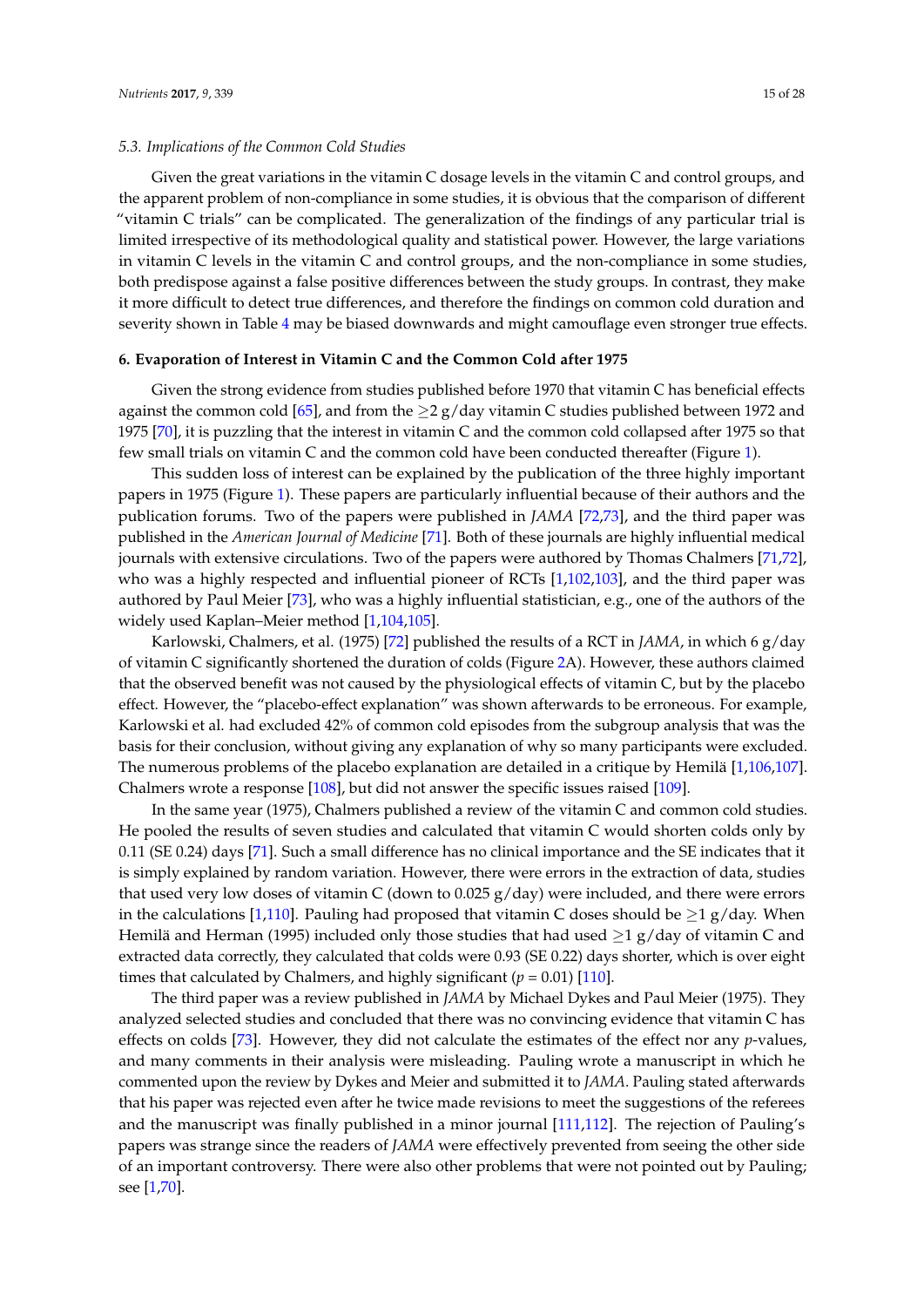Although the three papers have serious biases, they have been used singly or in the combinations of two as references in nutritional recommendations, in medical textbooks, in texts on infectious diseases and on nutrition, when the authors claimed that vitamin C had been shown to be ineffective for colds [\[1\]](#page-21-0) (pp. 21–23, 36–38, 42–45). The American Medical Association, for example, officially stated that "One of the most widely misused vitamins is ascorbic acid. There is no reliable evidence that large doses of ascorbic acid prevent colds or shorten their duration" [\[113\]](#page-25-8), a statement that was based entirely on Chalmers's 1975 review.

These three papers are the most manifest explanation for the collapse in the interest in vitamin C and the common cold after 1975, despite the strong evidence that had emerged by that time that  $\geq$  2 g/day vitamin C shortens and alleviates colds [\[70\]](#page-23-17).

### **7. Pneumonia**

Pneumonia is the most common severe infection, which is usually caused by bacteria and viruses. As recounted at the beginning of this review, the association between frank vitamin C deficiency and pneumonia was noted by Alfred Hess and other early authors, when the chemical identity of vitamin C was not yet known. Vitamin C was purified in the early 1930s and soon thereafter a few German and U.S. physicians proposed that vitamin C might be beneficial in the treatment of pneumonia. For example, Gander and Niederberger (1936) concluded from a series of 15 cases that "the general condition is always favorably influenced (by vitamin C) to a noticeable extent, as is the convalescence, which proceeds better and more quickly than in cases of pneumonia, which are not treated with vitamin C" [\[114\]](#page-25-9) and other German physicians also claimed benefits of vitamin C [\[115](#page-25-10)[,116\]](#page-25-11). Translations of these papers are available [\[9\]](#page-21-8). Case reports from the USA also suggested that vitamin C was beneficial against pneumonia [\[117](#page-25-12)[–119\]](#page-25-13).

A Cochrane review on vitamin C and pneumonia identified three controlled trials that reported the number of pneumonia cases in participants who were administered vitamin C and two therapeutic trials in which pneumonia patients were given vitamin C [\[27,](#page-21-24)[28\]](#page-22-0).

## *7.1. Vitamin C and the Incidence of Pneumonia*

Table [7](#page-16-0) shows the findings of the three vitamin C and pneumonia trials. Each of them found a ≥80% lower incidence of pneumonia for their vitamin C group [\[27,](#page-21-24)[28,](#page-22-0)[120\]](#page-25-14).

Glazebrook (1942) studied male students (15–20 years) in a boarding school in Scotland during World War II [\[97\]](#page-24-18). No formal placebo was used; however, 0.05 to 0.3 g/day of vitamin C was added to the morning cocoa and to an evening glass of milk in the kitchen. Thus, the placebo effect does not seem to be a relevant concern in the dining hall. The ordinary diet of the schoolboys contained only  $0.015$  g/day vitamin C so that their intake was particularly low.

Kimbarowski (1967) studied the effect of 0.3  $g$ /day of vitamin C on military recruits who had been hospitalized because of influenza type-A in the former Soviet Union [\[121\]](#page-25-15). Thus, these pneumonia cases were complications of the viral respiratory infection. Vitamin C also shortened the mean stay in hospital for pneumonia treatment (9 vs. 12 days).

The latest of the three pneumonia prevention trials was carried out during a two-month recruit training period with U.S. Marine recruits by Pitt (1979) [\[122\]](#page-25-16). The dose of vitamin C was 2 g/day. This was a randomized double-blind placebo-controlled trial, whereas the two earlier studies were not.

The findings of the three studies are consistent with the notion that the level of vitamin C intake may influence the risk of pneumonia. However, all the three studies were carried out using special participants under particular conditions, and their findings cannot be generalized to the ordinary current Western population. Dietary vitamin C intake was particularly low in the oldest study, and may also have been low in the second study. Thus, the benefit of vitamin C supplementation may be explained by the correction of marginal deficiency in these two older studies. However, in the study by Pitt (1979), the baseline plasma level of vitamin C, 57 µmol/L, corresponds to the dietary vitamin C intake of about 0.1 g/day [\[11\]](#page-21-10). Furthermore, although the dose of 2 g/day was high, the plasma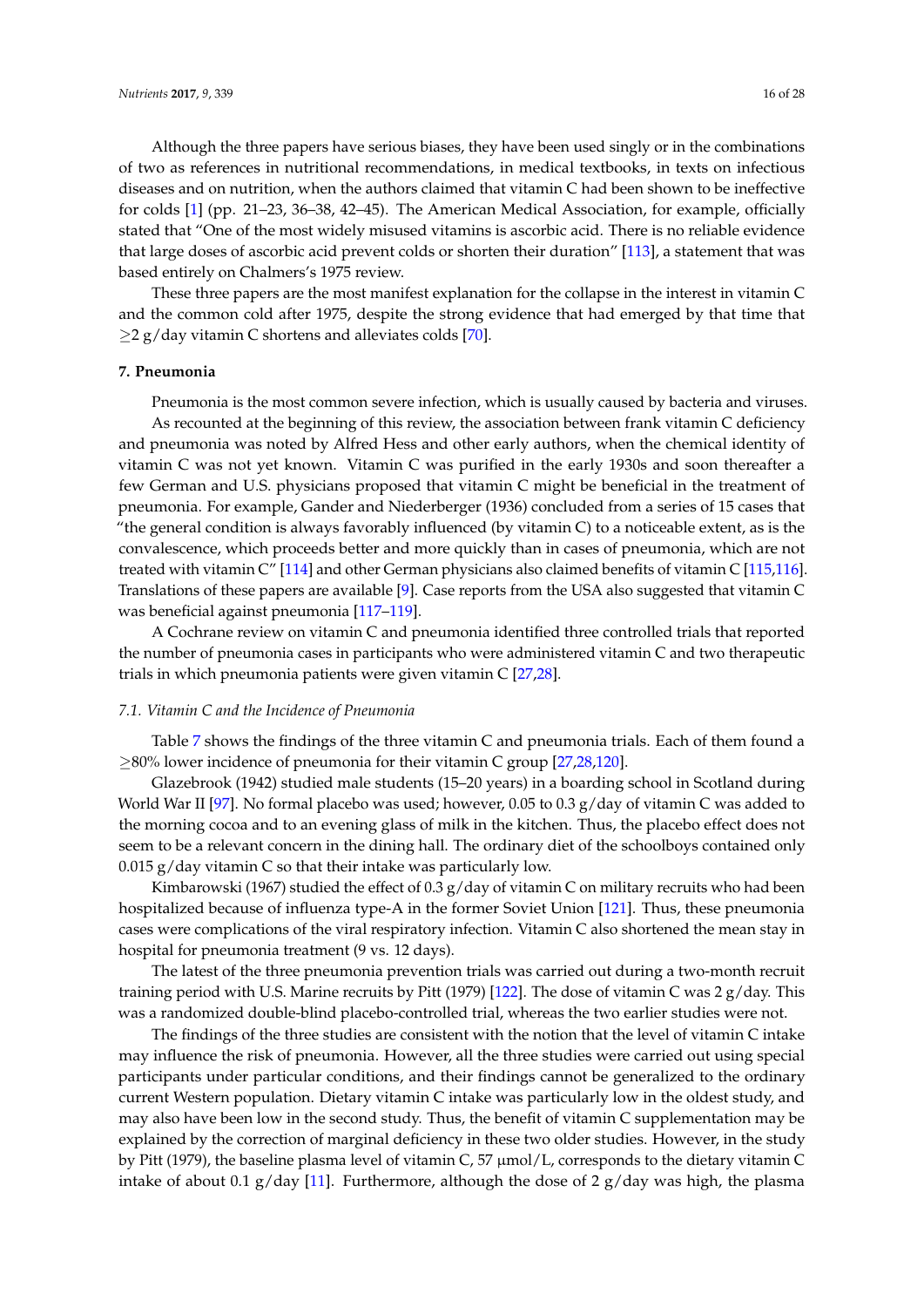level of vitamin C increased only by 36% for the vitamin C group. This also indicates that the basal dietary intake vitamin C was high. Thus, treating marginal vitamin C deficiency is not a reasonable explanation for that latest study.

It is also worth noting that two of these trials used military recruits, and the third used young males who were accommodated in a boarding school [\[123\]](#page-25-17). Therefore, the exposure to viruses and bacteria causing pneumonia may have been much higher compared to children and young adults living at home. In each of the three trials, the incidence of pneumonia in the control group was very high when compared with the incidence in the ordinary population [\[124](#page-25-18)[,125\]](#page-25-19). A high incidence of pneumonia has been reported in military recruits [\[126\]](#page-25-20), but the incidence of pneumonia has been even higher in some child populations of the developing countries [\[127\]](#page-25-21) (Table [7\)](#page-16-0).

It seems reasonable to consider that these three studies observed a true effect of vitamin C against pneumonia in their specific circumstances. However, these findings should not be extrapolated to different circumstances. It would seem worthwhile to examine the effect of vitamin C in population groups that have a high incidence of pneumonia concomitantly with a low intake of vitamin C [\[27](#page-21-24)[,41\]](#page-22-11).

<span id="page-16-0"></span>

| Study                                           | Pneumonia Cases/Total        |                                         | p <sup>a</sup> | <b>Incidence of Pneumonia</b><br>in the Control Group<br>(1/1000 Person-Years) |
|-------------------------------------------------|------------------------------|-----------------------------------------|----------------|--------------------------------------------------------------------------------|
|                                                 | Vitamin C                    | Control                                 |                |                                                                                |
| Glazebrook (1942) [97]                          | 0/335                        | 17/1100                                 | 0.006          | 30                                                                             |
| Kimbarowski (1967) [121]                        | 2/114                        | 10/112                                  | 0.022          | $9\%$ b                                                                        |
| Pitt (1979) [122]                               | 1/331                        | 7/343<br>0.009                          |                | 120                                                                            |
| Incidence of pneumonia in selected populations: |                              |                                         |                |                                                                                |
| Merchant (2004) [124]                           |                              | Middle-aged males in the USA            | 3              |                                                                                |
| Hemilä (2004) [125]                             | Middle-aged males in Finland |                                         |                | 5                                                                              |
| Pazzaglia (1983) [126]                          | Military recruits in the USA |                                         |                | 60                                                                             |
| Paynter (2010) [127]                            |                              | Children in developing countries, up to | 400            |                                                                                |

**Table 7.** Effect of vitamin C on the incidence of pneumonia.

Modified from Hemilä (2006) [\[1\]](#page-21-0) (p. 51). <sup>a</sup> Mid- $p$  (1-tail); combined test for all three sets of data:  $p = 0.00002$  [\[120\]](#page-25-14); <sup>b</sup> 9% of the hospitalized influenza A patients contracted pneumonia.

### *7.2. Vitamin C in the Treatment of Pneumonia*

Two studies have reported on the therapeutic effect of vitamin C for pneumonia patients [\[27,](#page-21-24)[28\]](#page-22-0). Hunt (1994) carried out a randomized, double-blind placebo controlled trial with elderly people in the UK (mean age 81 years), who were hospitalized because of acute bronchitis or pneumonia [\[26\]](#page-21-25). The mean plasma vitamin C level at baseline was 23 µmol/L and one third of the patients had a vitamin C level of just  $\leq$ 11 μmol/L. There was a significant difference in the effect of 0.2 g/day of vitamin C between patients who were more ill and those who were less ill when admitted to the hospital. Vitamin C reduced the respiratory symptom score in the more ill patients but not in their less ill counterparts. There were also six deaths during the study, all among the more ill participants: five in the placebo group, but only one in the vitamin C group.

Mochalkin (1970) examined the effect of vitamin C on pneumonia patients in the former Soviet Union [\[25\]](#page-21-23). Although a placebo was not administered to the control group, two different doses of vitamin C were used and the observed difference between the low and high dosage cannot be explained by the placebo effect. The high-dose regime administered on average twice the quantity of vitamin C of the low dose, but both of them were related to the dosage of antibiotics so that the low dose vitamin C ranged from 0.25 to 0.8 g/day, and the high dose ranged from 0.5 to 1.6 g/day. The duration of hospital stay in the control group (no vitamin C supplementation) was 23.7 days. In the low dose vitamin C group the hospital stay was 19% shorter and in the high dose vitamin C group it was 36% shorter. A benefit was also reported on the normalization of chest X-ray, temperature, and erythrocyte sedimentation rate.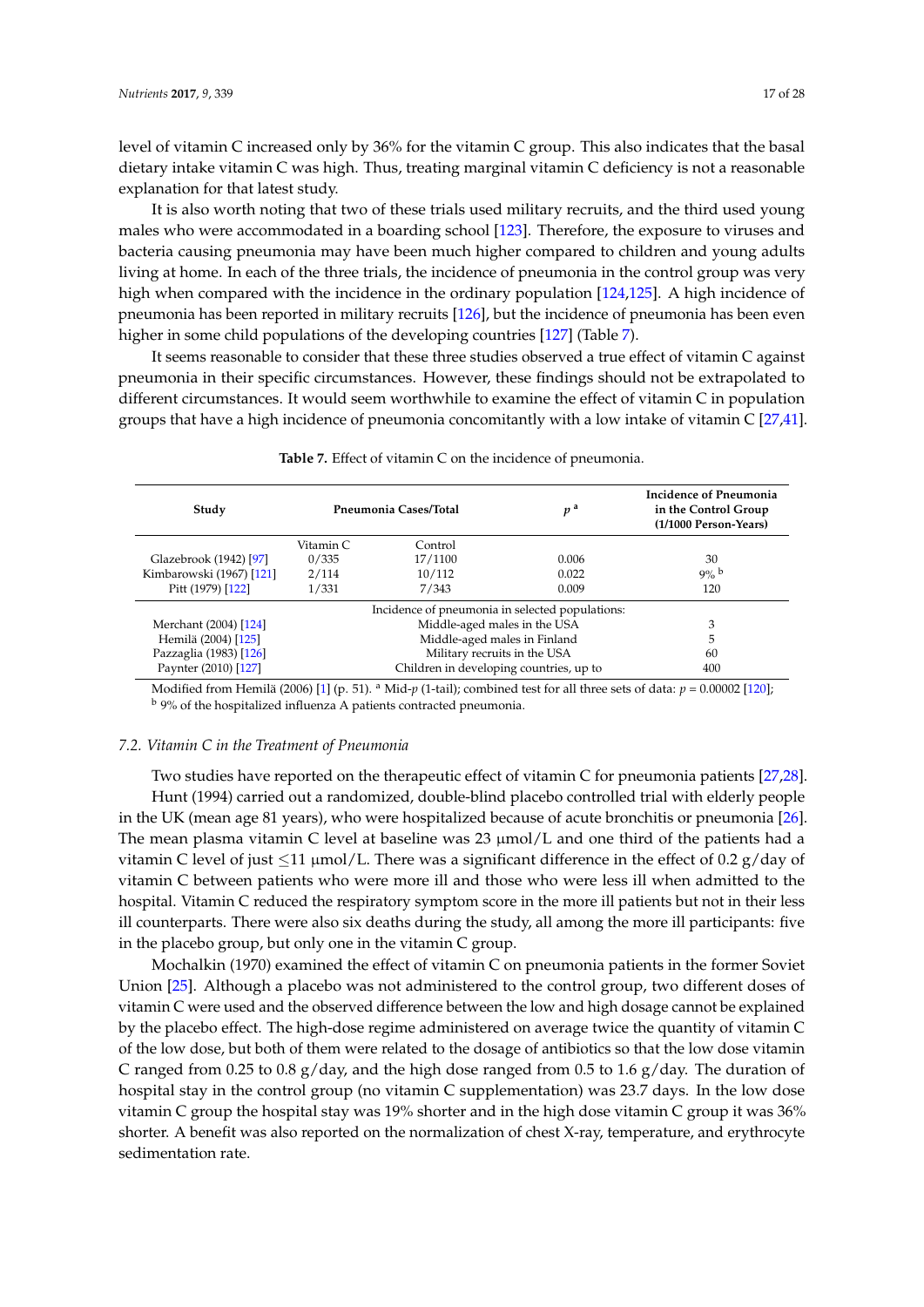Although both of these therapeutic studies give support to the old case reports stating that vitamin C is beneficial for pneumonia patients, the findings cannot be directly generalized to typical pneumonia patients of Western countries.

### **8. Tetanus**

Tetanus is a disease caused by the toxin of *Clostridium tetani*, which may contaminate wounds. An early case report claimed that vitamin C was beneficial against tetanus in an unvaccinated six-year-old boy in the USA [\[128\]](#page-25-22). A Cochrane review identified one controlled trial in which the effect of vitamin C on tetanus patients was examined [\[129,](#page-25-23)[130\]](#page-25-24).

Jahan (1984) studied the effect of 1  $g/day$  of intravenous vitamin C on tetanus patients in Bangladesh [\[131\]](#page-25-25). In children aged one to 12 years, there were no deaths in the vitamin C group, whereas there were 23 deaths in the control group  $(p = 10^{-9})$  [\[1\]](#page-21-0) (p. 17). In tetanus patients aged 13 to 30 years, there were 10 deaths in the vitamin C group compared with 19 deaths in the control group ( $p = 0.03$ ). The significant difference between the above-described age groups may be caused by the difference in the body weights of the patients. In the young children the same dose of vitamin C corresponds to a substantially higher dose per unit of weight. Although there were methodological weaknesses in the trial, they are unlikely explanations for the dramatic difference in the younger participants [\[129\]](#page-25-23).

#### **9. Other Infections**

The effect of vitamin C supplementation on the common cold has been most extensively studied. One important reason for extensive research on vitamin C and the common cold seems to be the wide publicity given to it by Pauling [\[1,](#page-21-0)[132\]](#page-25-26). Probably some researchers wanted to show that Pauling was either right or wrong, whereas others just wanted to study a topic about which a Nobel Prize winner had put his credibility on the line. Another reason for the large number of studies on the common cold is that it is a non-severe ubiquitous infection, and it is very easy to find common cold patients in schools and work places. It is much more difficult to study more serious infections.

The three infections discussed above, the common cold, pneumonia, and tetanus, were selected on the basis that the effects of vitamin C have been evaluated in Cochrane reviews, which entails a thorough literature search and a careful analysis of the identified trials. However, the selection of these three infections does not imply that the effects of vitamin C are limited to them.

Table [2](#page-5-1) indicates that vitamin C may have effects on various infections caused by viruses, bacteria, *Candida albicans* and protozoa. Vitamin C might have similar effects in humans. However, it also seems evident that the role of additional vitamin C depends on various factors such as the initial dietary intake level, other nutritional status, the exposure level to pathogens, the level of exercise and temperature stress, etc.

Three extensive searches of the older literature on vitamin C and infections have been published, and they give an extensive list of references, but none of these publications gave a balanced discussion of the findings [\[133](#page-26-0)[–135\]](#page-26-1). A few studies on the possible effects of vitamin C on other infections are outlined below, but this selection is not systematic.

Terezhalmy (1978) [\[136\]](#page-26-2) used a double-blind placebo-controlled RCT and found that the duration of pain caused by herpes labialis was shortened by 51%, from 3.5 to 1.3 days ( $p = 10^{-8}$ ), when patients were administered 1 g/day of vitamin C together with bioflavonoids [\[1\]](#page-21-0) (pp. 15-17). Furthermore, when vitamin C treatment was initiated within 24 hours of the onset of the symptoms, only six out of 26 patients (23%) developed herpes vesicles, whereas with later initiation of vitamin C, eight out of 12 patients (67%) developed vesicles ( $p = 0.003$  in the test of interaction). Vitamin C was administered with bioflavonoids, so the study was not specific to vitamin C, but there is no compelling evidence to indicate that bioflavonoids affect infections.

Herpes zoster (reactivation of varicella zoster virus) can cause long lasting post-herpetic neuralgia (PHN). Chen (2009) found that patients with PHN had significantly lower plasma vitamin C plasma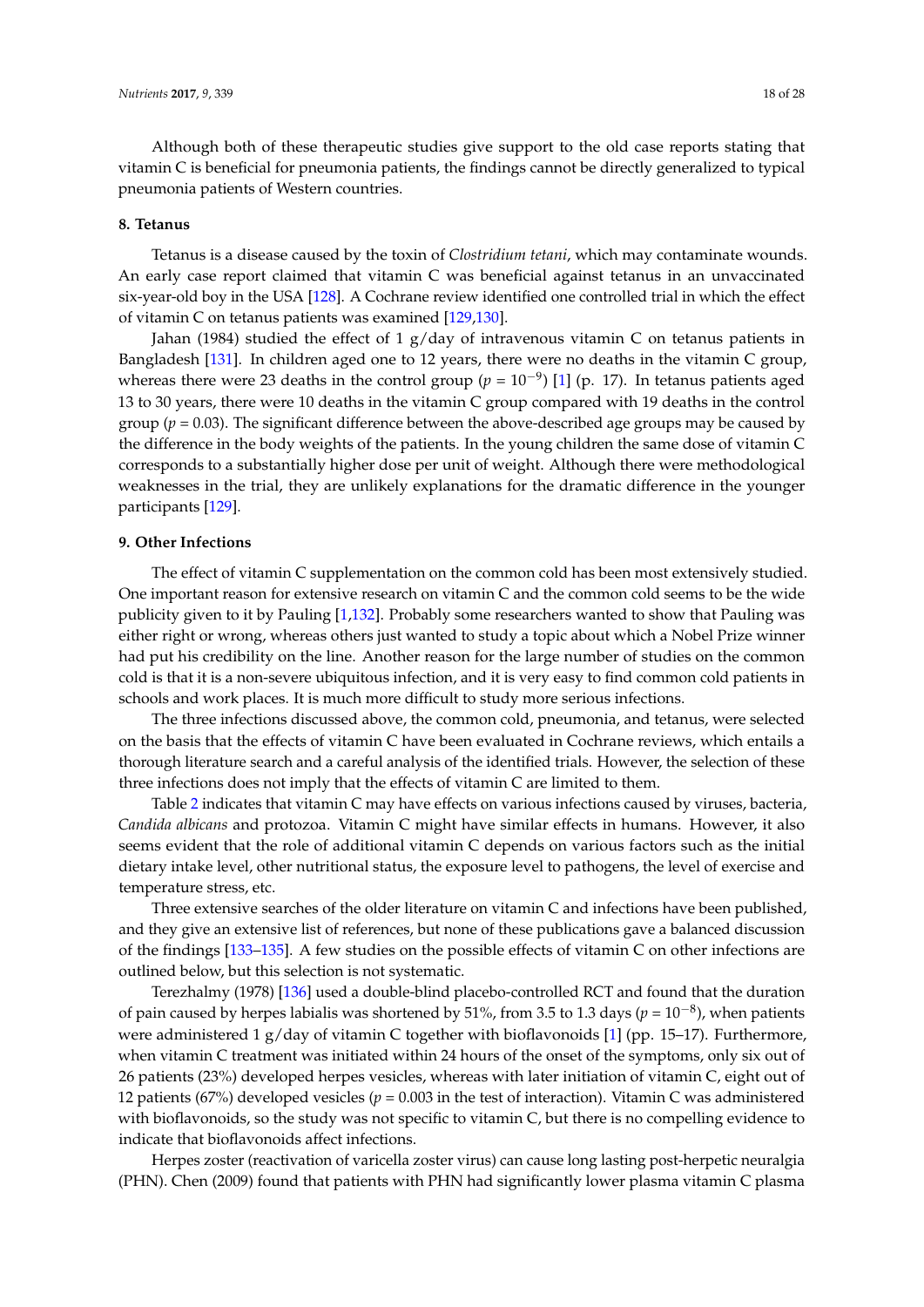than healthy volunteers, and their RCT showed that vitamin C administration significantly decreased the pain level of PHN [\[137\]](#page-26-3). A number of other reports have also suggested that vitamin C may be effective against the pain caused by herpes zoster [\[138](#page-26-4)[–142\]](#page-26-5).

Patrone (1982) and Levy (1996) reported that vitamin C administration was beneficial to patients who had recurrent infections, mainly of the skin [\[143,](#page-26-6)[144\]](#page-26-7). Many of the patients had impaired neutrophil functions and therefore the findings cannot be generalized to the ordinary population.

Galley (1997) reported that vitamin C increased the cardiac index in patients with septic shock [\[145\]](#page-26-8). Pleiner (2002) reported that intravenous vitamin C administration preserved vascular reactivity to acetylcholine in study participants who had been experimentally administered *Escherichia coli* endotoxin [\[146\]](#page-26-9).

It seems unlikely that the effects of vitamin C on herpetic pain, cardiac index and the vascular system are mediated through effects on the immune system. Such effects are probably caused by other mechanisms instead. The question of the possible benefits of vitamin C against infections is therefore not just a question about the immune system effects of the vitamin, as was discussed earlier in this review (see Section [2.7\)](#page-3-1).

Some physicians used vitamin C for a large set of infectious disease patients and described their experiences in case reports that are worth reading [\[89,](#page-24-10)[147\]](#page-26-10).

# **10. Observational Studies on Vitamin C and Infections**

Cohort studies on vitamins are often unreliable because diet is strongly associated with numerous lifestyle factors that cannot be fully adjusted for in statistical models. Therefore, there may always remain an unknown level of residual confounding [\[148\]](#page-26-11). The main source of vitamin C in the diet is fruit, and high dietary vitamin C intake essentially always means a high fruit intake [\[149\]](#page-26-12). Thus, any substantial correlations between vitamin C intake and infections could also reflect some other substances in fruit. Only two observational studies are commented upon in this section.

Merchant (2004) studied men whose ages ranged from 40 to 75 years in the USA and found no association between their vitamin C intake and community-acquired pneumonia [\[124\]](#page-25-18). These males were U.S. health professionals; thus they were of a population that has a great interest in factors that affect health. The incidence of pneumonia was only three cases per 1000 person-years (Table [7\)](#page-16-0). The median vitamin C intake of the lowest quintile was  $0.095$  g/day and of the highest quintile it was 1.1 g/day. In contrast, the overall median of the adult U.S. population is about 0.1 g/day, and 10% of the U.S. population has an intake level of less than 0.04 g/day [\[14\]](#page-21-12). Thus, Merchant and colleagues' cohort study indicates that increasing the vitamin C intake upwards from the median level in the USA will not lead to any further decline in the already low pneumonia incidence among male health professionals. However, the study is uninformative about whether decreasing vitamin C level downwards from 0.1 g/day might increase pneumonia risk, or about whether vitamin C might have effects in populations that have particularly high incidences of pneumonia (Table [7\)](#page-16-0). Even though we must be cautious about interpreting observational studies, it seems that biological differences, rather than methodological differences, are most reasonable explanations for the divergence between the findings in the Merchant et al. cohort study and the three controlled trials shown in Table [7.](#page-16-0)

A cohort analysis of Finnish male smokers that is part of the Alpha-Tocopherol Beta-Carotene Cancer prevention (ATBC) Study found a significant inverse association between dietary vitamin C intake and tuberculosis risk in participants who were not administered vitamin E supplements [\[150,](#page-26-13)[151\]](#page-26-14). The highest quartile had the median dietary vitamin C intake level of 0.15  $g$ /day, whereas the lowest quartile had an intake level of only  $0.052$  g/day. The adjusted risk of tuberculosis in the lowest vitamin C intake quartile was 150% higher than that of the highest intake quartile. This is consistent with the animal studies that found that low vitamin C intake increases the susceptibility to, and severity of, tuberculosis (Tables [1–](#page-4-0)[3\)](#page-5-0).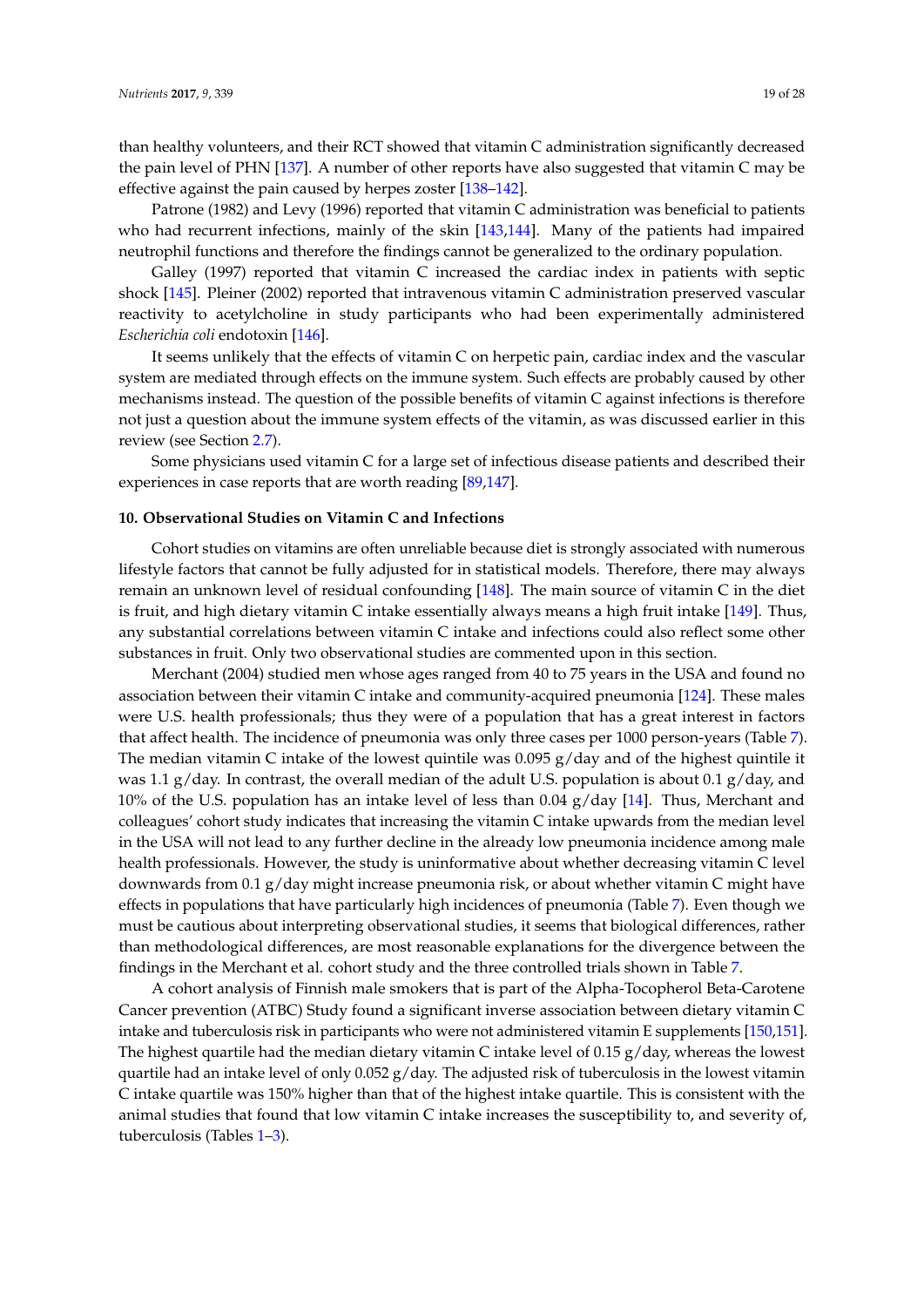### **11. Potentially Harmful Interactions between Vitamins C and E**

Vitamin C and vitamin E are both antioxidants and they protect against ROS. Therefore, these substances are of parallel interest as water-soluble vitamin C regenerates the lipid-soluble vitamin E in vitro [\[152\]](#page-26-15). Dietary vitamin C intake modified the effect of vitamin E on mortality in the ATBC Study, which indicates that these substances may also have clinically important interactions [\[153\]](#page-26-16). However, the major sources of the vitamin C in this subgroup were fruit, vegetables and berries and other substances in these foods might also have explained the modification of the vitamin E effect. Such a possibility was refuted by calculating the residual intake of fruit, vegetables and berries, and showing that the residual did not modify the effect of vitamin E. Vitamin C was thus indicated as the specific modifying factor. A similar approach was used to show that vitamin C specifically modified the effect of vitamin E on pneumonia [\[154\]](#page-26-17).

Two subgroups of the ATBC Study were identified in which the combination of high dietary vitamin C intake and vitamin E supplementation increased the risk of pneumonia by 248% and 1350% when compared with high vitamin C intake without vitamin E (Table [8\)](#page-19-0). In the former subgroup, one extra case of pneumonia was caused for every 13 participants and in the latter subgroup, for every 28 participants. In both subgroups, the residual intake of fruit, vegetables and berries did not modify the effect of vitamin E, indicating specificity of vitamin C. The total number of participants in the ATBC Study was 29,133 and in that respect the identified subgroups were relatively small and at 1081 individuals only amounted to 4% of all the ATBC participants. However, in these two subgroups the harm arising from the combination of vitamins C and E was substantial [\[154\]](#page-26-17).

Another subgroup analysis of the ATBC Study found that the combination of high vitamin C intake together with vitamin E supplementation increased the risk of tuberculosis in heavy smokers by 125% compared with high vitamin C alone subgroup (Table [8\)](#page-19-0). Thus, one extra case of tuberculosis arose in every 240 participants who had high intakes of vitamins C and E [\[150](#page-26-13)[,151\]](#page-26-14).

ROS have been implicated in the pathogenesis of diverse diseases, including infections. Antioxidants have been assumed to be beneficial since they react with ROS. However, given the suggestions that people should take vitamins C and E to improve their immune system, the subgroup findings in Table [8](#page-19-0) are somewhat alarming. Nevertheless, the harm in the three subgroups is limited to the combination of vitamins C and E. This author does not know of any findings that indicate that similar doses of vitamin C alone might cause harm.

| <b>Infection, ATBC Study Subgroup</b>                                                                        | No. of<br>Participants | <b>Effect of Vitamin</b><br>E RR (95% CI) | Test of<br>Interaction p | <b>NNH</b> |
|--------------------------------------------------------------------------------------------------------------|------------------------|-------------------------------------------|--------------------------|------------|
| Pneumonia                                                                                                    |                        |                                           |                          |            |
| Body weight $< 60 \text{ kg}$                                                                                |                        |                                           |                          |            |
| who started smoking at $\leq$ 20 years                                                                       |                        |                                           |                          |            |
| Dietary vitamin C                                                                                            |                        |                                           |                          |            |
| <median< td=""><td>467</td><td><math>0.98</math> (0.48 to 2.0)</td><td>0.026</td><td></td></median<>         | 467                    | $0.98$ (0.48 to 2.0)                      | 0.026                    |            |
| $\geq$ median (75 mg/day)                                                                                    | 468                    | $3.48(1.61 \text{ to } 7.5)$              |                          | 13         |
| Pneumonia                                                                                                    |                        |                                           |                          |            |
| Body weight $\geq 100$ kg                                                                                    |                        |                                           |                          |            |
| who started smoking at $\leq$ 20 years                                                                       |                        |                                           |                          |            |
| Dietary vitamin C                                                                                            |                        |                                           |                          |            |
| <median< td=""><td>613</td><td><math>1.37(0.46 \text{ to } 4.0)</math></td><td>0.019</td><td></td></median<> | 613                    | $1.37(0.46 \text{ to } 4.0)$              | 0.019                    |            |
| $>$ median (95 mg/day)                                                                                       | 613                    | 14.5 (1.84 to 114)                        |                          | 28         |
| Tuberculosis                                                                                                 |                        |                                           |                          |            |
| Smoking $\geq 20$ cigarettes/day                                                                             |                        |                                           |                          |            |
| Dietary vitamin C                                                                                            |                        |                                           |                          |            |
| <median< td=""><td>9073</td><td><math>0.82</math> (0.50 to 1.33)</td><td></td><td></td></median<>            | 9073                   | $0.82$ (0.50 to 1.33)                     |                          |            |
| $\geq$ median (90 mg/day)                                                                                    | 8172                   | $2.25(1.19 \text{ to } 4.23)$             | $0.011$ <sup>a</sup>     | 240        |

<span id="page-19-0"></span>**Table 8.** Increase in pneumonia and tuberculosis risk with the combination of vitamins C and E.

Subgroups of the ATBC Study in which vitamin C increased the risk of pneumonia and tuberculosis [\[150](#page-26-13)[,151](#page-26-14)[,154\]](#page-26-17). ATBC Study, Alpha-Tocopherol Beta-Carotene Cancer prevention Study. NNH, number needed to harm: how many people in the particular subgroup need to be exposed to the treatment to cause harm to one person. RR, relative risk.<br><sup>a</sup> Interaction test was calculated for this review.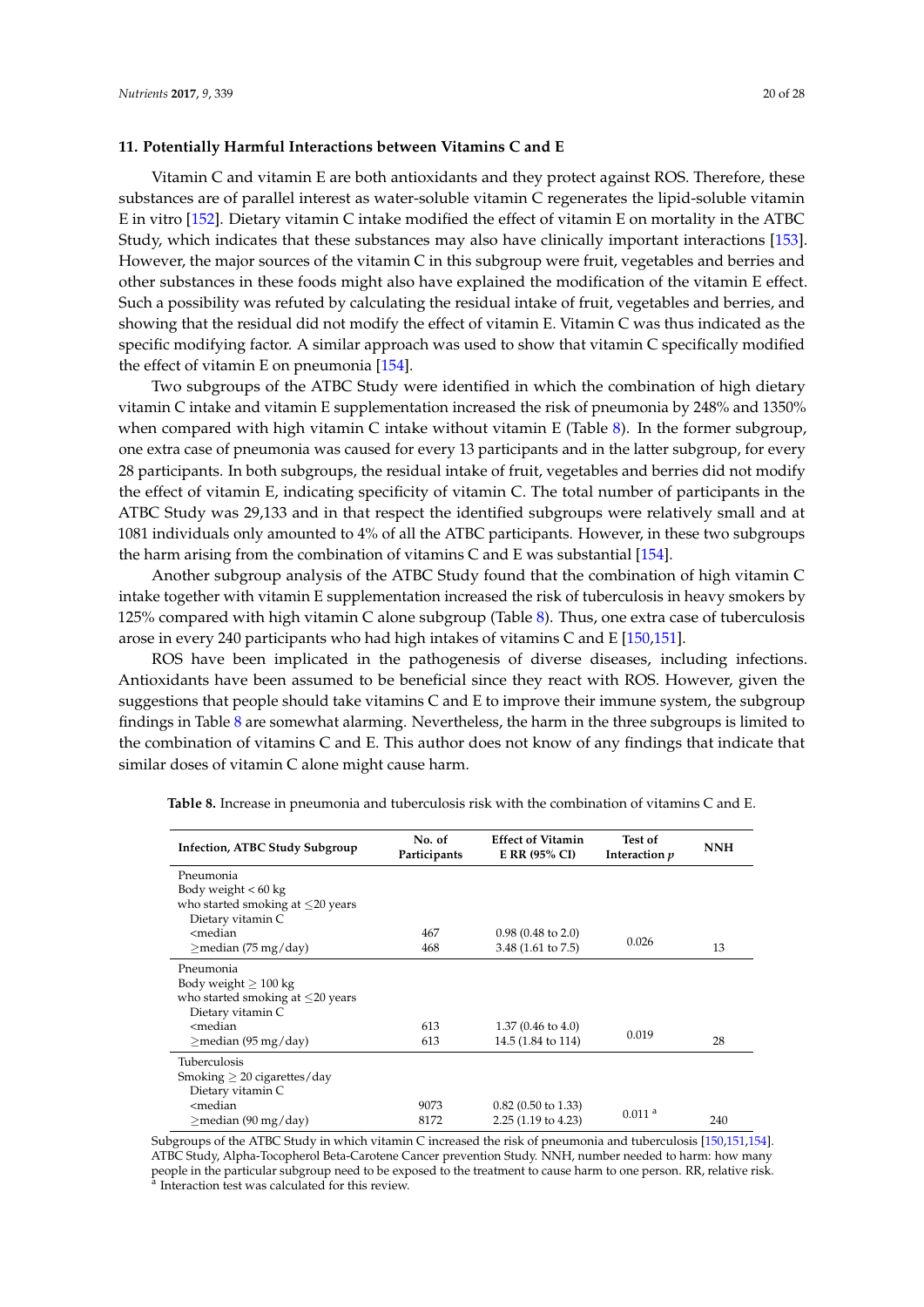In the first half of the 20th century, a large number of papers were published in the medical literature on vitamin C and infections and several physicians were enthusiastic about vitamin C. The topic was not dismissed because of large-scale controlled trials showing that vitamin C was ineffective. Instead, many rather large trials found benefits of vitamin C. There seem to be four particular reasons why the interest in vitamin C and infections disappeared.

First, antibiotics were introduced in the mid-20th century. They have specific and sometimes very dramatic effects on bacterial infections and therefore are much more rational first line drugs for patients with serious infections than vitamin C. Secondly, vitamin C was identified as the explanation for scurvy, which was considered a disease of the connective tissues. Evidently it seemed irrational to consider that a substance that "only" participates in collagen metabolism might also have effects on infections. However, the biochemistry and actions of vitamin C are complex and not limited to collagen metabolism. Thirdly, the three papers published in 1975 appeared to herald the loss of interest in vitamin C and the common cold (Figure [1\)](#page-7-0) and it seems likely that they increased the negative attitude towards vitamin C for other infections as well. Fourthly, "if a treatment bypasses the medical establishment and is sold directly to the public ... the temptation in the medical community is to accept uncritically the first bad news that comes along" [\[155\]](#page-26-18).

The belief that vitamin C is "ineffective" has been widely spread. For example, a survey of general practitioners in the Netherlands revealed that 47% of respondents considered that homeopathy is efficacious for the treatment of the common cold, whereas only 20% of those respondents considered that vitamin C was [\[156\]](#page-26-19). Prejudices against vitamin C are not limited to the common cold. Richards compared the attitudes and arguments of physicians to three putative cancer medicines, 5-fluorouracil, interferon and vitamin C, and documented unambiguous bias against vitamin C [\[157–](#page-27-0)[159\]](#page-27-1). Goodwin and Tangum gave several examples to support the conclusion that there has been a systematic bias against the concept that vitamins may yield benefits in levels higher than the minimum needed to avoid the classic deficiency diseases [\[160\]](#page-27-2).

The use of vitamin C for preventing and treating colds falls into the category of alternative medicine under the classifications used by the National Institutes of Health in the USA and of the Cochrane collaboration. However, such categorization does not reflect the level of evidence for vitamin C, but reflects the low level of acceptance amongst the medical community, and may further amplify the inertia and prejudices against vitamin  $C$  [\[161\]](#page-27-3).

# **13. Conclusions**

From a large series of animal studies we may conclude that vitamin C plays a role in preventing, shortening, and alleviating diverse infections. It seems evident that vitamin C has similar effects in humans. Controlled studies have shown that vitamin C shortens and alleviates the common cold and prevents colds under specific conditions and in restricted population subgroups. Five controlled trials found significant effects of vitamin C against pneumonia. There is some evidence that vitamin C may also have effects on other infections, but there is a paucity of such data. The practical importance and optimally efficacious doses of vitamin C for preventing and treating infections are unknown. Vitamin C is safe and costs only pennies per gram, and therefore even modest effects may be worth exploiting.

**Supplementary Materials:** The following are available online at [http://www.mdpi.com/2072-6643/9/4/339/s1,](http://www.mdpi.com/2072-6643/9/4/339/s1) Supplementary file 1 and Supplementary file 2.

**Acknowledgments:** No external funding. Parts of this review were published as earlier versions in the dissertation by Hemilä (2006) [1]. Links to translations of the non-English papers cited in this review and many other references are available at [9].

**Conflicts of Interest:** The author declares no conflict of interest.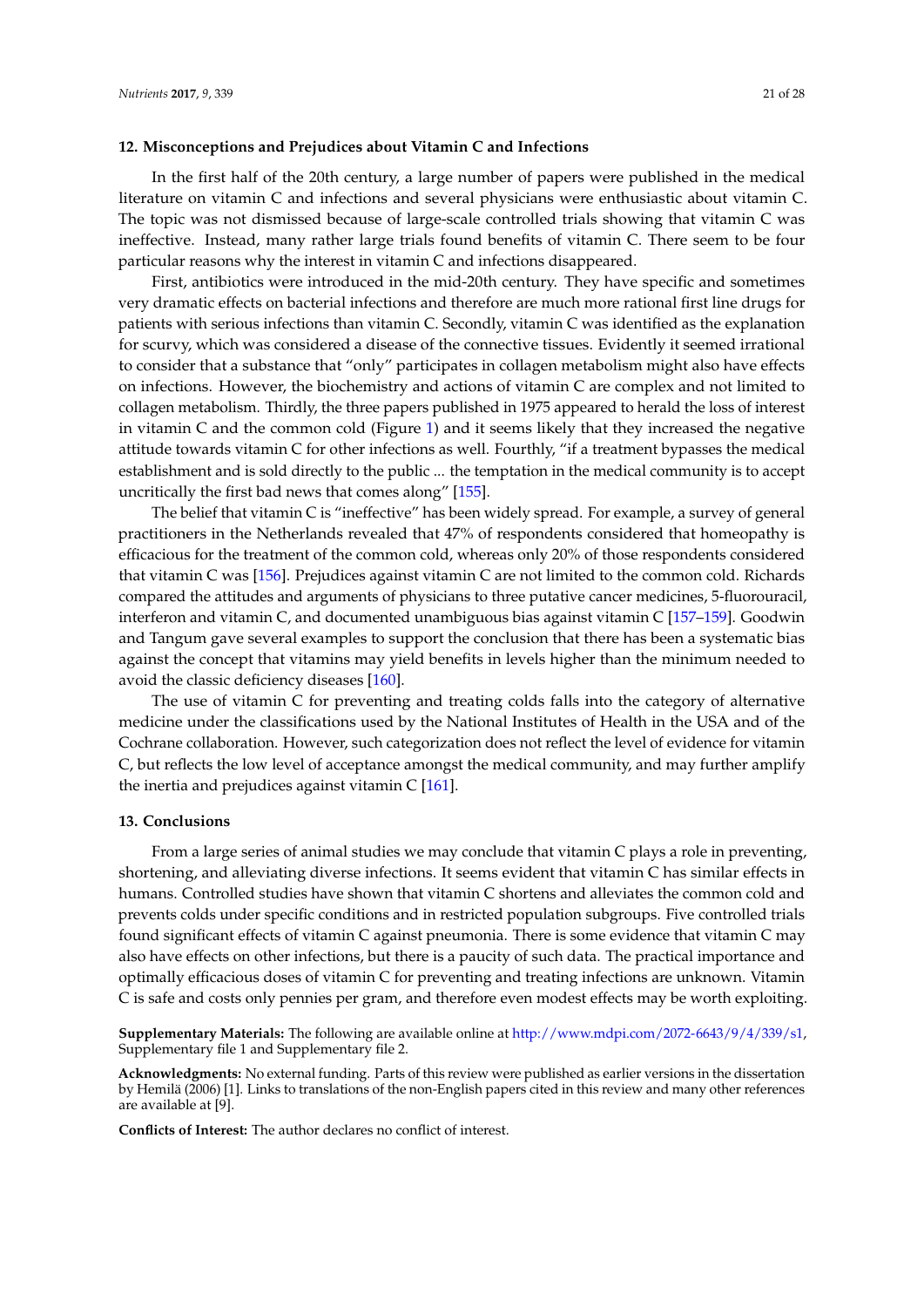# **References**

- <span id="page-21-0"></span>1. Hemilä, H. Do vitamins C and E affect Respiratory Infections? Ph.D. Thesis, University of Helsinki, Helsinki, Finland, 2006. Available online: <https://hdl.handle.net/10138/20335> (accessed on 17 March 2017).
- <span id="page-21-1"></span>2. Carpenter, K.J. *The History of Scurvy and Vitamin C*; Cambridge University Press: Cambridge, UK, 1986.
- <span id="page-21-2"></span>3. Hess, A.F. *Scurvy: Past and Present*; Lippincott: Philadelphia, PA, USA, 1920. Available online: <http://chla.library.cornell.edu> (accessed on 17 March 2017).
- <span id="page-21-3"></span>4. Hess, A.F. Diet, nutrition and infection. *N. Engl. J. Med.* **1932**, *207*, 637–648. [\[CrossRef\]](http://dx.doi.org/10.1056/NEJM193210132071501)
- <span id="page-21-4"></span>5. Robertson, E.C. The vitamins and resistance to infection: Vitamin C. *Medicine* **1934**, *13*, 190–206. [\[CrossRef\]](http://dx.doi.org/10.1097/00005792-193405000-00001)
- <span id="page-21-5"></span>6. Englard, S.; Seifter, S. The biochemical functions of ascorbic acid. *Annu. Rev. Nutr.* **1986**, *6*, 365–406. [\[PubMed\]](http://www.ncbi.nlm.nih.gov/pubmed/3015170)
- <span id="page-21-6"></span>7. Clausen, S.W. The influence of nutrition upon resistance to infection. *Physiol. Rev.* **1934**, *14*, 309–350.
- <span id="page-21-7"></span>8. Perla, D.; Marmorston, J. Role of vitamin C in resistance. Parts I and II. *Arch. Pathol.* **1937**, *23*, 543–575, 683–712.
- <span id="page-21-8"></span>9. Hemilä, H. Vitamin C and Infections. Available online: <http://www.mv.helsinki.fi/home/hemila/N2017> (accessed on 17 March 2017).
- <span id="page-21-9"></span>10. De Gruttola, V.; Fleming, T.; Lin, D.Y.; Coombs, R. Validating surrogate markers—Are we being naive? *J. Infect. Dis.* **1997**, *175*, 237–246. [\[CrossRef\]](http://dx.doi.org/10.1093/infdis/175.2.237) [\[PubMed\]](http://www.ncbi.nlm.nih.gov/pubmed/9203643)
- <span id="page-21-10"></span>11. Levine, M.; Conry-Cantilena, C.; Wang, Y.; Welch, R.W.; Washko, P.W.; Dhariwal, K.R.; Park, J.B.; Lazarev, A.; Graumlich, J.F.; King, J.; et al. Vitamin C pharmacokinetics in healthy volunteers: Evidence for a recommended dietary allowance. *Proc. Natl. Acad. Sci. USA* **1996**, *93*, 3704–3709. [\[CrossRef\]](http://dx.doi.org/10.1073/pnas.93.8.3704) [\[PubMed\]](http://www.ncbi.nlm.nih.gov/pubmed/8623000)
- <span id="page-21-11"></span>12. Bartley, W.; Krebs, H.A.; O'Brien, J.R.P. *Vitamin C Requirement of Human Adults*; A Report by the Vitamin C Subcommittee of the Accessory Food Factors Committee; Her Majesty's Stationery Office (HMSO): London, UK, 1953.
- 13. Hodges, R.E.; Hood, J.; Canham, J.E.; Sauberlich, H.E.; Baker, E.M. Clinical manifestations of ascorbic acid deficiency in man. *Am. J. Clin. Nutr.* **1971**, *24*, 432–443. [\[PubMed\]](http://www.ncbi.nlm.nih.gov/pubmed/5090631)
- <span id="page-21-12"></span>14. Food and Nutrition Board. *Food and Nutrition Board, Institute of Medicine: Dietary Reference Intakes for Vitamin C, Vitamin E, Selenium and Carotenoids*; National Academy Press: Washington, DC, USA, 2000; pp. 95–185.
- <span id="page-21-13"></span>15. Segal, A.W. How neutrophils kill microbes. *Annu. Rev. Immunol.* **2005**, *23*, 197–223. [\[CrossRef\]](http://dx.doi.org/10.1146/annurev.immunol.23.021704.115653) [\[PubMed\]](http://www.ncbi.nlm.nih.gov/pubmed/15771570)
- <span id="page-21-14"></span>16. Akaike, T. Role of free radicals in viral pathogenesis and mutation. *Rev. Med. Virol.* **2001**, *11*, 87–101. [\[CrossRef\]](http://dx.doi.org/10.1002/rmv.303) [\[PubMed\]](http://www.ncbi.nlm.nih.gov/pubmed/11262528)
- <span id="page-21-15"></span>17. Peterhans, E. Oxidants and antioxidants in viral diseases. *J. Nutr.* **1997**, *127*, 962S–965S. [\[PubMed\]](http://www.ncbi.nlm.nih.gov/pubmed/9164274)
- <span id="page-21-16"></span>18. Wang, Y.; Russo, T.A.; Kwon, O.; Chanock, S.; Rumsey, S.C.; Levine, M. Ascorbate recycling in human neutrophils: Induction by bacteria. *Proc. Natl. Acad. Sci. USA* **1997**, *94*, 13816–13819. [\[CrossRef\]](http://dx.doi.org/10.1073/pnas.94.25.13816) [\[PubMed\]](http://www.ncbi.nlm.nih.gov/pubmed/9391110)
- <span id="page-21-17"></span>19. Nualart, F.J.; Rivas, C.I.; Montecinos, V.P.; Godoy, A.S.; Guaiquil, V.H.; Golde, D.W.; Vera, J.C. Recycling of vitamin C by a bystander effect. *J. Biol. Chem.* **2003**, *278*, 10128–10133. [\[CrossRef\]](http://dx.doi.org/10.1074/jbc.M210686200) [\[PubMed\]](http://www.ncbi.nlm.nih.gov/pubmed/12435736)
- <span id="page-21-18"></span>20. Buffinton, G.D.; Christen, S.; Peterhans, E.; Stocker, R. Oxidative stress in lungs of mice infected with influenza A virus. *Free Radic. Res. Commun.* **1992**, *16*, 99–110. [\[CrossRef\]](http://dx.doi.org/10.3109/10715769209049163) [\[PubMed\]](http://www.ncbi.nlm.nih.gov/pubmed/1321077)
- <span id="page-21-19"></span>21. Li, W.; Maeda, N.; Beck, A. Vitamin C deficiency increases the lung pathology of influenza virus-infected gulo−/− mice. *J. Nutr.* **2006**, *136*, 2611–2616. [\[PubMed\]](http://www.ncbi.nlm.nih.gov/pubmed/16988135)
- <span id="page-21-20"></span>22. Hosakote, Y.M.; Jantzi, P.D.; Esham, D.L.; Spratt, H.; Kurosky, A.; Casola, A.; Garofalo, R.P. Viral-mediated inhibition of antioxidant enzymes contributes to the pathogenesis of severe respiratory syncytial virus bronchiolitis. *Am. J. Respir. Crit. Care Med.* **2011**, *183*, 1550–1560. [\[CrossRef\]](http://dx.doi.org/10.1164/rccm.201010-1755OC) [\[PubMed\]](http://www.ncbi.nlm.nih.gov/pubmed/21471094)
- <span id="page-21-21"></span>23. Hemilä, H. Vitamin C and the common cold. *Br. J. Nutr.* **1992**, *67*, 3–16. [\[CrossRef\]](http://dx.doi.org/10.1079/BJN19920004) [\[PubMed\]](http://www.ncbi.nlm.nih.gov/pubmed/1547201)
- <span id="page-21-22"></span>24. Hume, R.; Weyers, E. Changes in leucocyte ascorbic acid during the common cold. *Scott. Med. J.* **1973**, *18*, 3–7. [\[CrossRef\]](http://dx.doi.org/10.1177/003693307301800102) [\[PubMed\]](http://www.ncbi.nlm.nih.gov/pubmed/4717661)
- <span id="page-21-23"></span>25. Mochalkin, N.I. Ascorbic acid in the complex therapy of acute pneumonia. *Voenno-Meditsinskii Zhurnal* **1970**, *9*, 17–21. (In Russian). [\[PubMed\]](http://www.ncbi.nlm.nih.gov/pubmed/5515787)
- <span id="page-21-25"></span>26. Hunt, C.; Chakravorty, N.K.; Annan, G.; Habibzadeh, N.; Schorah, C.J. The clinical effects of vitamin C supplementation in elderly hospitalised patients with acute respiratory infections. *Int. J. Vitam. Nutr. Res.* **1994**, *64*, 212–219. [\[PubMed\]](http://www.ncbi.nlm.nih.gov/pubmed/7814237)
- <span id="page-21-24"></span>27. Hemilä, H.; Louhiala, P. Vitamin C for preventing and treating pneumonia. *Cochrane Database Syst. Rev.* **2013**, *8*, CD005532.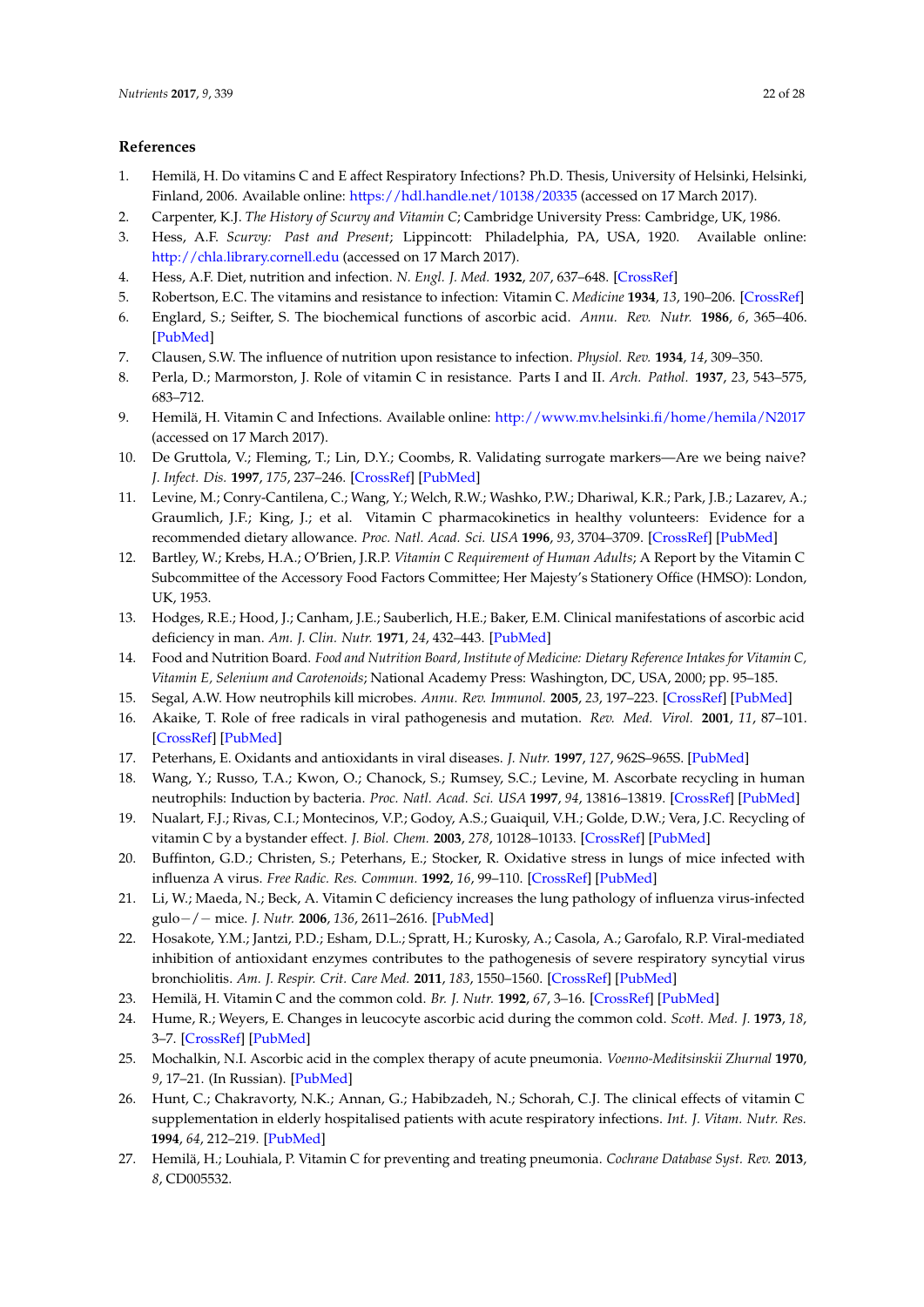- <span id="page-22-0"></span>28. Hemilä, H.; Louhiala, P. Vitamin C for Preventing and Treating Pneumonia. Available online: [http://www.](http://www.mv.helsinki.fi/home/hemila/CP) [mv.helsinki.fi/home/hemila/CP](http://www.mv.helsinki.fi/home/hemila/CP) (accessed on 17 March 2017).
- <span id="page-22-1"></span>29. Powers, S.K.; Jackson, M.J. Exercise-induced oxidative stress: Cellular mechanisms and impact on muscle force production. *Physiol. Rev.* **2008**, *88*, 1243–1276. [\[CrossRef\]](http://dx.doi.org/10.1152/physrev.00031.2007) [\[PubMed\]](http://www.ncbi.nlm.nih.gov/pubmed/18923182)
- <span id="page-22-2"></span>30. Ashton, T.; Young, I.S.; Peters, J.R.; Jones, E.; Jackson, S.K.; Davies, B.; Rowlands, C.C. Electron spin resonance spectroscopy, exercise, and oxidative stress: An ascorbic acid intervention study. *J. Appl. Physiol.* **1999**, *87*, 2032–2036. [\[PubMed\]](http://www.ncbi.nlm.nih.gov/pubmed/10601146)
- <span id="page-22-3"></span>31. Mullins, A.L.; van Rosendal, S.P.; Briskey, D.R.; Fassett, R.G.; Wilson, G.R.; Coombes, J.S. Variability in oxidative stress biomarkers following a maximal exercise test. *Biomarkers* **2013**, *18*, 446–454. [\[CrossRef\]](http://dx.doi.org/10.3109/1354750X.2013.810668) [\[PubMed\]](http://www.ncbi.nlm.nih.gov/pubmed/23862764)
- <span id="page-22-4"></span>32. Hemilä, H. Vitamin C may alleviate exercise-induced bronchoconstriction: A meta-analysis. *BMJ Open* **2013**, *3*, e002416. [\[CrossRef\]](http://dx.doi.org/10.1136/bmjopen-2012-002416) [\[PubMed\]](http://www.ncbi.nlm.nih.gov/pubmed/23794586)
- <span id="page-22-5"></span>33. Hemilä, H. The effect of vitamin C on bronchoconstriction and respiratory symptoms caused by exercise: A review and statistical analysis. *Allergy Asthma Clin. Immunol.* **2014**, *10*, 58. [\[CrossRef\]](http://dx.doi.org/10.1186/1710-1492-10-58) [\[PubMed\]](http://www.ncbi.nlm.nih.gov/pubmed/25788952)
- <span id="page-22-6"></span>34. LeBlanc, J.; Stewart, M.; Marier, G.; Whillans, M.G. Studies on acclimatization and on the effect of ascorbic acid in men exposed to cold. *Can. J. Biochem. Physiol.* **1954**, *32*, 407–427. [\[CrossRef\]](http://dx.doi.org/10.1139/o54-044) [\[PubMed\]](http://www.ncbi.nlm.nih.gov/pubmed/13160845)
- 35. Dugal, L.P. Vitamin C in relation to cold temperature tolerance. *Ann. N. Y. Acad. Sci.* **1961**, *92*, 307–317. [\[CrossRef\]](http://dx.doi.org/10.1111/j.1749-6632.1961.tb46131.x) [\[PubMed\]](http://www.ncbi.nlm.nih.gov/pubmed/13724814)
- 36. Strydom, N.B.; Kotze, H.F.; van der Walt, W.H.; Rogers, G.G. Effect of ascorbic acid on rate of heat acclimatization. *J. Appl. Physiol.* **1976**, *41*, 202–205. [\[PubMed\]](http://www.ncbi.nlm.nih.gov/pubmed/956103)
- <span id="page-22-7"></span>37. Chang, C.Y.; Chen, J.Y.; Chen, S.H.; Cheng, T.J.; Lin, M.T.; Hu, M.L. Therapeutic treatment with ascorbate rescues mice from heat stroke-induced death by attenuating systemic inflammatory response and hypothalamic neuronal damage. *Free Radic. Biol. Med.* **2016**, *93*, 84–93. [\[CrossRef\]](http://dx.doi.org/10.1016/j.freeradbiomed.2015.12.017) [\[PubMed\]](http://www.ncbi.nlm.nih.gov/pubmed/26703968)
- <span id="page-22-8"></span>38. Holley, A.D.; Osland, E.; Barnes, J.; Krishnan, A.; Fraser, J.F. Scurvy: Historically a plague of the sailor that remains a consideration in the modern intensive care unit. *Intern. Med. J.* **2011**, *41*, 283–285. [\[CrossRef\]](http://dx.doi.org/10.1111/j.1445-5994.2010.02413.x) [\[PubMed\]](http://www.ncbi.nlm.nih.gov/pubmed/21426466)
- <span id="page-22-9"></span>39. Smith, A.; Di Primio, G.; Humphrey-Murto, S. Scurvy in the developed world. *Can. Med. Assoc. J.* **2011**, *183*, E752–E752. [\[CrossRef\]](http://dx.doi.org/10.1503/cmaj.091938) [\[PubMed\]](http://www.ncbi.nlm.nih.gov/pubmed/21555388)
- <span id="page-22-10"></span>40. Raynaud-Simon, A.; Cohen-Bittan, J.; Gouronnec, A.; Pautas, E.; Senet, P.; Verny, M.; Boddaert, J. Scurvy in hospitalized elderly patients. *J. Nutr. Health Aging* **2010**, *14*, 407–410. [\[PubMed\]](http://www.ncbi.nlm.nih.gov/pubmed/20617280)
- <span id="page-22-11"></span>41. Hemilä, H.; Louhiala, P. Vitamin C may affect lung infections. *J. R. Soc. Med.* **2007**, *100*, 495–498. [\[CrossRef\]](http://dx.doi.org/10.1258/jrsm.100.11.495) [\[PubMed\]](http://www.ncbi.nlm.nih.gov/pubmed/18048704)
- <span id="page-22-12"></span>42. Beisel, W.R. Single nutrients and immunity: Vitamin C. *Am. J. Clin. Nutr.* **1982**, *35*, 423–428, 460–461.
- 43. Webb, A.L.; Villamor, E. Update: Effects of antioxidant and non-antioxidant vitamin supplementation on immune function. *Nutr. Rev.* **2007**, *65*, 181–217. [\[CrossRef\]](http://dx.doi.org/10.1111/j.1753-4887.2007.tb00298.x) [\[PubMed\]](http://www.ncbi.nlm.nih.gov/pubmed/17566547)
- <span id="page-22-13"></span>44. Manning, J.; Mitchell, B.; Appadurai, D.A.; Shakya, A.; Pierce, L.J.; Wang, H.; Nganga, V.; Swanson, P.C.; May, J.M.; Tantin, D.; et al. Vitamin C promotes maturation of T-cells. *Antioxid. Redox Signal.* **2013**, *19*, 2054–2067. [\[PubMed\]](http://www.ncbi.nlm.nih.gov/pubmed/23249337)
- <span id="page-22-14"></span>45. Jones, E.; Hughes, R.E. Influence of oral carnitine on the body weight and survival time of avitaminotic-C guinea pigs. *Nutr. Rep. Int.* **1982**, *25*, 201–204.
- <span id="page-22-15"></span>46. Mårtensson, J.; Han, J.; Griffith, O.W.; Meister, A. Glutathione ester delays the onset of scurvy in ascorbate-deficient guinea pigs. *Proc. Natl. Acad. Sci. USA* **1993**, *90*, 317–321. [\[CrossRef\]](http://dx.doi.org/10.1073/pnas.90.1.317) [\[PubMed\]](http://www.ncbi.nlm.nih.gov/pubmed/8419936)
- <span id="page-22-16"></span>47. Padh, H. Cellular functions of ascorbic acid. *Biochem. Cell Biol.* **1990**, *68*, 1166–1173. [\[CrossRef\]](http://dx.doi.org/10.1139/o90-173) [\[PubMed\]](http://www.ncbi.nlm.nih.gov/pubmed/2268411)
- 48. Rebouche, C.J. Ascorbic acid and carnitine biosynthesis. *Am. J. Clin. Nutr.* **1991**, *54*, 1147S–1152S. [\[PubMed\]](http://www.ncbi.nlm.nih.gov/pubmed/1962562)
- 49. Rice, M.E. Ascorbate regulation and its neuroprotective role in the brain. *Trends Neurol. Sci.* **2000**, *23*, 209–216.
- <span id="page-22-17"></span>50. May, J.M.; Harrison, F.E. Role of vitamin C in the function of the vascular endothelium. *Antioxid. Redox Signal.* **2013**, *19*, 2068–2083. [\[CrossRef\]](http://dx.doi.org/10.1089/ars.2013.5205) [\[PubMed\]](http://www.ncbi.nlm.nih.gov/pubmed/23581713)
- <span id="page-22-18"></span>51. Kinsman, R.A.; Hood, J. Some behavioral effects of ascorbic acid deficiency. *Am. J. Clin. Nutr.* **1971**, *24*, 455–464. [\[PubMed\]](http://www.ncbi.nlm.nih.gov/pubmed/4397430)
- <span id="page-22-19"></span>52. Zhang, M.; Robitaille, L.; Eintracht, S.; Hoffer, L.J. Vitamin C provision improves mood in acutely hospitalized patients. *Nutrition* **2011**, *27*, 530–533. [\[CrossRef\]](http://dx.doi.org/10.1016/j.nut.2010.05.016) [\[PubMed\]](http://www.ncbi.nlm.nih.gov/pubmed/20688474)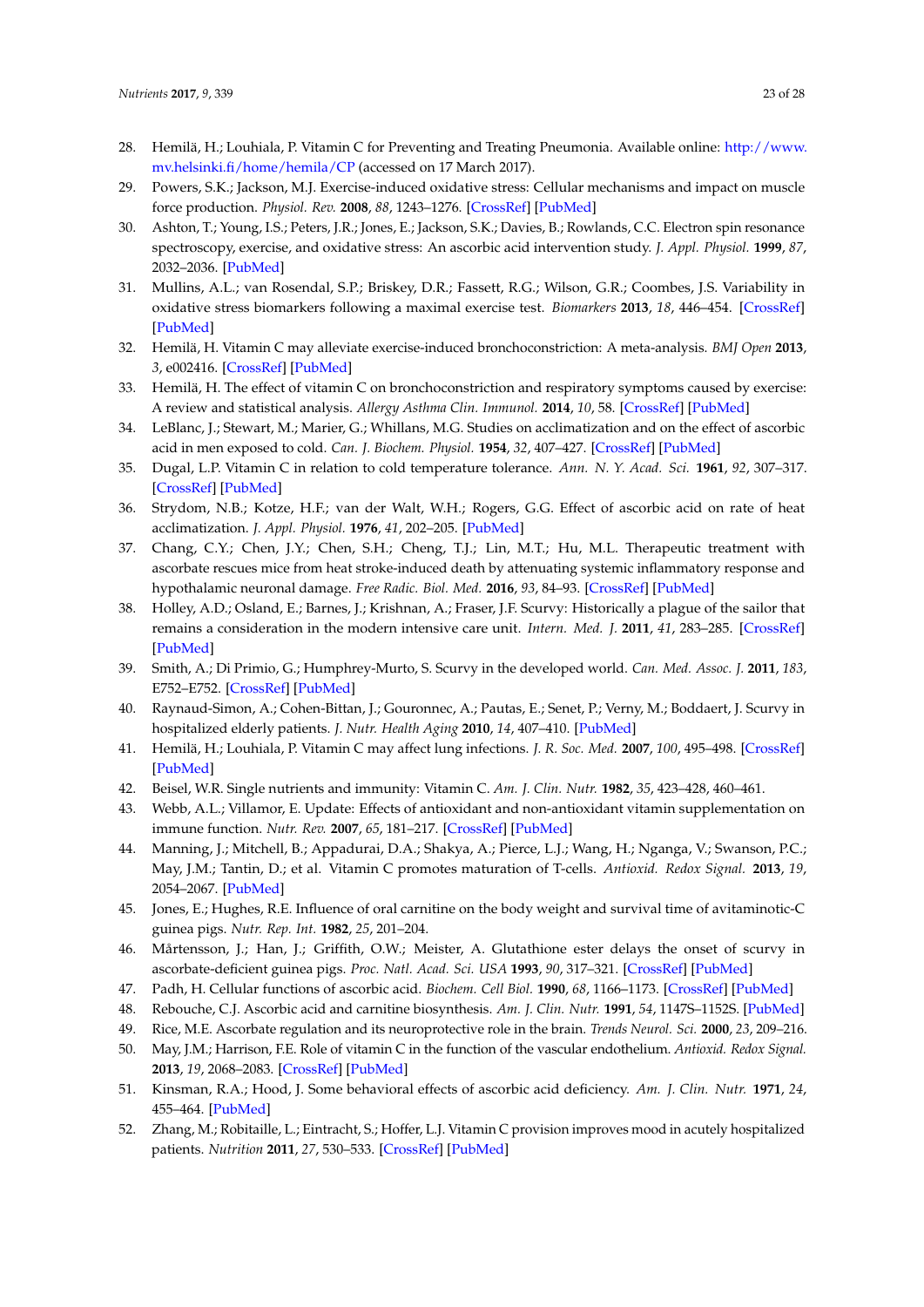- <span id="page-23-0"></span>53. Wang, Y.; Liu, X.J.; Robitaille, L.; Eintracht, S.; MacNamara, E.; Hoffer, L.J. Effects of vitamin C and vitamin D administration on mood and distress in acutely hospitalized patients. *Am. J. Clin. Nutr.* **2013**, *98*, 705–711. [\[CrossRef\]](http://dx.doi.org/10.3945/ajcn.112.056366) [\[PubMed\]](http://www.ncbi.nlm.nih.gov/pubmed/23885048)
- <span id="page-23-1"></span>54. Hemilä, H.; Kaprio, J. Subgroup analysis of large trials can guide further research: A case study of vitamin E and pneumonia. *Clin. Epidemiol.* **2011**, *3*, 51–59. [\[CrossRef\]](http://dx.doi.org/10.2147/CLEP.S16114) [\[PubMed\]](http://www.ncbi.nlm.nih.gov/pubmed/21386974)
- <span id="page-23-2"></span>55. Hemilä, H. Vitamin E and the risk of pneumonia: Using the I<sup>2</sup>-statistic to quantify heterogeneity within a controlled trial. *Br. J. Nutr.* **2016**, *116*, 1530–1536. [\[CrossRef\]](http://dx.doi.org/10.1017/S0007114516003408) [\[PubMed\]](http://www.ncbi.nlm.nih.gov/pubmed/27780487)
- <span id="page-23-3"></span>56. Hemilä, H.; Virtamo, J.; Albanes, D.; Kaprio, J. The effect of vitamin E on common cold incidence is modified by age, smoking and residential neighborhood. *J. Am. Coll. Nutr.* **2006**, *25*, 332–339. [\[CrossRef\]](http://dx.doi.org/10.1080/07315724.2006.10719543) [\[PubMed\]](http://www.ncbi.nlm.nih.gov/pubmed/16943455)
- <span id="page-23-4"></span>57. McConkey, M.; Smith, D.T. The relation of vitamin C deficiency to intestinal tuberculosis in the guinea pig. *J. Exp. Med.* **1933**, *58*, 503–517. [\[CrossRef\]](http://dx.doi.org/10.1084/jem.58.4.503) [\[PubMed\]](http://www.ncbi.nlm.nih.gov/pubmed/19870211)
- <span id="page-23-5"></span>58. Dey, P.K. Efficacy of vitamin C in counteracting tetanus toxin toxicity. *Naturwissenschaften* **1966**, *53*, 310. [\[CrossRef\]](http://dx.doi.org/10.1007/BF00712228) [\[PubMed\]](http://www.ncbi.nlm.nih.gov/pubmed/5986216)
- <span id="page-23-6"></span>59. Belfield, W.O. Vitamin C in treatment of canine and feline distemper complex. *Vet. Med. Small Anim. Clin.* **1967**, *62*, 345–348. [\[PubMed\]](http://www.ncbi.nlm.nih.gov/pubmed/5182695)
- <span id="page-23-7"></span>60. Leveque, J.I. Ascorbic acid in treatment of the canine distemper complex. *Vet. Med. Small Anim. Clin.* **1969**, *64*, 997–1001. [\[PubMed\]](http://www.ncbi.nlm.nih.gov/pubmed/5201010)
- <span id="page-23-8"></span>61. Eccles, R. Is the common cold a clinical entity or a cultural concept? *Rhinology* **2013**, *51*, 3–8. [\[PubMed\]](http://www.ncbi.nlm.nih.gov/pubmed/23441305)
- <span id="page-23-9"></span>62. Monto, A.S.; Ullman, B.M. Acute respiratory illness in an American community: The Tecumseh Study. *JAMA* **1974**, *227*, 164–169. [\[PubMed\]](http://www.ncbi.nlm.nih.gov/pubmed/4357298)
- <span id="page-23-10"></span>63. Fendrick, A.M.; Monto, A.S.; Nightengale, B.; Sarnes, M. The economic burden of non-influenza-related viral respiratory tract infection in the United States. *Arch. Int. Med.* **2003**, *163*, 487–494. [\[CrossRef\]](http://dx.doi.org/10.1001/archinte.163.4.487)
- <span id="page-23-11"></span>64. Pauling, L. *Vitamin C and the Common Cold*; Freeman: San Francisco, CA, USA, 1970.
- <span id="page-23-12"></span>65. Pauling, L. The significance of the evidence about ascorbic acid and the common cold. *Proc. Natl. Acad. Sci. USA* **1971**, *68*, 2678–2681. [\[CrossRef\]](http://dx.doi.org/10.1073/pnas.68.11.2678) [\[PubMed\]](http://www.ncbi.nlm.nih.gov/pubmed/4941984)
- <span id="page-23-13"></span>66. Pauling, L. Ascorbic acid and the common cold. *Am. J. Clin. Nutr.* **1971**, *24*, 1294–1299. [\[CrossRef\]](http://dx.doi.org/10.1177/003693307301800101) [\[PubMed\]](http://www.ncbi.nlm.nih.gov/pubmed/4577802)
- <span id="page-23-14"></span>67. Ritzel, G. Critical analysis of the role of vitamin C in the treatment of the common cold. *Helv. Med. Acta* **1961**, *28*, 63–68. (In German). [\[PubMed\]](http://www.ncbi.nlm.nih.gov/pubmed/13741912)
- <span id="page-23-15"></span>68. Hemilä, H.; Chalker, E. Vitamin C for preventing and treating the common cold. *Cochrane Database Syst. Rev.* **2013**, *1*, CD000980.
- <span id="page-23-16"></span>69. Hemilä, H.; Chalker, E. Vitamin C for Preventing and Treating the Common Cold. Available online: <http://www.mv.helsinki.fi/home/hemila/CC> (accessed on 17 March 2017).
- <span id="page-23-17"></span>70. Hemilä, H. Vitamin C supplementation and common cold symptoms: Problems with inaccurate reviews. *Nutrition* **1996**, *12*, 804–809. [\[CrossRef\]](http://dx.doi.org/10.1016/S0899-9007(96)00223-7)
- <span id="page-23-18"></span>71. Chalmers, T.C. Effects of ascorbic acid on the common cold: An evaluation of the evidence. *Am. J. Med.* **1975**, *58*, 532–536. [\[CrossRef\]](http://dx.doi.org/10.1016/0002-9343(75)90127-8)
- <span id="page-23-25"></span>72. Karlowski, T.R.; Chalmers, T.C.; Frenkel, L.D.; Kapikian, A.Z.; Lewis, T.L.; Lynch, J.M. Ascorbic acid for the common cold: A prophylactic and therapeutic trial. *JAMA* **1975**, *231*, 1038–1042. [\[PubMed\]](http://www.ncbi.nlm.nih.gov/pubmed/163386)
- <span id="page-23-19"></span>73. Dykes, M.H.M.; Meier, P. Ascorbic acid and the common cold: Evaluation of its efficacy and toxicity. *JAMA* **1975**, *231*, 1073–1079. [\[CrossRef\]](http://dx.doi.org/10.1001/jama.1975.03240220051025) [\[PubMed\]](http://www.ncbi.nlm.nih.gov/pubmed/1089817)
- <span id="page-23-20"></span>74. Hemilä, H. Vitamin C intake and susceptibility to the common cold. *Br. J. Nutr.* **1997**, *77*, 59–72. [\[CrossRef\]](http://dx.doi.org/10.1017/S0007114500002889) [\[PubMed\]](http://www.ncbi.nlm.nih.gov/pubmed/9059230)
- <span id="page-23-21"></span>75. Bates, C.J.; Schorah, C.J.; Hemilä, H. Vitamin C intake and susceptibility to the common cold: Invited comments and Reply. *Br. J. Nutr.* **1997**, *78*, 857–866. [\[PubMed\]](http://www.ncbi.nlm.nih.gov/pubmed/9389907)
- <span id="page-23-22"></span>76. Hemilä, H. Vitamin C and common cold incidence: A review of studies with subjects under heavy physical stress. *Int. J. Sports Med.* **1996**, *17*, 379–383. [\[CrossRef\]](http://dx.doi.org/10.1055/s-2007-972864) [\[PubMed\]](http://www.ncbi.nlm.nih.gov/pubmed/8858411)
- <span id="page-23-23"></span>77. Hemilä, H. Vitamin C and sex differences in respiratory tract infections. *Respir. Med.* **2008**, *102*, 625–626. [\[CrossRef\]](http://dx.doi.org/10.1016/j.rmed.2007.12.011) [\[PubMed\]](http://www.ncbi.nlm.nih.gov/pubmed/18222682)
- <span id="page-23-24"></span>78. Baird, I.M.; Hughes, R.E.; Wilson, H.K.; Davies, J.E.; Howard, A.N. The effects of ascorbic acid and flavonoids on the occurrence of symptoms normally associated with the common cold. *Am. J. Clin. Nutr.* **1979**, *32*, 1686–1690. [\[PubMed\]](http://www.ncbi.nlm.nih.gov/pubmed/463806)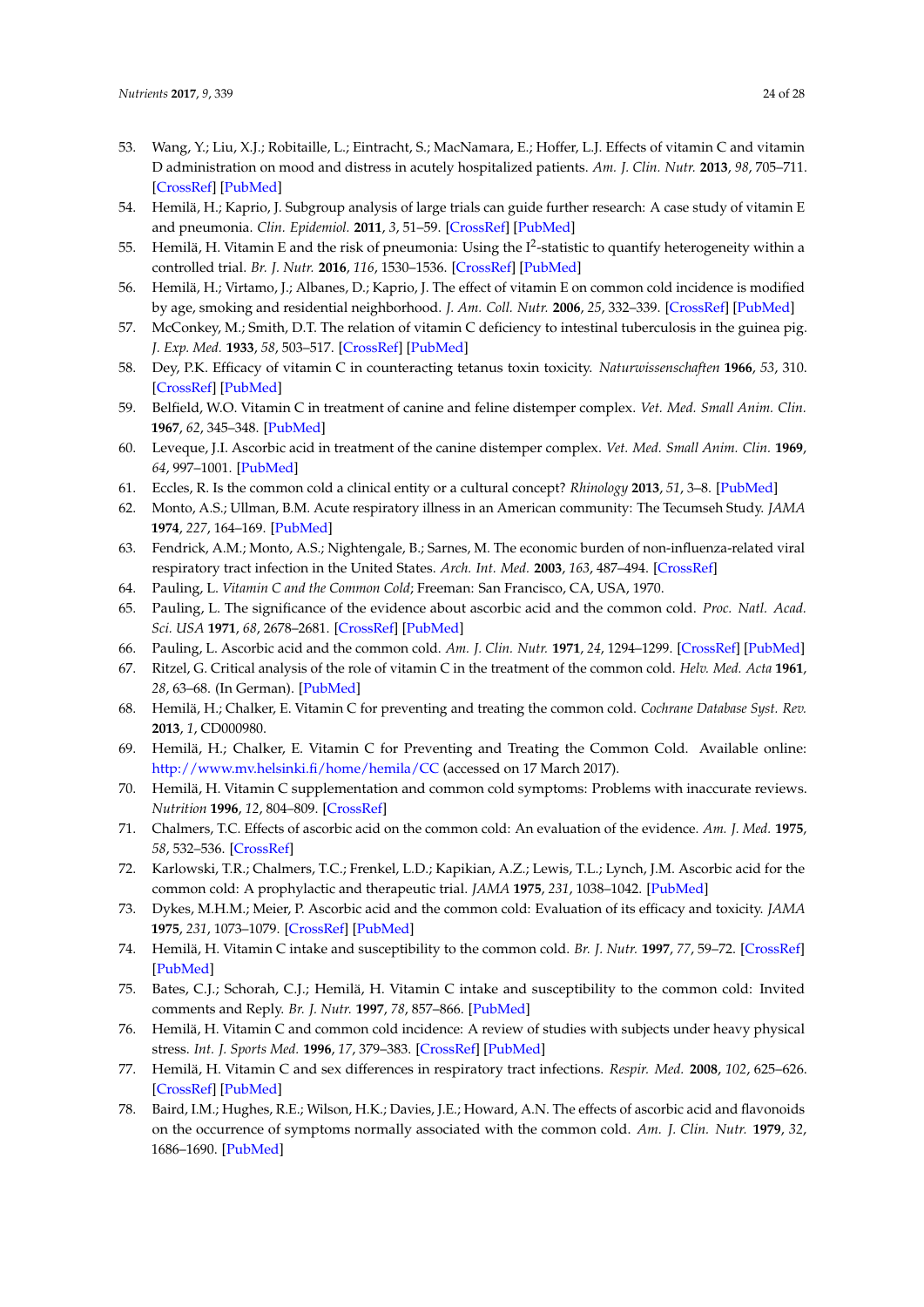- <span id="page-24-0"></span>79. Johnston, C.S.; Barkyoumb, G.M.; Schumacher, S.S. Vitamin C supplementation slightly improves physical activity levels and reduces cold incidence in men with marginal vitamin C status: A randomized controlled trial. *Nutrients* **2014**, *6*, 2572–2583. [\[CrossRef\]](http://dx.doi.org/10.3390/nu6072572) [\[PubMed\]](http://www.ncbi.nlm.nih.gov/pubmed/25010554)
- <span id="page-24-1"></span>80. Anderson, T.W.; Reid, D.B.W.; Beaton, G.H. Vitamin C and the common cold: A double-blind trial. *Can. Med. Assoc. J.* **1972**, *107*, 503–508. [\[PubMed\]](http://www.ncbi.nlm.nih.gov/pubmed/5057006)
- <span id="page-24-2"></span>81. Coulehan, J.L.; Reisinger, K.S.; Rogers, K.D.; Bradley, D.W. Vitamin C prophylaxis in a boarding school. *N. Engl. J. Med.* **1974**, *290*, 6–10. [\[CrossRef\]](http://dx.doi.org/10.1056/NEJM197401032900102) [\[PubMed\]](http://www.ncbi.nlm.nih.gov/pubmed/4586102)
- <span id="page-24-3"></span>82. Van Straten, M.; Josling, P. Preventing the common cold with a vitamin C supplement: A double-blind, placebo-controlled survey. *Adv. Ther.* **2002**, *19*, 151–159. [\[CrossRef\]](http://dx.doi.org/10.1007/BF02850271) [\[PubMed\]](http://www.ncbi.nlm.nih.gov/pubmed/12201356)
- <span id="page-24-4"></span>83. Hemilä, H. Vitamin C supplementation and common cold symptoms: Factors affecting the magnitude of the benefit. *Med. Hypotheses* **1999**, *52*, 171–178. [\[PubMed\]](http://www.ncbi.nlm.nih.gov/pubmed/10340298)
- <span id="page-24-5"></span>84. Anderson, T.W.; Suranyi, G.; Beaton, G.H. The effect on winter illness of large doses of vitamin C. *Can. Med. Assoc. J.* **1974**, *111*, 31–36. [\[PubMed\]](http://www.ncbi.nlm.nih.gov/pubmed/4601508)
- <span id="page-24-6"></span>85. Anderson, T.W.; Beaton, G.H.; Corey, P.N.; Spero, L. Winter illness and vitamin C: The effect of relatively low doses. *Can. Med. Assoc. J.* **1975**, *112*, 823–826. [\[PubMed\]](http://www.ncbi.nlm.nih.gov/pubmed/1091343)
- <span id="page-24-7"></span>86. Constantini, N.W.; Dubnov-Raz, G.; Eyal, B.B.; Berry, E.M.; Cohen, A.H.; Hemilä, H. The effect of vitamin C on upper respiratory infections in adolescent swimmers: A randomized trial. *Eur. J. Pediatr.* **2011**, *170*, 59–63. [\[CrossRef\]](http://dx.doi.org/10.1007/s00431-010-1270-z) [\[PubMed\]](http://www.ncbi.nlm.nih.gov/pubmed/20689965)
- <span id="page-24-8"></span>87. Carr, A.B.; Einstein, R.; Lai, Y.C.; Martin, N.G.; Starmer, G.A. Vitamin C and the common cold: A second MZ co-twin control study. *Acta Genet. Med. Gemellol.* **1981**, *30*, 249–255. [\[CrossRef\]](http://dx.doi.org/10.1017/S0001566000006450) [\[PubMed\]](http://www.ncbi.nlm.nih.gov/pubmed/7048833)
- <span id="page-24-10"></span><span id="page-24-9"></span>88. Bee, D.M. The vitamin C controversy. *Postgrad. Med.* **1980**, *67*, 64. [\[CrossRef\]](http://dx.doi.org/10.1080/00325481.1980.11715362) [\[PubMed\]](http://www.ncbi.nlm.nih.gov/pubmed/7352128)
- 89. Cathcart, R.F. Vitamin, C.; titrating to bowel tolerance, anascorbemia, and acute induced scurvy. *Med. Hypotheses* **1981**, *7*, 1359–1376. [\[CrossRef\]](http://dx.doi.org/10.1016/0306-9877(81)90126-2)
- <span id="page-24-11"></span>90. Gern, J.E. The ABCs of rhinoviruses, wheezing, and asthma. *J. Virol.* **2010**, *84*, 7418–7426. [\[CrossRef\]](http://dx.doi.org/10.1128/JVI.02290-09) [\[PubMed\]](http://www.ncbi.nlm.nih.gov/pubmed/20375160)
- <span id="page-24-12"></span>91. Hemilä, H. Vitamin C and common cold-induced asthma: A systematic review and statistical analysis. *Allergy Asthma Clin. Immunol.* **2013**, *9*, 46. [\[CrossRef\]](http://dx.doi.org/10.1186/1710-1492-9-46) [\[PubMed\]](http://www.ncbi.nlm.nih.gov/pubmed/24279478)
- <span id="page-24-13"></span>92. Anah, C.O.; Jarike, L.N.; Baig, H.A. High dose ascorbic acid in Nigerian asthmatics. *Trop. Geogr. Med.* **1980**, *32*, 132–137. [\[PubMed\]](http://www.ncbi.nlm.nih.gov/pubmed/7423602)
- <span id="page-24-14"></span>93. Schertling, M.; Winsel, K.; Müller, S.; Henning, R.; Meiske, W.; Slapke, J. Action of ascorbic acid on clinical course of infection related bronchial asthma and on reactive oxygen metabolites by BAL cells. *Z. Klin. Med.* **1990**, *45*, 1770–1774. (In German).
- <span id="page-24-15"></span>94. Bucca, C.; Rolla, G.; Arossa, W.; Caria, E.; Elia, C.; Nebiolo, F.; Baldi, S. Effect of ascorbic acid on increased bronchial responsiveness during upper airway infection. *Respiration* **1989**, *55*, 214–219. [\[CrossRef\]](http://dx.doi.org/10.1159/000195737) [\[PubMed\]](http://www.ncbi.nlm.nih.gov/pubmed/2595105)
- <span id="page-24-16"></span>95. Miegl, H. Acute upper respiratory tract infection and its treatment with vitamin C. *Wien. Med. Wochenschr.* **1957**, *107*, 989–992. (In German). [\[PubMed\]](http://www.ncbi.nlm.nih.gov/pubmed/13531063)
- <span id="page-24-17"></span>96. Miegl, H. About the use of vitamin C in otorhinolaryngology. *Wien. Med. Wochenschr.* **1958**, *108*, 859–864. (In German) [\[PubMed\]](http://www.ncbi.nlm.nih.gov/pubmed/13593475)
- <span id="page-24-18"></span>97. Glazebrook, A.J.; Thomson, S. The administration of vitamin C in a large institution and its effect on general health and resistance to infection. *J. Hyg.* **1942**, *42*, 1–19. [\[CrossRef\]](http://dx.doi.org/10.1017/S0022172400012596) [\[PubMed\]](http://www.ncbi.nlm.nih.gov/pubmed/20475613)
- <span id="page-24-19"></span>98. Sabiston, B.H.; Radomski, M.W. *Health Problems and Vitamin C in Canadian Northern Military Operations*; DCIEM Report No. 74-R-1012; Defence and Civil Institute of Environmental Medicine: Downsview, ON, Canada, 1974.
- <span id="page-24-20"></span>99. Peters, E.M.; Goetzsche, J.M.; Grobbelaar, B.; Noakes, T.D. Vitamin C supplementation reduces the incidence of postrace symptoms of upper-respiratory-tract infection in ultramarathon runners. *Am. J. Clin. Nutr.* **1993**, *57*, 170–174. [\[PubMed\]](http://www.ncbi.nlm.nih.gov/pubmed/8185726)
- <span id="page-24-21"></span>100. Cowan, D.W.; Diehl, H.S.; Baker, A.B. Vitamins for the prevention of colds. *JAMA* **1942**, *120*, 1268–1271. [\[CrossRef\]](http://dx.doi.org/10.1001/jama.1942.02830510006002)
- <span id="page-24-22"></span>101. Miller, J.Z.; Nance, W.E.; Norton, J.A.; Wolen, R.L.; Griffith, R.S.; Rose, R.J. Therapeutic effect of vitamin C: A co-twin control study. *JAMA* **1977**, *237*, 248–251. [\[CrossRef\]](http://dx.doi.org/10.1001/jama.1977.03270300052006) [\[PubMed\]](http://www.ncbi.nlm.nih.gov/pubmed/318715)
- <span id="page-24-23"></span>102. Liberati, A. Thomas C Chalmers. *Lancet* **1996**, *347*, 188. [\[CrossRef\]](http://dx.doi.org/10.1016/S0140-6736(96)90369-4)
- <span id="page-24-25"></span><span id="page-24-24"></span>103. Dickersin, K. Thomas Clark Chalmers. *JAMA* **1996**, *276*, 656–657. [\[CrossRef\]](http://dx.doi.org/10.1001/jama.1996.03540080078041)
- 104. Pincock, S. Paul Meier. *Lancet* **2011**, *378*, 978. [\[CrossRef\]](http://dx.doi.org/10.1016/S0140-6736(11)61438-4)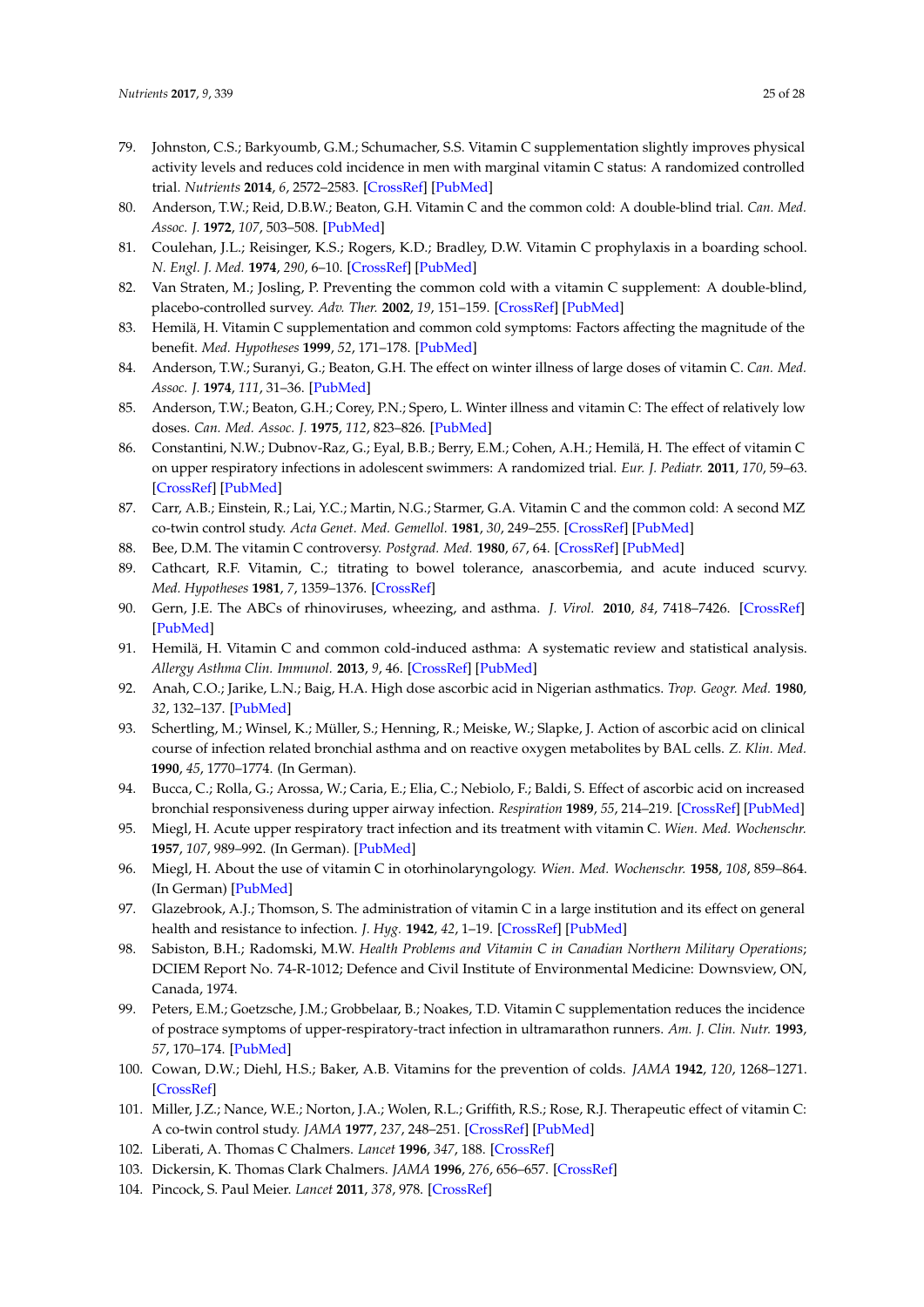- <span id="page-25-0"></span>105. Betts, K. Paul Meier: A man behind the method. *Am. J. Public Health* **2012**, *102*, 2026–2029. [\[CrossRef\]](http://dx.doi.org/10.2105/AJPH.2012.300778) [\[PubMed\]](http://www.ncbi.nlm.nih.gov/pubmed/22994181)
- <span id="page-25-1"></span>106. Hemilä, H. Vitamin, C.; the placebo effect, and the common cold: A case study of how preconceptions influence the analysis of results. *J. Clin. Epidemiol.* **1996**, *49*, 1079–1084.
- <span id="page-25-2"></span>107. Hemilä, H. Analysis of clinical data with breached blindness. *Stat. Med.* **2006**, *25*, 1434–1437. [\[CrossRef\]](http://dx.doi.org/10.1002/sim.2347) [\[PubMed\]](http://www.ncbi.nlm.nih.gov/pubmed/16572386)
- <span id="page-25-3"></span>108. Chalmers, T.C. Dissent to the preceding article by H. Hemilä. *J. Clin. Epidemiol.* **1996**, *49*, 1085. [\[CrossRef\]](http://dx.doi.org/10.1016/0895-4356(96)00190-4)
- <span id="page-25-4"></span>109. Hemilä, H. To the dissent by Thomas Chalmers. *J. Clin. Epidemiol.* **1996**, *49*, 1087. [\[CrossRef\]](http://dx.doi.org/10.1016/0895-4356(96)00191-6)
- <span id="page-25-5"></span>110. Hemilä, H.; Herman, Z.S. Vitamin C and the common cold: A retrospective analysis of Chalmers' review. *J. Am. Coll. Nutr.* **1995**, *14*, 116–123. [\[CrossRef\]](http://dx.doi.org/10.1080/07315724.1995.10718483) [\[PubMed\]](http://www.ncbi.nlm.nih.gov/pubmed/7790685)
- <span id="page-25-6"></span>111. Pauling, L. Ascorbic acid and the common cold: Evaluation of its efficacy and toxicity. Part I. *Med. Tribune* **1976**, *17*, 18–19. [\[CrossRef\]](http://dx.doi.org/10.1177/003693307301800101) [\[PubMed\]](http://www.ncbi.nlm.nih.gov/pubmed/4577802)
- <span id="page-25-7"></span>112. Pauling, L. Ascorbic acid and the common cold. Part II. *Med. Tribune* **1976**, *17*, 37–38.
- <span id="page-25-8"></span>113. Council of Scientific Affairs, American Medical Association. Vitamin preparations as dietary supplements and as therapeutic agents. *JAMA* **1987**, *257*, 1929–1936.
- <span id="page-25-9"></span>114. Gander, J.; Niederberger, W. Vitamin C in the treatment of pneumonia. *Münch. Med. Wochenschr.* **1936**, *83*, 2074–2077. (In German).
- <span id="page-25-10"></span>115. Bohnholtzer, E. Contribution to the question of pneumonia treatment with vitamin C. *Dtsch. Med. Wochenschr.* **1937**, *63*, 1001–1003. (In German). [\[CrossRef\]](http://dx.doi.org/10.1055/s-0028-1121197)
- <span id="page-25-11"></span>116. Hochwald, A. Vitamin C in the treatment of croupous pneumonia. *Dtsch. Med. Wochenschr.* **1937**, *63*, 182–184. (In German). [\[CrossRef\]](http://dx.doi.org/10.1055/s-0028-1120960)
- <span id="page-25-12"></span>117. Klenner, F.R. Virus pneumonia and its treatment with vitamin C. *South. Med. Surg.* **1948**, *110*, 36–38. [\[PubMed\]](http://www.ncbi.nlm.nih.gov/pubmed/18900646)
- 118. Klenner, F.R. Massive doses of vitamin C and the virus diseases. *South. Med. Surg.* **1951**, *113*, 101–107. [\[PubMed\]](http://www.ncbi.nlm.nih.gov/pubmed/14855098)
- <span id="page-25-13"></span>119. Dalton, W.L. Massive doses of vitamin C in the treatment of viral diseases. *J. Indiana State Med. Assoc.* **1962**, *55*, 1151–1154. [\[PubMed\]](http://www.ncbi.nlm.nih.gov/pubmed/13883259)
- <span id="page-25-14"></span>120. Hemilä, H. Vitamin C intake and susceptibility to pneumonia. *Pediatr. Infect. Dis. J.* **1997**, *16*, 836–837. [\[CrossRef\]](http://dx.doi.org/10.1097/00006454-199709000-00003) [\[PubMed\]](http://www.ncbi.nlm.nih.gov/pubmed/9306475)
- <span id="page-25-15"></span>121. Kimbarowski, J.A.; Mokrow, N.J. Colored precipitation reaction of the urine according to Kimbarowski as an index of the effect of ascorbic acid during treatment of viral influenza. *Dtsch. Gesundheitsw.* **1967**, *22*, 2413–2418. (In German). [\[PubMed\]](http://www.ncbi.nlm.nih.gov/pubmed/5614915)
- <span id="page-25-16"></span>122. Pitt, H.A.; Costrini, A.M. Vitamin C prophylaxis in marine recruits. *JAMA* **1979**, *241*, 908–911. [\[PubMed\]](http://www.ncbi.nlm.nih.gov/pubmed/368370)
- <span id="page-25-17"></span>123. Hemilä, H. Vitamin C supplementation and respiratory infections: A systematic review. *Mil. Med.* **2004**, *169*, 920–925. [\[CrossRef\]](http://dx.doi.org/10.7205/MILMED.169.11.920) [\[PubMed\]](http://www.ncbi.nlm.nih.gov/pubmed/15605943)
- <span id="page-25-18"></span>124. Merchant, A.T.; Curhan, G.; Bendich, A.; Singh, V.N.; Willett, W.C.; Fawzi, W.W. Vitamin intake is not associated with community-acquired pneumonia in US men. *J. Nutr.* **2004**, *134*, 439–444. [\[PubMed\]](http://www.ncbi.nlm.nih.gov/pubmed/14747686)
- <span id="page-25-19"></span>125. Hemilä, H.; Virtamo, J.; Albanes, D.; Kaprio, J. Vitamin E and beta-carotene supplementation and hospital-treated pneumonia incidence in male smokers. *Chest* **2004**, *125*, 557–565. [\[CrossRef\]](http://dx.doi.org/10.1378/chest.125.2.557) [\[PubMed\]](http://www.ncbi.nlm.nih.gov/pubmed/14769738)
- <span id="page-25-20"></span>126. Pazzaglia, G.; Pasternack, M. Recent trends of pneumonia morbidity in US Naval personnel. *Mil. Med.* **1983**, *148*, 647–651. [\[PubMed\]](http://www.ncbi.nlm.nih.gov/pubmed/6415517)
- <span id="page-25-21"></span>127. Paynter, S.; Ware, R.S.; Weinstein, P.; Williams, G.; Sly, P.D. Childhood pneumonia: A neglected, climate-sensitive disease? *Lancet* **2010**, *376*, 1804–1805. [\[CrossRef\]](http://dx.doi.org/10.1016/S0140-6736(10)62141-1)
- <span id="page-25-22"></span>128. Klenner, F.R. Recent discoveries in the treatment of lockjaw with vitamin C and tolserol. *Tri State Med. J.* **1954**, *2*, 7–11.
- <span id="page-25-23"></span>129. Hemilä, H.; Koivula, T. Vitamin C for preventing and treating tetanus. *Cochrane Database Syst. Rev.* **2013**, *11*, CD006665.
- <span id="page-25-24"></span>130. Hemilä, H.; Koivula, T. Vitamin C for Preventing and Treating Tetanus. Available online: [http://www.mv.](http://www.mv.helsinki.fi/home/hemila/CT) [helsinki.fi/home/hemila/CT](http://www.mv.helsinki.fi/home/hemila/CT) (accessed on 17 March 2017).
- <span id="page-25-25"></span>131. Jahan, K.; Ahmad, K.; Ali, M.A. Effect of ascorbic acid in the treatment of tetanus. *Bangladesh Med. Res. Counc. Bull.* **1984**, *10*, 24–28. [\[PubMed\]](http://www.ncbi.nlm.nih.gov/pubmed/6466264)
- <span id="page-25-26"></span>132. Hemilä, H. Vitamin C supplementation and the common cold—Was Linus Pauling right or wrong? *Int. J. Vitamin Nutr. Res.* **1997**, *67*, 329–335.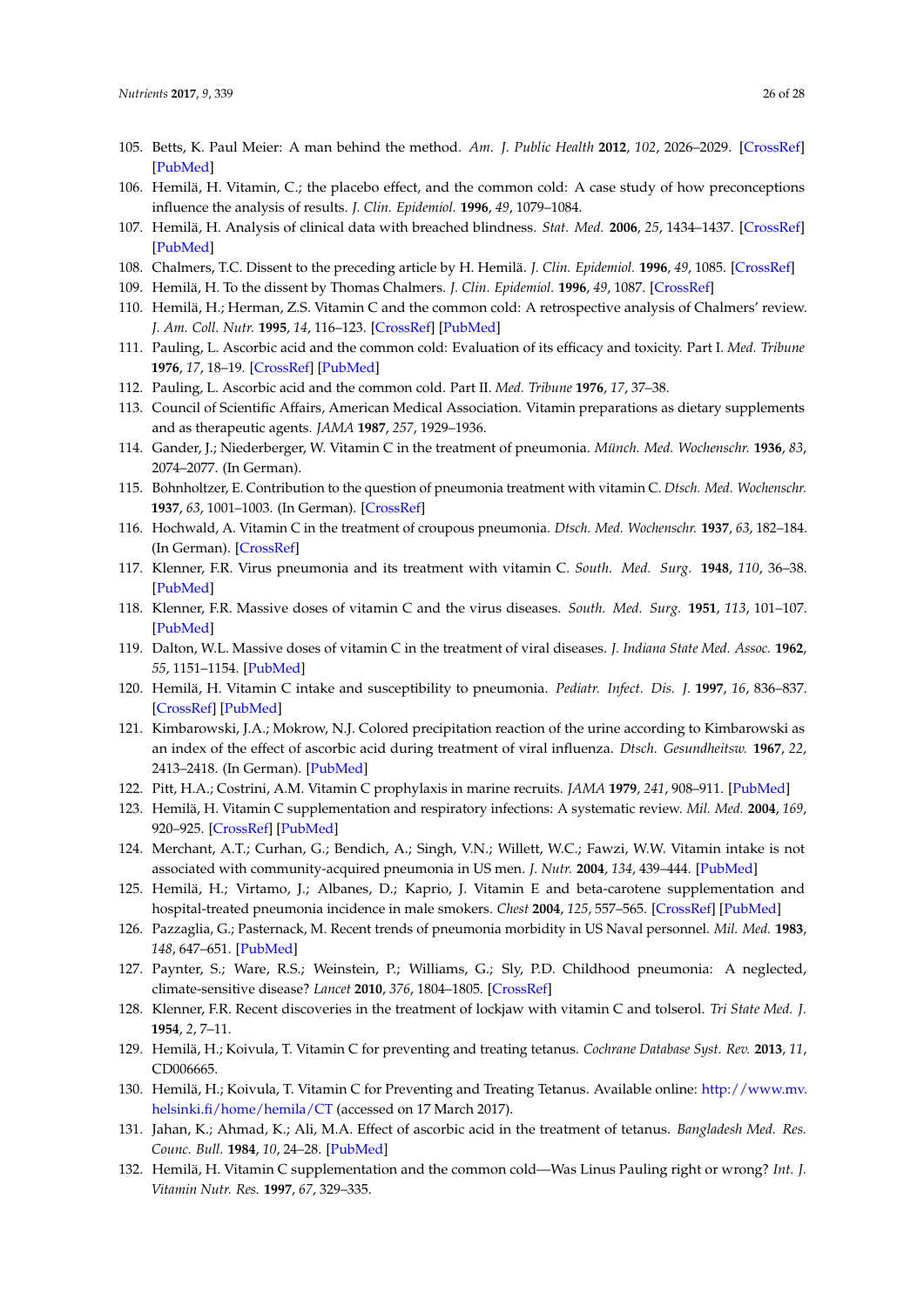- <span id="page-26-0"></span>133. Stone, I. *The Healing Factor: Vitamin C against Disease*; Grosset Dunlap: New York, NY, USA, 1972.
- 134. Briggs, M. Vitamin C and infectious disease: A review of the literature and the results of a randomized, double-blind, prospective study over 8 years. In *Recent Vitamin Research*; Briggs, M.H., Ed.; CRC Press: Boca Raton, FL, USA, 1984; pp. 39–82.
- <span id="page-26-1"></span>135. Levy, T.E. *Vitamin C, Infectious Diseases, and Toxins*; Xlibris: Philadelphia, PA, USA, 2002.
- <span id="page-26-2"></span>136. Terezhalmy, G.T.; Bottomley, W.K.; Pelleu, G.B. The use of water-soluble bioflavonoid-ascorbic acid complex in the treatment of recurrent herpes labialis. *Oral Surg. Oral Med. Oral Pathol.* **1978**, *45*, 56–62. [\[CrossRef\]](http://dx.doi.org/10.1016/0030-4220(78)90223-2)
- <span id="page-26-3"></span>137. Chen, J.Y.; Chang, C.Y.; Feng, P.H.; Chu, C.C.; So, E.C.; Hu, M.L. Plasma vitamin C is lower in postherpetic neuralgia patients and administration of vitamin C reduces spontaneous pain but not brush-evoked pain. *Clin. J. Pain* **2009**, *25*, 562–569. [\[CrossRef\]](http://dx.doi.org/10.1097/AJP.0b013e318193cf32) [\[PubMed\]](http://www.ncbi.nlm.nih.gov/pubmed/19692796)
- <span id="page-26-4"></span>138. Orient, J.M. Treating herpes zoster with vitamin C: Two case reports. *J. Am. Phys. Surg.* **2006**, *11*, 26–27.
- 139. Byun, S.H.; Jeon, Y. Administration of vitamin C in a patient with herpes zoster—A case report. *Korean J. Pain* **2011**, *24*, 108–111. [\[CrossRef\]](http://dx.doi.org/10.3344/kjp.2011.24.2.108) [\[PubMed\]](http://www.ncbi.nlm.nih.gov/pubmed/21716609)
- 140. Schencking, M.; Sandholzer, H.; Frese, T. Intravenous administration of vitamin C in the treatment of herpetic neuralgia: Two case reports. *Med. Sci. Monit.* **2010**, *16*, CS58–CS61. [\[PubMed\]](http://www.ncbi.nlm.nih.gov/pubmed/20424557)
- 141. Schencking, M.; Vollbracht, C.; Weiss, G.; Lebert, J.; Biller, A.; Goyvaerts, B.; Kraft, K. Intravenous vitamin C in the treatment of shingles: Results of a multicenter prospective cohort study. *Med. Sci. Monit.* **2012**, *18*, CR215–CR224. [\[PubMed\]](http://www.ncbi.nlm.nih.gov/pubmed/22460093)
- <span id="page-26-5"></span>142. Kim, M.S.; Kim, D.J.; Na, C.H.; Shin, B.S. A Study of Intravenous Administration of Vitamin C in the Treatment of Acute Herpetic Pain and Postherpetic Neuralgia. *Ann. Dermatol.* **2016**, *28*, 677–683. [\[CrossRef\]](http://dx.doi.org/10.5021/ad.2016.28.6.677) [\[PubMed\]](http://www.ncbi.nlm.nih.gov/pubmed/27904265)
- <span id="page-26-6"></span>143. Patrone, F.; Dallegri, F.; Bonvini, E.; Minervini, F.; Sacchetti, C. Disorders of neutrophil function in children with recurrent pyogenic infections. *Med. Microbiol. Immunol.* **1982**, *171*, 113–122. [\[CrossRef\]](http://dx.doi.org/10.1007/BF02124918) [\[PubMed\]](http://www.ncbi.nlm.nih.gov/pubmed/7144693)
- <span id="page-26-7"></span>144. Levy, R.; Shriker, O.; Porath, A.; Riesenberg, K.; Schlaeffer, F. Vitamin C for the treatment of recurrent furunculosis in patients with impaired neutrophil functions. *J. Infect. Dis.* **1996**, *173*, 1502–1505. [\[CrossRef\]](http://dx.doi.org/10.1093/infdis/173.6.1502) [\[PubMed\]](http://www.ncbi.nlm.nih.gov/pubmed/8648230)
- <span id="page-26-8"></span>145. Galley, H.F.; Howdle, P.D.; Walker, B.E.; Webster, N.R. The effects of intravenous antioxidants in patients with septic shock. *Free Radic. Biol. Med.* **1997**, *23*, 768–774. [\[CrossRef\]](http://dx.doi.org/10.1016/S0891-5849(97)00059-2)
- <span id="page-26-9"></span>146. Pleiner, J.; Mittermayer, F.; Schaller, G.; MacAllister, R.J.; Wolzt, M. High doses of vitamin C reverse Escherichia coli endotoxin-induced hyporeactivity to acetylcholine in the human forearm. *Circulation* **2002**, *106*, 1460–1464. [\[CrossRef\]](http://dx.doi.org/10.1161/01.CIR.0000030184.70207.FF) [\[PubMed\]](http://www.ncbi.nlm.nih.gov/pubmed/12234948)
- <span id="page-26-10"></span>147. Klenner, F.R. Observations on the dose and administration of ascorbic acid when employed beyond the range of a vitamin in human pathology. *J. Appl. Nutr.* **1971**, *23*, 61–88.
- <span id="page-26-11"></span>148. Smith, G.D.; Lawlor, D.A.; Harbord, R.; Timpson, N.; Day, I.; Ebrahim, S. Clustered environments and randomized genes: A fundamental distinction between conventional and genetic epidemiology. *PLoS Med.* **2007**, *4*, e352. [\[CrossRef\]](http://dx.doi.org/10.1371/journal.pmed.0040352) [\[PubMed\]](http://www.ncbi.nlm.nih.gov/pubmed/18076282)
- <span id="page-26-12"></span>149. Block, G.; Norkus, E.; Hudes, M.; Mandel, S.; Helzlsouer, K. Which plasma antioxidants are most related to fruit and vegetable consumption? *Am. J. Epidemiol.* **2001**, *154*, 1113–1118. [\[CrossRef\]](http://dx.doi.org/10.1093/aje/154.12.1113) [\[PubMed\]](http://www.ncbi.nlm.nih.gov/pubmed/11744516)
- <span id="page-26-13"></span>150. Hemilä, H.; Kaprio, J. Vitamin E supplementation may transiently increase tuberculosis risk in males who smoke heavily and have high dietary vitamin C intake. *Br. J. Nutr.* **2008**, *100*, 896–902. [\[CrossRef\]](http://dx.doi.org/10.1017/S0007114508923709) [\[PubMed\]](http://www.ncbi.nlm.nih.gov/pubmed/18279551)
- <span id="page-26-14"></span>151. Hemilä, H.; Kaprio, J. Vitamin E supplementation may transiently increase tuberculosis risk in males who smoke heavily and have high dietary vitamin C intake—Reply by Hemilä & Kaprio. *Br. J. Nutr.* **2009**, *101*, 145–147.
- <span id="page-26-15"></span>152. Packer, J.E.; Slater, T.F.; Wilson, R.L. Direct observation of a free radical interaction between vitamin E and vitamin C. *Nature* **1979**, *278*, 737–738. [\[CrossRef\]](http://dx.doi.org/10.1038/278737a0) [\[PubMed\]](http://www.ncbi.nlm.nih.gov/pubmed/431730)
- <span id="page-26-16"></span>153. Hemilä, H.; Kaprio, J. Modification of the effect of vitamin E supplementation on the mortality of male smokers by age and dietary vitamin C. *Am. J. Epidemiol.* **2009**, *169*, 946–953. [\[CrossRef\]](http://dx.doi.org/10.1093/aje/kwn413) [\[PubMed\]](http://www.ncbi.nlm.nih.gov/pubmed/19218294)
- <span id="page-26-17"></span>154. Hemilä, H.; Kaprio, J. Vitamin E supplementation and pneumonia risk in males who initiated smoking at an early age: Effect modification by body weight and vitamin C. *Nutr. J.* **2008**, *7*, 33. [\[CrossRef\]](http://dx.doi.org/10.1186/1475-2891-7-33) [\[PubMed\]](http://www.ncbi.nlm.nih.gov/pubmed/19019244)
- <span id="page-26-18"></span>155. Goodwin, J.S.; Goodwin, J.M. The tomato effect: Rejection of highly efficacious therapies. *JAMA* **1984**, *251*, 2387–2390. [\[CrossRef\]](http://dx.doi.org/10.1001/jama.1984.03340420053025) [\[PubMed\]](http://www.ncbi.nlm.nih.gov/pubmed/6368890)
- <span id="page-26-19"></span>156. Knipschild, P.; Kleijnen, J.; Riet, G. Belief in the efficacy of alternative medicine among general practitioners in the Netherlands. *Soc. Sci. Med.* **1990**, *31*, 625–626. [\[CrossRef\]](http://dx.doi.org/10.1016/0277-9536(90)90099-E)